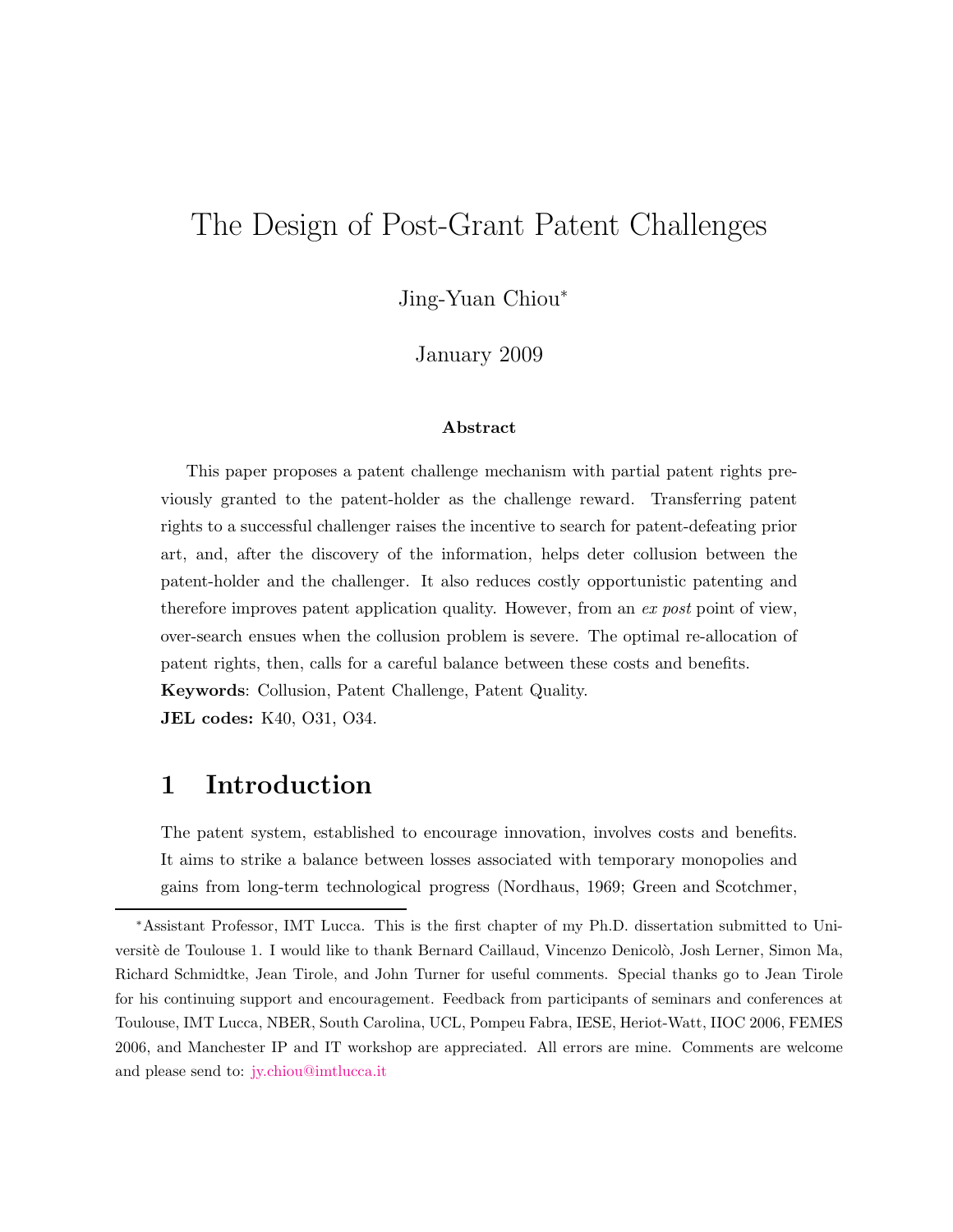[1995](#page-45-0)). However, if a patented technology turns out to be 'old,' i.e., already in the public domain, losses come without compensating benefits. For a patent system to serve social interests, it is essential to maintain the good quality of issued patents, in terms of patentability requirements mandated by the patent law.<sup>1</sup> In the United States and other major economies, this task primarily falls on the patent office, though the private sector also plays an important role.

Among various advantages, private players may have better information than a public agency [\(Lemley](#page-46-1), [2001\)](#page-46-1). For instance, technology-intensive firms may have a comparative advantage in assessing the value of an invention, and therefore identifying those patent applications worthy of detailed examination. Professional researchers and amateur garage inventors may be more familiar with the state of the art and know where to 'dig' in the public domain to discover the prior art. This information forms the basis to determine whether an invention represents enough technological advancement, relative to current knowledge, to justify patent protection. To better exploit this reservoir of knowledge, a properly designed patent challenge system is indispensable for a third party to submit useful information and challenge the validity of an issued patent.

This paper proposes a special challenge mechanism, that is, the re-allocation of patent rights upon the disclosure of patent-defeating prior art. It asks: After a challenger presents the information, how much reward should be given to the challenger in the form of patent rights previously granted to the patent-holder, to what extent can society withdraw issued patent rights, and should the patent-holder be left with some residual rights?

Our analysis addresses two incentive problems: Incentives to look for the prior art and collusion associated with patent challenges. When the prior art is discovered, most existing procedures mandate the revoking of the patent rights in its entirety. Since a patent grants monopoly access to an invention, it generates the highest benefit one can extract from technology users. This benefit gives the challenger a strong incentive to strike a deal with the patent-holder rather than invalidate the patent and dissipate monopoly rent [\(Thomas](#page-46-2), [2001](#page-46-2); [Hovenkamp](#page-46-3) et al., [2003;](#page-46-3) [Miller](#page-46-4), [2003](#page-46-4)).<sup>2</sup>

<sup>&</sup>lt;sup>1</sup>The three fundamental requirements in most jurisdictions are novelty, non-obviousness (also called 'inventive step' in Europe), and usefulness ('industrial applications' in Europe).

<sup>&</sup>lt;sup>2</sup>In the past decade the Federal Trade Commission has consistently challenged 'reverse payment' in the pharmaceutical industry on the ground that it serves an anticompetitive purpose where a brand-name drug maker colludes and persuades a generic drug maker to stay off the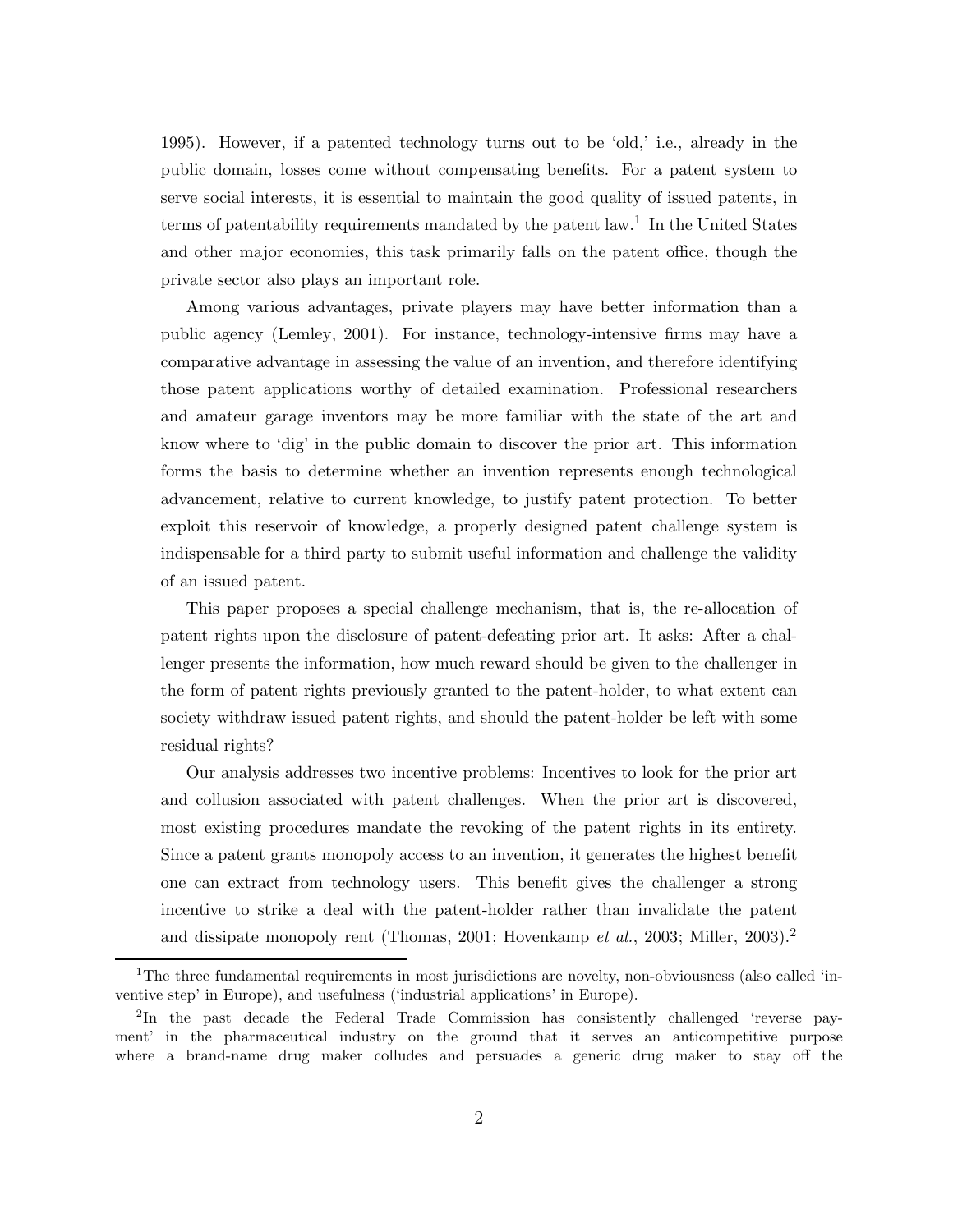Regarding incentives to search for information, the mere fact that the prior art is not readily available to patent examiners suggests a non-negligible search cost, which raises concerns about whether private search incentives align with social interests.

We start the analysis with the *ex post* stage (after the patent is granted). Our results suggest that the optimal post-challenge allocation of patent rights responds to the two incentive issues in a non-trivial and interesting way. In particular, the socially optimal level of information search is affected by the extent of collusion (Section [3\)](#page-9-0). Collusion deterrence can be achieved by fully depriving the original patent-holder of her patent rights, and giving enough reward to the challenger in order to induce prior art submission, with the amount reflecting the degree of collusion, i.e., the extent to which the patent-holder and challenger can realize their joint interests. For instance, when twenty years of monopoly rights are attached to a valid patent, and a successful challenge will cause full withdrawal from the patent-holder, the latter is willing to pay up to twenty-year monopoly rent for the challenger's silence. Given this stake, and assuming for simplicity that the challenger has no intrinsic interests in the technology, $3$ let us consider two polar cases.

First suppose that the patent-holder has some (exogenous) difficulty getting the challenger on board. For example, the challenger is 'incorruptible' and heavily discounts any bribery received from the patent-holder, or it is difficult to organize a side collusive transaction. In this case, a minor reward, say, one year of monopoly rights, would be sufficient to deter collusion, and so a successful challenge would bring a social benefit of nineteen years' reduction on the monopoly loss. When the challenger does not fully internalize this sizable benefit, there is a classical under-search problem. An additional reward to the challenger may be necessary to encourage information search.

If, by contrast, collusion is 'perfect' such that the challenger and patent-holder can coordinate to realize their maximal joint profit, then the whole twenty years rights have to be given to the challenger to prevent collusion. In other words, ex post the monopoly rights will not be reduced, whether there is a challenge or not. A successful challenge only causes a transfer of the whole twenty rights from one hand to the other, and any information search, from an ex post point of view, is a pure rent-seeking activity and

market by virtue of the latter's ability to strike down or invent-around the patent covering the targeted brand-name drug. See the statement of Commissioner J. Leibowitz, prepared before the Special Committee on Aging of the U.S. Senate on July 20, 2006 (available online at <http://www.ftc.gov/os/2006/07/P052103BarrierstoGenericEntryTestimonySenate07202006.pdf>.)

<sup>&</sup>lt;sup>3</sup>In later discussion we consider a more complicated case where the challenger is also a use of the patented technology. The insight, however, remains the same.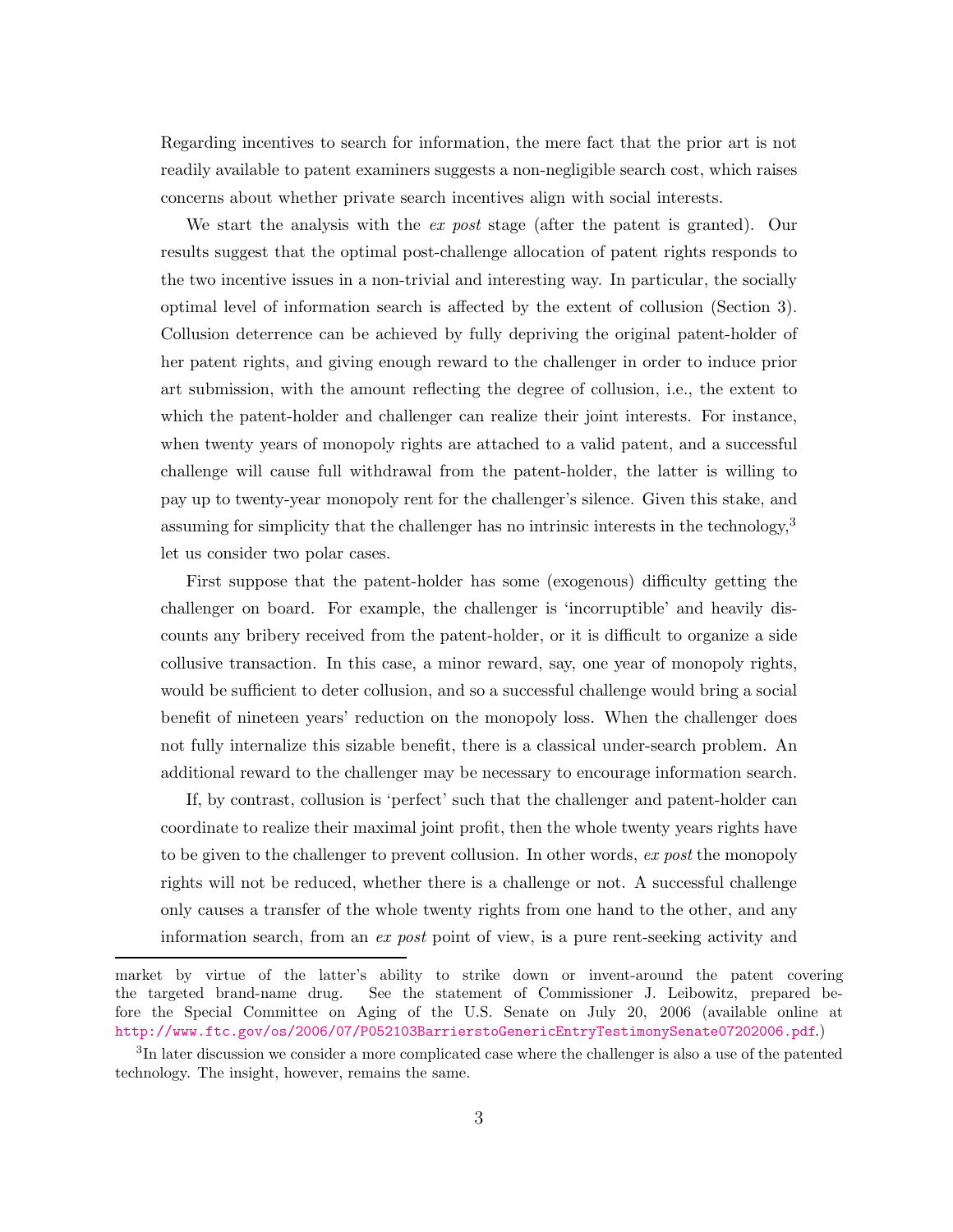thus socially wasteful. To overcome this *over-search* problem, in this extreme case the optimal policy should treat the original patent-holder leniently and leave all patent rights in the hands of the original owner, and no challenge should take place.

Despite the ex post cost of over search, patent challenges may deliver some ex ante benefits. In Section [4](#page-15-0) we show that they can discipline patent applicants' opportunistic behavior and raise patent quality. A sound policy, then, calls for a careful balance between ex post rent-seeking costs and ex ante benefits of higher patent quality.

To conclude the paper, in Section [5](#page-17-0) we discuss some implementation issues as well as future research. We first argue why employing this mechanism would improve the current situation, and why we are in favor of using patent rights as a challenge reward as opposed to, say, a monetary reward. Because of the critical role the extent of collusion plays in shaping the optimal mechanism, we also offer some ideas about how to measure this parameter, with respect to the market structure and patent quality, respectively.

□ Related literature and reform proposals: The United States Patent and Trademark Office (USPTO) has been repeatedly criticized for issuing low quality patents.<sup>4</sup> With dubious quality control at the USPTO, it is troublesome to observe some challenger-unfriendly features of the U.S. post-grant challenge system, patent re-examination, and the fact that there are relatively few re-examination requests.<sup>5</sup> Compared with its European counterpart, patent opposition, the U.S. system significantly restricts the issues that can be raised in a challenge, limits the extent to which a challenger can participate in the procedure, and limits appeals.<sup>6</sup> Accordingly, a number

<sup>&</sup>lt;sup>4</sup>Two 'you can patent that!?' examples are "Method of executing a tennis stroke," U.S. patent 5,993,336, and "Method of swinging on a swing," U.S. patent 6,368,227. The swing patent is granted on April 2002 to a five-year-old son of a patent lawyer. A less amusing example is Amazon's "one-click" patent, U.S. patent 5,960,411, which helped Amazon win a preliminary injunction against its major competitor, Barnes & Noble, just before the 1999's Christmas season. Statistical studies present similar concerns. [Quillen and Webster](#page-46-5) [\(2001\)](#page-46-5) shows that, after taking into account the continuation application and continuation-in-part applications, the USPTO's allowance rate (the number of applications allowed divided by the number filed) in the mid-1990s is 95%, compared to 68% and 65% for the European and Japanese patent offices, respectively. [Farrell and Shapiro \(2008\)](#page-45-1) recently argue that low quality patents do have significant economic impact.

<sup>&</sup>lt;sup>5</sup>[Graham](#page-45-2) *et al.* [\(2003\)](#page-45-2) reports that only 0.3% of patents granted between 1991-8 are reexamined and half of the requests are brought by holders of the patent.

<sup>&</sup>lt;sup>6</sup>In the U.S., a reexamination request can only be based on the ground of prior art citation, i.e., whether the patent office has missed an important prior art in issuing the patent. In Europe, an opposition can be filed on issues as diverse as the subject matter, disclosure requirement, etc. For challenger participation, an inter partes reexamination was introduced by the 1999 legislature: The American Inventors Protection Act. Before that, U.S. procedure was solely ex parte; a challenger's role was confined to the submission of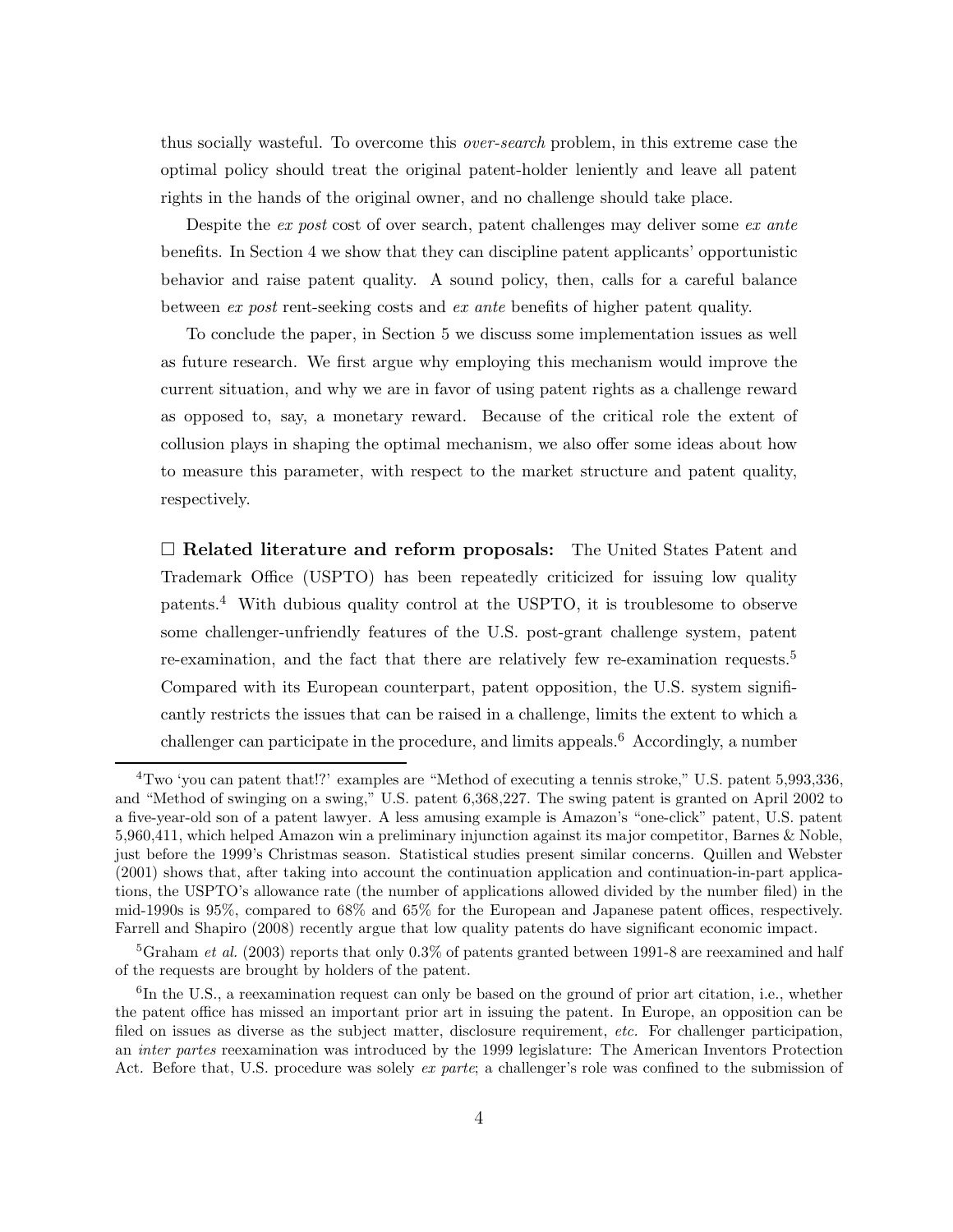of reform proposals suggest several procedural changes to the U.S. system, including introducing an alternative timing, i.e. pre-grant challenges, broadening the grounds on which to initiate a challenge, and streamlining current procedures to ensure cost efficiency and timeliness, to name a few [\(FTC, 2003;](#page-45-3) [NAS, 2004](#page-46-6); [Hall and Harhoff](#page-45-4), [2004](#page-45-4); [Jaffe and Lerner, 2004\)](#page-46-7).<sup>7</sup> These proposals have been incorporated into the Patent Reform Act of 2007 introduced into both the U.S. Senate and House of Representatives.<sup>8</sup>

Although these procedural reforms deserve serious consideration, their effect would be constrained by a challenger's intrinsic incentives in both information search and patent challenges. Recognizing this limitation, legal scholars have proposed to construct a bounty system to provide a potential challenger with extra monetary incentives. [Thomas \(2001](#page-46-2)) suggests an examination-stage bounty paid by the patent applicant to a 'whistleblower.' [Miller \(2003](#page-46-4)) favors a bounty at the litigation stage, and suggests rewarding the challenger with the patentee's past profits, which, as we shall see, has a flavor similar to our approach.<sup>9</sup> In fact, bounties have already been initiated by private efforts. Around 2001-2002, BountyQuest was launched online to serve as a platform to post and respond to bounties for patent-defeating information.<sup>10</sup> After a few years in existence, it does not seem to work well, and no competing firm has appeared despite widespread complaints about poor patent quality.

Most of the preceding proposals, including the reform bill under discussion, take as granted that a patent is fully invalidated after a successful challenge. By contrast, the Hatch-Waxman Act prescribes a very different regime for the U.S. pharmaceutical industry. Under this act, a successful challenger is rewarded with a 180-day

an initial statement of why a patent should not be granted, together with supporting evidence, while the patent-holder could fully communicate with the patent office. The higher level of participation permitted in inter partes reexamination, however, entails limited means of appeal: issues that are raised, or *could have* been raised during reexamination cannot be readdressed in later litigation involving the same challenger. By contrast, there is no such restriction in the European opposition, and both the challenger as well as the agency are allowed more active roles. The Opposition Division of the European Patent Office can search for new prior art and pursue cases on its own, even if private parties want to settle and withdraw the case.

<sup>&</sup>lt;sup>7</sup>. For a general discussion, see the special issue of *Berkeley Technology Law Review* (2004) 19(3). Some commentators advocate a shift toward the European opposition process and provide estimations of the benefit the U.S. could realize by adopting the European system [\(Graham](#page-45-2) et al., [2003](#page-45-2); [Graham and Harhoff,](#page-45-5) [2005;](#page-45-5) [Levin and Levin](#page-46-8), [2003](#page-46-8)).

 $8$ The House version was sponsored by Representative H. Berman (H.R. 1908) and has passed on Sep. 7, 2007. The Senate version, sponsored by Senator P. Leahy (S. 1145), however, has been taken off the schedule (last checked Nov. 2008).

<sup>&</sup>lt;sup>9</sup>We provide a preliminary analysis of the bounty system in Appendix [E.](#page-38-0)

<sup>&</sup>lt;sup>10</sup>Official website: <http://bountyquest.master.com> (last visit on November 23, 2005). Somewhat amusingly, the founder of BountyQuest applied for a patent on the business model of the company.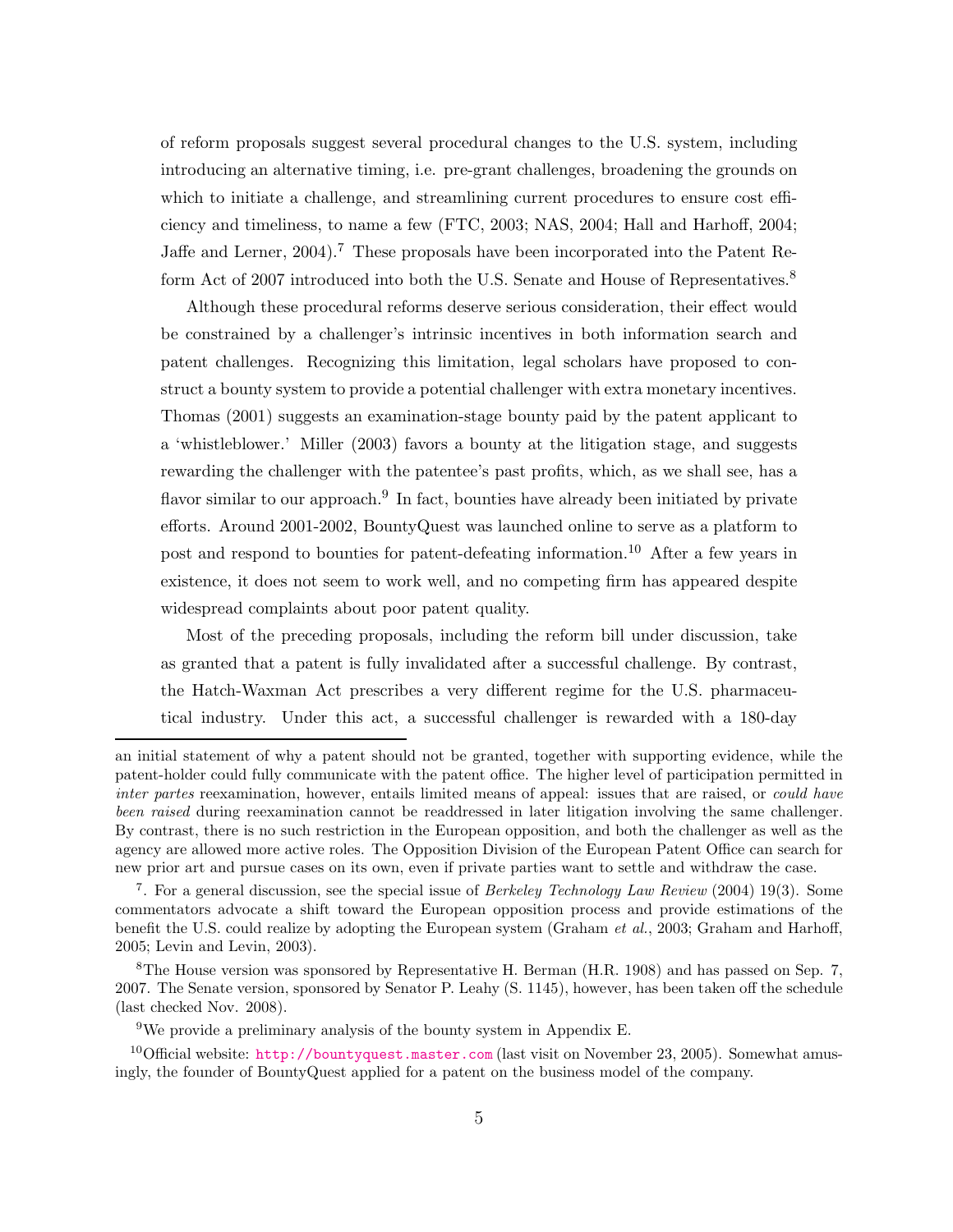monopoly right to market a generic version of the drug covered by an invalidated patent. Thus, the act provides a successful challenger with a shorter but still positive period of monopoly.<sup>11</sup> As we are aware of, only Choi  $(2005)$  has mentioned applying the Hatch-Waxman scheme to other industries, but doesn't provide a formal analysis. The main contribution of this paper is thus to provide a formal treatment of the Hatch-Waxman type mechanism and examines factors driving its optimal shape. To the best of our knowledge, no previous work has formally addressed this issue, or more generally, the optimal design of a post-grant challenge mechanism.

Another strand of literature considers patent-granting as a two-stage process, which consists of both patent office examination and post-grant private challenges. Scholars put different emphases on either stage and derive different policy implications. [Lemley](#page-46-1) [\(2001](#page-46-1))'s 'rational ignorant' patent office suggests that, due to the private challenger's information advantages discussed above, it would be more cost efficient to rely on private litigation to weed out bad patents rather than reforming the patent office. Contrarily, [Farrell and Merges \(2004](#page-45-7)) and [Chiou \(2008](#page-45-8)) raise several limitations of private challenges, such as asymmetric stakes and asymmetric information between the patent-holder and challenger.<sup>12</sup> As a consequence they argue that the problem should be addressed more at the 'upstream', patent examination stage, either the patent office should play a more important role, or the applicant should be given more incentives to help the examination process. Our stance in this paper is that no matter how important the patent office is, it would be unrealistic to expect the patent office to do a perfect job. Private challenges remain an indispensable means of improving patent quality, and thus the design of a challenge mechanism is a worthy topic.

### 2 Model

The authority in charge of patent institutions, namely, Congress or courts, designs challenge policy. Given the patent institution, an inventor  $A$  decides whether to un-

 $11$ To be more precise, the 180-day exclusivity period provides only quasi-monopoly rights. A controversial practice called 'authorized generics' allows brand drug makers to license to other generic firms and compete with the first challenger in the generic market.

<sup>&</sup>lt;sup>12</sup>[Farrell and Merges \(2004\)](#page-45-7) suggests that asymmetric stakes may come from the pass-through problem and the public goods nature of a patent challenge, which happens when the patent rights are fully revoked after a successful challenge. [Chiou \(2008](#page-45-8)) shows that case selection associated with asymmetric information may lead to litigation against a strong patent, while a weak patent may be settled and escape a court challenge.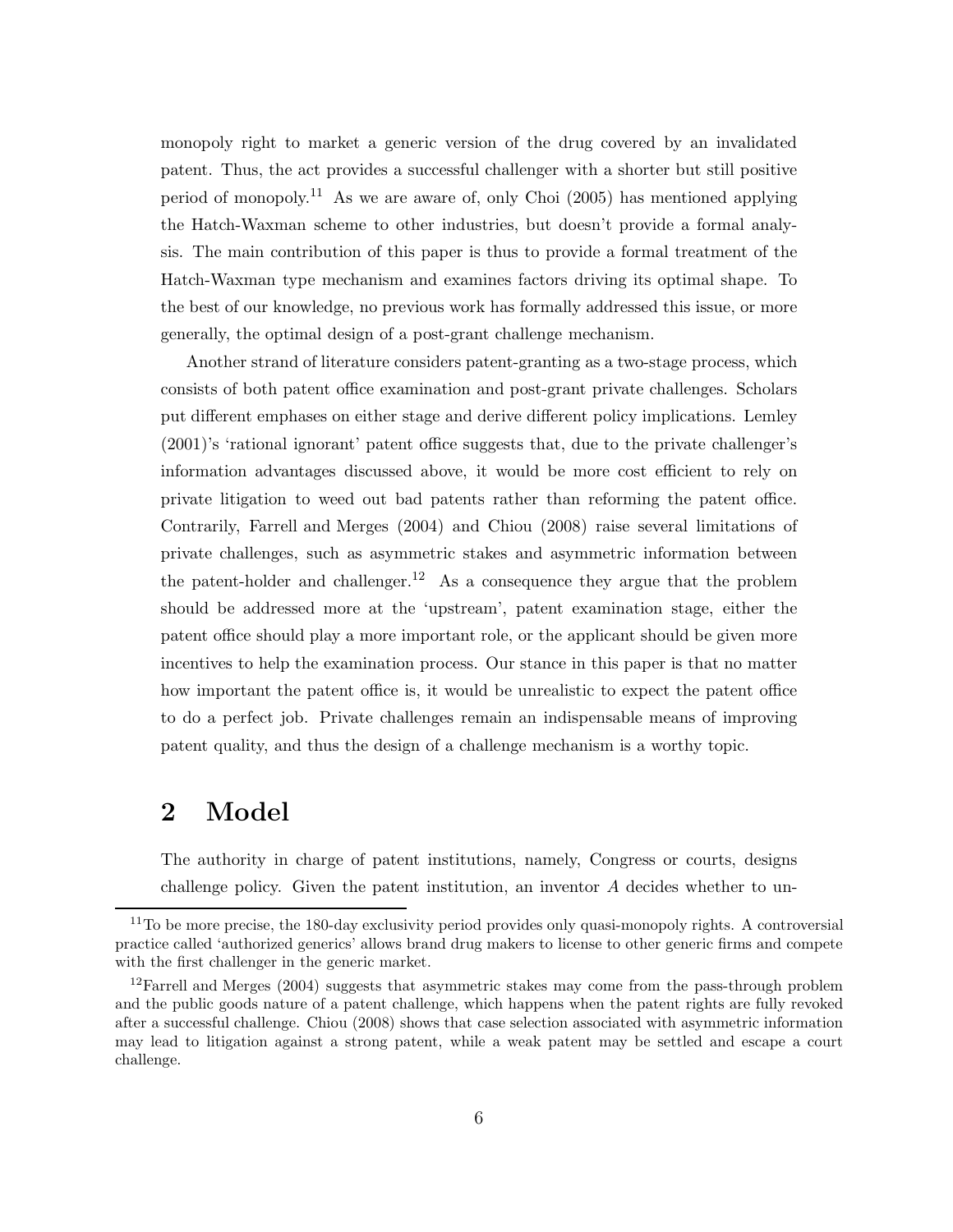dertake a R&D project; if so, she applies for and is granted a patent,  $^{13}$  and then licenses her patent. Technology users  $B_i$ ,  $i \in \{1, 2, ..., N\}$ ,  $N > 1$ , decide whether to buy the license. One of the users,  $B_j$ , will be endowed with the information search capacity. He then has to decides whether to search for prior art, and once the information is found, whether to submit it to the patent authority or to collude with the patent-holder. Assume that all private parties are protected by limited liability.

 $\square$  Technology: In the basic model the inventor side is constructed in a simple adverse selection manner. The inventor A undertakes a R&D project with cost  $k \in \mathbb{Z}$  $\{0, K\}, K > 0$ . A positive cost corresponds to a technology breakthrough: Relative to current stock of knowledge, a technology is a true invention if and only if it requires a positive cost,  $k = K$ . In contrast, if  $k = 0$ , the technology already exists in the public domain. Only the inventor is aware of the true  $k$ ; all other players share belief that  $Pr(k = K) = \alpha \in (0, 1)$ . We call A an honest (opportunistic) inventor when  $k = K$  $(k = 0,$  respectively).

The technology's value is independent of  $k$ , though.<sup>14</sup> User  $B_i$  values the technology at  $v_i \in \{v^h, v^l\}$ , with  $v^h > v^l$ , which is private information to  $B_i$ . The  $v_i$ s are *i.i.d.* with  $Pr(v_i = v^h) = \rho \in (0, 1)$ . Define  $v^e \equiv \rho v^h + (1 - \rho)v^l$ ,  $\pi \equiv \rho v^h$ , and  $d \equiv (1 - \rho)v^l$ . Assume  $\pi > v^l$ , so that the monopoly licensing fee is  $v^h$ , and the ex post inefficiency or deadweight loss associated with monopoly is d. In aggregate, define  $V^e \equiv Nv^e$ ,  $\Pi \equiv N\pi$ , and  $D \equiv Nd$ .

When  $k = 0$  and so there is no innovation, a piece of patent-defeating prior art (henceforth, prior art) can be found indicating that indeed no patent protection should be granted. Assume the prior art exists if and only if  $k = 0$ , and it is a piece of hard information. When  $k = K$ , there is no way to forge a non-existing information. But when it exists and has been found, the searcher can withhold the prior art and collude with the patent-holder [\(Tirole, 1986](#page-46-9)). In terms of legal requirements of patentability, this is mostly consistent with the novelty criterion, which has a clear definition of what information can be considered as patent-defeating, and the patent examination body's problem is to find, but not interpret the information.

The information structure implies that the patent office errs only by granting bogus patents (those which don't meet patentability criteria). Given existence of prior art,

<sup>&</sup>lt;sup>13</sup>Nothing would be changed if invalid patents were granted with probability less than one.

 $14$ This captures the idea that some bogus patents, although they do not satisfy the patentability criteria, cover valuable technologies.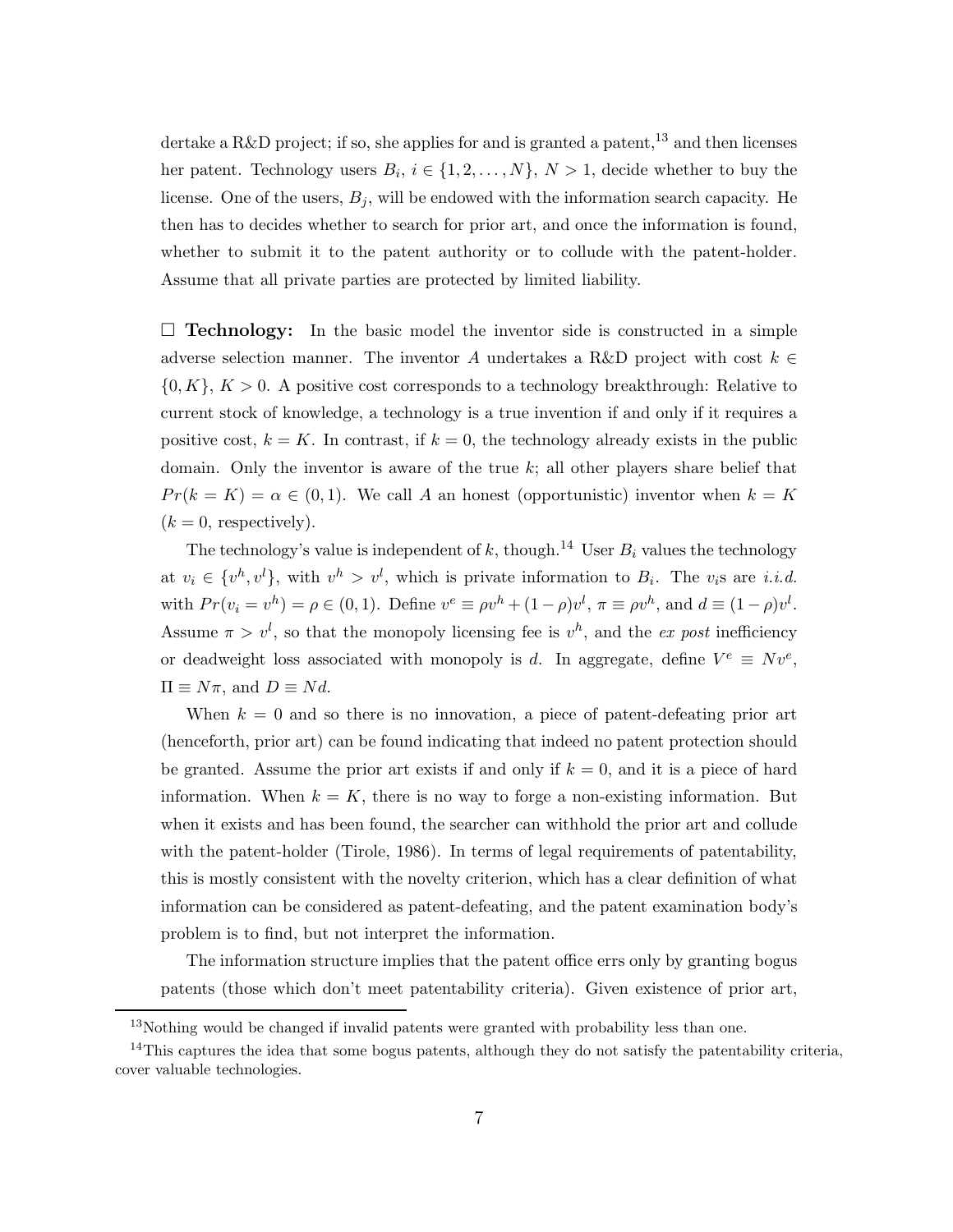the searcher  $B_j$  can spend a cost  $c(\beta)$  to find the information with probability  $\beta$ , with c' and  $c'' > 0$ ,  $c''' \ge 0$ ,  $c(0) = c'(0) = 0$ , and  $c'(1) = \infty$ .

 $\square$  Patent protection: We exclude public funds and assume that the patent authority's only policy tool is patent protection, or 'patent power'  $\theta \in [0,1]$ . When endowed with  $\theta$ , the patent-holder charges a licensing fee  $v^h$  and extracts a monopoly rent  $\theta\pi$  from each user. User  $B_i$  then gets  $(1 - \theta)v_i$ , and the expected deadweight loss is  $\theta d$ . A more powerful patent ( $\theta$  higher) rewards the owner with higher profit, at the cost of greater ex post social loss.

To give the patent authority more policy flexibility, we allow for shared ownership of patent rights and assume no efficiency loss from such sharing. If two parties are granted patent protection  $\theta'$  and  $\theta''$ , with  $\theta' + \theta'' \in [0, 1]$ , they jointly exercise a patent with power  $\theta' + \theta''$ .

A straightforward example of a policy instrument is sequential patent rights: One party receives ownership over a period  $[0, T']$ , and the other over the period  $(T', T'']$ , with  $\theta' \equiv \int_0^{T'}$  $\int_0^{T'} re^{-rt}dt$  and  $\theta'' \equiv \int_{T'}^{T''} re^{-rt}dt$ , where  $r > 0$  is the interest rate. This instrument perhaps is also the one that could be readily applied across industries.

Alternatively, we could interpret  $\theta$  as patent scope. Suppose that for each user  $B_i$ , the patented technology has a continuum of uses distributed on a unit line [0, 1]. Each use has either high  $(v^h)$  or low  $(v^l)$  value. For simplicity, assume perfect correlation among uses for the same user. Summing over different uses, the technology is worth either  $v^h$  or  $v^l$  to  $B_i$ . Again, this is  $B_i$ 's private information; others hold the common belief  $\rho$ . Let the patent scope be a subset of the unit line, with measure  $\theta$ . For instance, each use corresponds to a patent claim. The patent-holder charges a monopoly price  $v^h$  over the uses that fall within the scope of the patent, and  $B_i$  produces without licensing for uses outside the patent scope. The revenue and deadweight loss associated with patent protection then take the same linear form as described above. Shared ownership can be thought of as two parties that are granted patent rights controlling non-overlapping uses, or different patent claims with measure  $\theta'$  and  $\theta''$ .

To induce innovation, the honest innovator's incentive constraint is

<span id="page-7-0"></span>
$$
(IC)_A: \quad \theta \Pi \ge K \quad \Rightarrow \quad \theta \ge \theta^* \equiv \frac{K}{\Pi}.\tag{1}
$$

Assume  $0 < K \leq \Pi$  and so  $\theta^* \in (0, 1]$ . Throughout the paper, the patent system aims at inducing innovation. Absent a challenge, the patent protection should be at least  $\theta^*$ .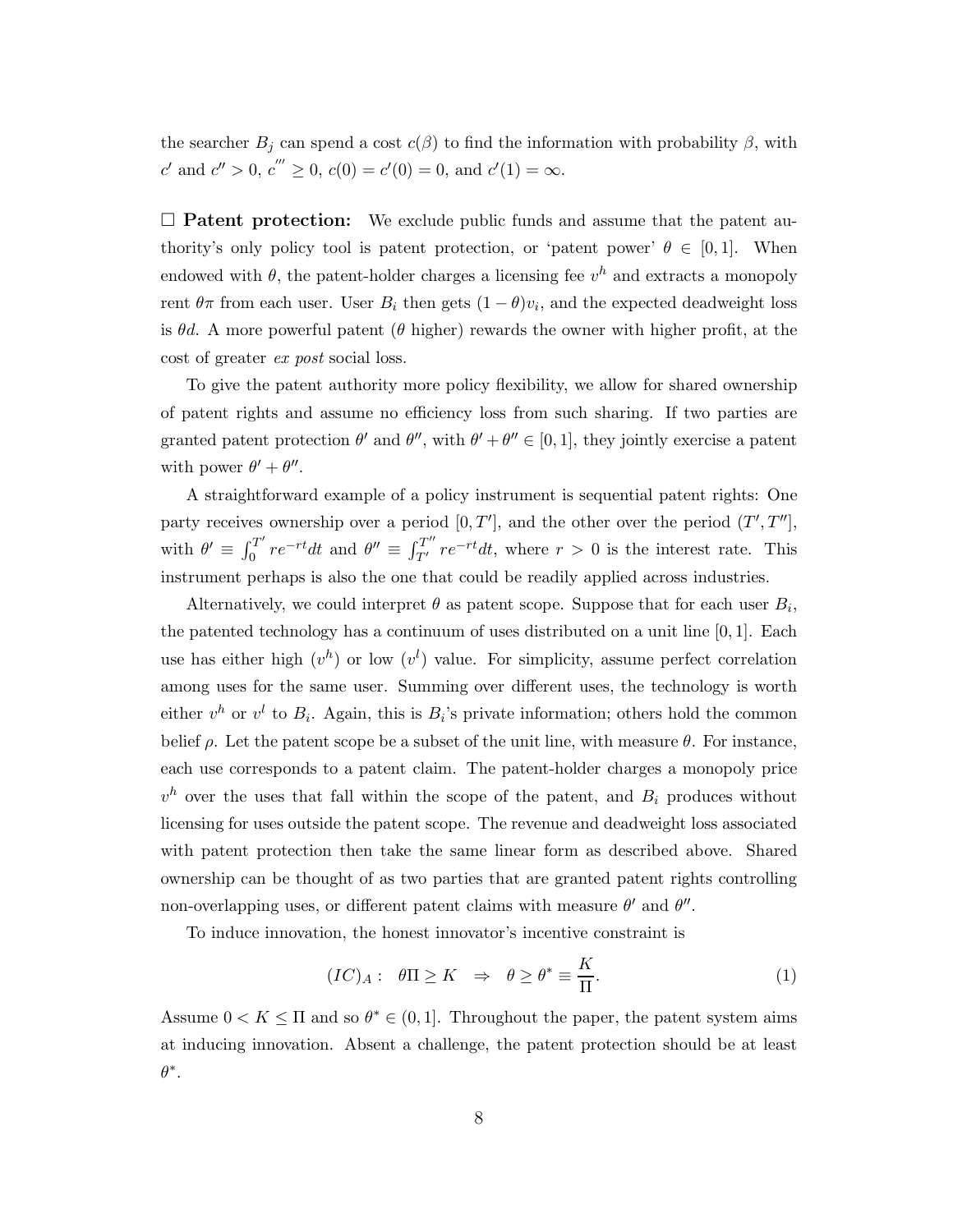

<span id="page-8-0"></span>Figure 1: Timing

Referring to Figure [1,](#page-8-0) the timing of the game is as follows: $15$ 

- ∙ At date 0, the patent authority designs the challenge policy;
- at date 1, A decides whether to undertake a R&D project of cost  $k$ . The patent application and grant follow the expenditure of  $k$ ;
- at date 1.5, the searcher  $B_j$  makes a search decision;
- at date 2, the value of the technology  $v_i$  is observed by user  $B_i$ ;
- at date 3, when  $B_j$  has found the prior art, he decides whether to challenge the patent or to collude with the patent-holder; and
- ∙ at date 4, patent rights are allocated and licensing takes place.

We assume that ex ante all users  $B_i$ ,  $i \in \{1, \ldots, N\}$ , are equally likely to have search capability, and at time 1.5, one of them,  $B_j$  is endowed with this capacity. His identity, however, remains unknown to other uses and the patent authority as long as he doesn't initiate a patent challenge. For simplicity, we assume that  $B_j$  engages in search without learning the true value of  $v_j$ . After learning  $v_j$ , and if  $B_j$  has found the prior art, he then decides whether to collude with  $A$  or to submit the information to the patent authority.

 $\square$  Collusion: In the collusion subgame, the patent-holder is assigned the whole bargaining power and makes a take-it-or-leave-it offer to the challenger. In this offer, A may need to transfer a portion of patent rights (or, equivalently, part of monopoly profit). Following the literature on collusion in organizations, we assume that a side contract is enforceable, but introduce a side transfer efficiency parameter to capture imperfect collusion [\(Tirole, 1986](#page-46-9)). If A makes a private transfers  $\hat{\theta}$  of patent rights, the recipient receives only  $\lambda \hat{\theta}$ ,  $\lambda \in [0, 1]$ . The loss  $(1 - \lambda)\hat{\theta}$  may be due to a probability  $1 - \lambda$  that such side transfers can be detected; or, to avoid suspicion, the colluding

 $15$ In Appendix [C](#page-29-0) to [E](#page-38-0), we consider different variants of the basic model, including: the single downstream user case,  $N = 1$  (Appendix [C\)](#page-29-0); multiple searchers with simultaneous (Appendix [D\)](#page-34-0); and the introduction of monetary instruments as well as the possibility of 'type II error,' i.e., the true inventor may be rejected patent protection (Appendix [E\)](#page-38-0). Limited liability constraint is also relaxed in the third extension.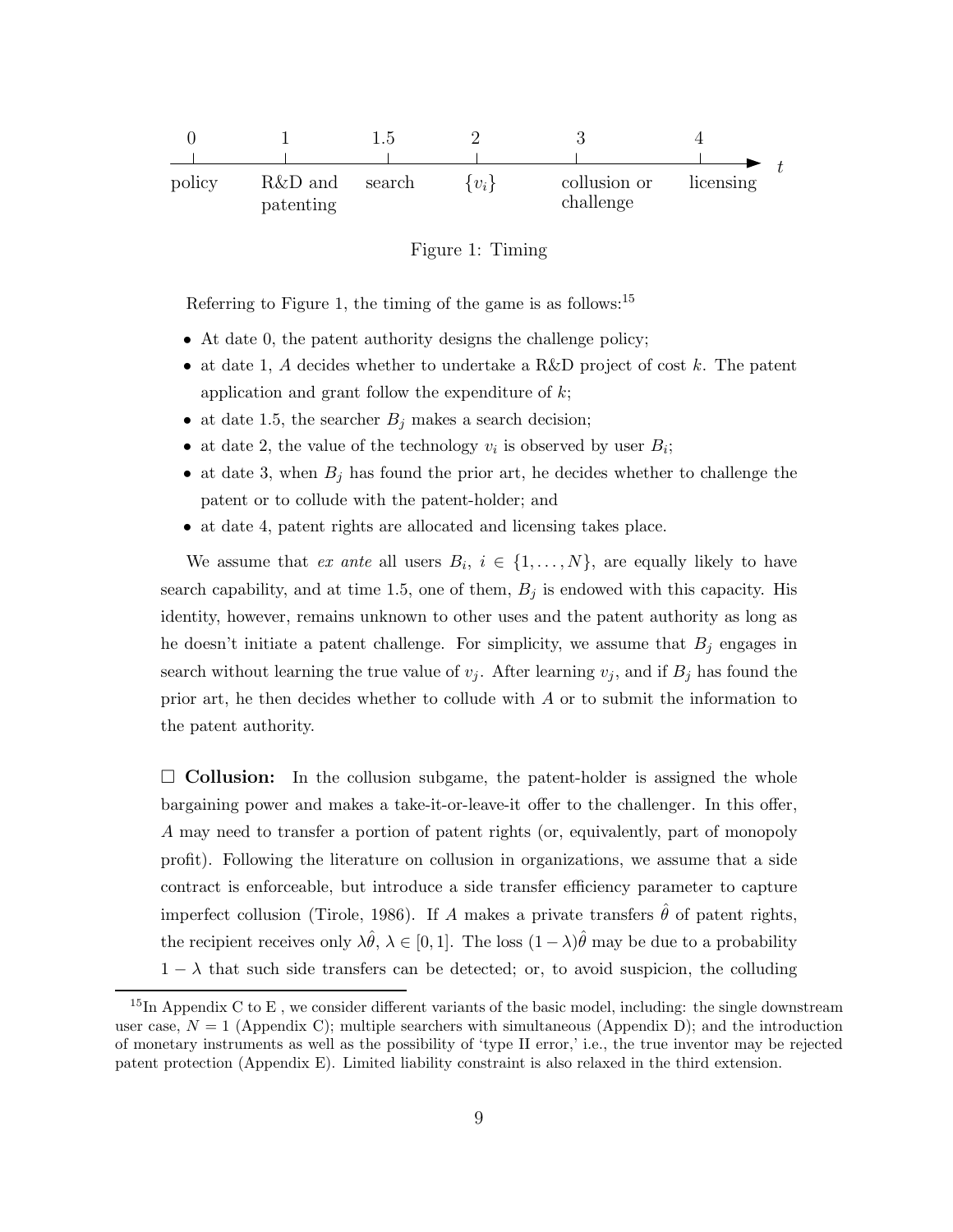parties have to trade in an indirect and less efficient way. Note that limited liability has to be satisfied in this subgame, too.  $A$  has no cash to pay as a bribe, and cannot give away more monopoly rights than what she receives from the patent authority.

Assume that all users are subject to the same policy in the absence of a patent challenge. By submitting the prior art  $B_j$ 's identity is known to the patent authority and so different patent power can be imposed on  $B_j$  and on other users  $B_{-j}$ , while all  $B_{-j}$  still face the same policy. To shorten the exposition, we restrict the policy space by assuming that, after submission,  $B_j$  is no longer subject to any licensing obligation. He can freely use the technology and enjoy the whole production surplus  $v_i$ . (In the end of Section [3](#page-9-0) we will provide a condition under which this restriction is part of the optimal policy.) A policy, then, is a triplet  $(\bar{\theta}, \theta^A, \theta^C)$ , where  $\bar{\theta}$  is the patent right awarded to  $A$  when there is no challenge; and when  $B_j$  submits the prior art, the patent authority reallocates patent rights  $\theta^A$  ( $\theta^C$ ) to  $A$  ( $B_j$ , respectively) against other users  $B_{-i}$ . Define  $S \equiv (N-1)\pi$ . Post challenge the inventor A (challenger  $B_i$ ) garners profit  $\theta^A S$  ( $\theta^C S$ , respectively) from other users  $B_{-j}$ .

### <span id="page-9-0"></span>3 Ex Post Cost of Over-Search

Two issues arise in the ex post context. When making a search decision, a searcher may not fully internalize all benefits of a patent challenge (the free rider problem). And after discovery, a potential challenger may prefer to collude with the patent-holder and share the monopoly profit extracted from other users, rather than submit prior art to the patent office or court and invalidate the patent (the collusion problem). We assume that private players cannot organize themselves to overcome the free rider problem.<sup>16</sup> Concerning collusion, in our main analysis we address the optimal policy with full collusion deterrence.<sup>17</sup> (Appendix [B](#page-23-0) provides a case where this may not hold.)

We first characterize the optimal collusion-free allocation,  $\lambda = 0$ , in order to illustrate the free rider problem. Given a policy  $(\bar{\theta}, \theta^A, \theta^C)$ , the private challenger's optimization program is:

$$
\max_{\beta} \quad [\alpha + (1 - \alpha)(1 - \beta)](1 - \bar{\theta})v^e + (1 - \alpha)\beta(v^e + \theta^C S) - c(\beta).
$$

<sup>&</sup>lt;sup>16</sup>Note that free riding persists as long as private mechanisms cannot force participation. Another problem is that ex ante it may be difficult to identify potential users.

<sup>&</sup>lt;sup>17</sup>Appendix [D](#page-34-0) addresses the case of multiple-searcher under collusion-proof mechanisms, where, similar to the patent race literature, the duplication of search cost may also lead to over-search.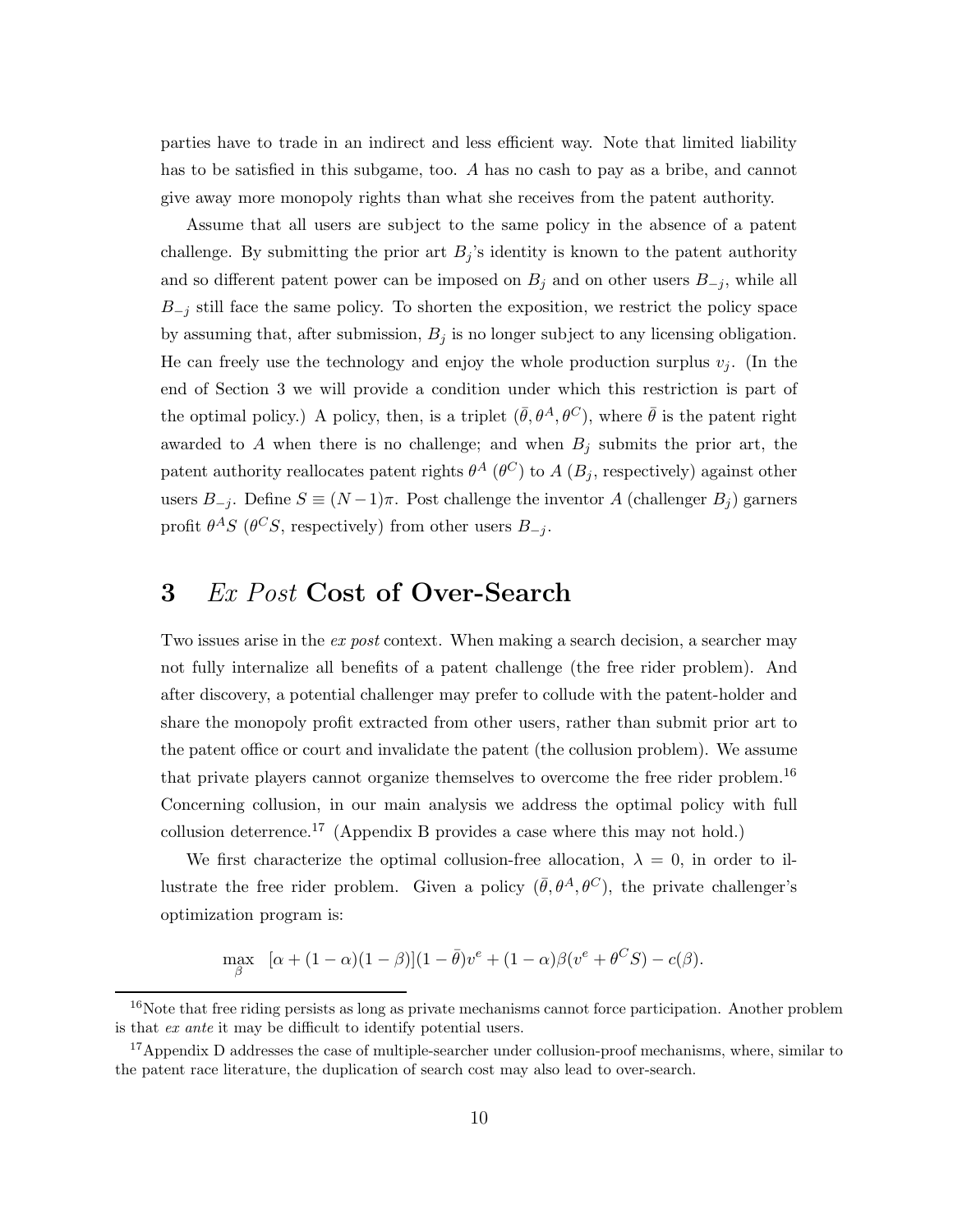When the prior art doesn't exist (with probability  $\alpha$ ) or when it exists but  $B_j$  fails to find it (with probability  $(1 - \alpha)(1 - \beta)$ ),  $B_j$  faces A's patent with power  $\bar{\theta}$ . When  $B_j$ succeeds in finding the information (with probability  $(1 - \alpha)\beta$ ), by assumption he is exempted from any licensing obligation and can enjoy the whole production surplus  $v^e$ , plus the additional reward  $\theta^C$  exerted against other technology users. The privately optimal level of search intensity,  $\beta^s$ , is determined by:

$$
(1 - \alpha)(\bar{\theta}v^e + \theta^C S) \equiv c'(\beta^s).
$$

Consider a policy resembling the status quo situation:  $(\bar{\theta}, \theta^A, \theta^C) = (\theta^*, 0, 0)$ , that is, no one gets any monopoly rights after a successful challenge. Under this policy, the social benefit of patent invalidation is the saving of the aggregate monopoly deadweight loss,  $\theta^*D$ , but the private search incentive is driven by a benefit of  $\theta^*v^e$ . Under-search ensues whenever  $D > v^e$ , or,  $N - 1 > (\pi/d)$ . To encourage search it may be optimal to give  $B_j$  an extra reward,  $\theta^C > 0$ . The following proposition gives the exact condition. (All proofs are relegated to Appendix [A.](#page-20-0))

<span id="page-10-1"></span>Proposition 1. (Collusion-free allocation). Without collusion concerns, the optimal patent protection is  $\bar{\theta} = \theta^*$  when there is no patent challenge; and post-challenge the patent-holder receives  $\theta^A = 0$ , and the challenger receives a positive reward if there is a serious under-search problem and a reward can significantly boost private search, i.e., the optimal  $\theta^C > 0$  if

<span id="page-10-0"></span>
$$
\theta^* \left[ (N-1)d - \pi \right] \frac{\partial \beta^s}{\partial \theta^C} \Big|_{\bar{\theta} = \theta^*, \theta^C = 0} > \beta_0^s (N-1)d,\tag{2}
$$

where  $\beta_0^s$  is the privately optimal search intensity evaluated at  $\bar{\theta} = \theta^*$  and  $\theta^C = 0$ .

Starting from  $\theta^C = 0$ , a marginal increase of  $\theta^C$  entails deadweight loss proportional to  $\beta_0^s(N-1)d$ , but society benefits from a more intensive search  $(\partial \beta^s/\partial \theta^C > 0)$ . To balance the two effects, condition [\(2\)](#page-10-0) says that the optimal policy calls for  $\theta^C > 0$  when the under-search problem is severe  $(\beta_0^s \text{ low})$ , or when the incentive effect is significant  $(\partial \beta^s / \partial \theta^C)$  large).

 $\square$  Collusion-proof challenge mechanism: Recall that in collusion subgame the patent-holder  $A$  makes an enforceable take-it-or-leave-it offer. The analysis of optimal side contracting is significantly simplified by the restriction that, after a challenge,  $B_i$  can freely use the technology. It implies that A can only induce  $B_i$ 's cooperation by promising him a portion of the monopoly rent levied on other uses  $B_{-j}$ . Collusion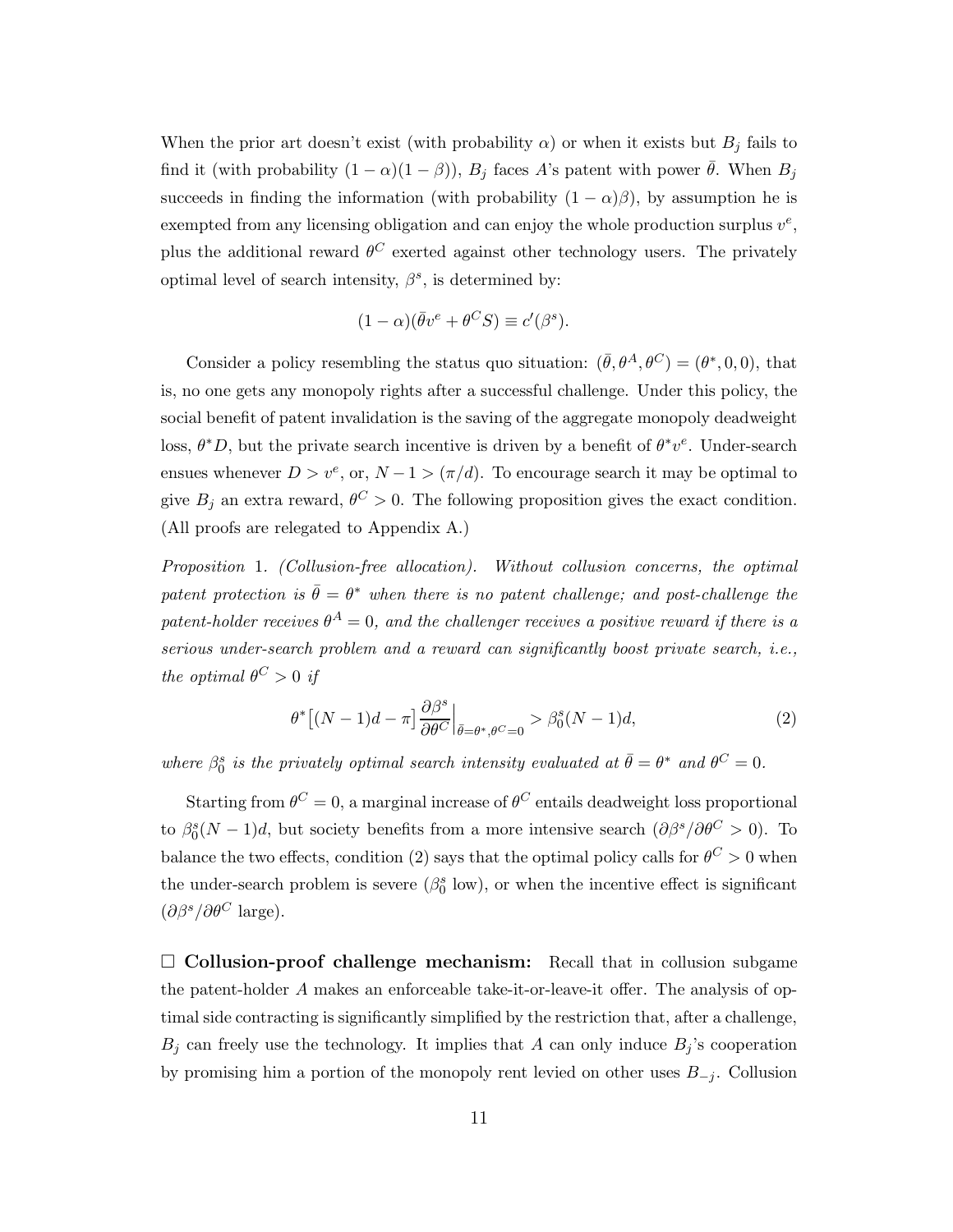gains flow from the higher profit collected from  $B_{-j}$ . Given  $\lambda \in (0,1]$  and patent policy  $(\bar{\theta}, \theta^A, \theta^C)$ , define

$$
\Delta \theta \equiv \lambda (\bar{\theta} - \theta^A) - \theta^C,
$$

which is the gains of trade from collusion. The maximal bribe  $A$  is willing to offer is  $\bar{\theta}-\theta^A$ , which has to be discounted by  $\lambda$  to reflect the amount transferable to  $B_j$ ; while  $B_j$  must get at least  $\theta^C$  to participate in collusion. Assume that A has incentives to make the collusive offer only when it is strictly better to do so. The following lemma derives the optimal side contract.

<span id="page-11-1"></span>Lemma 1. (Optimal side contract). Collusion takes place if and only if there are gains from doing so,  $\Delta\theta > 0$ . When  $\Delta\theta > 0$ , in the optimal side contract  $B_i$  receives a free license.

Because side transfer of patent rights entails an efficiency loss ( $\lambda \leq 1$ ), to economize on its use, A optimally grants  $B_j$  a free license and leaves him the whole production surplus  $v_j$ . This in turn implies that the patent authority can fully replicate the optimal side contract, thus the collusion-proofness principle holds.

<span id="page-11-0"></span>Lemma 2. (Collusion-proofness principle). The patent authority optimally deters collusion in the multiple-user, single-challenger case.

Now we can write down the patent authority's optimization program.<sup>18</sup>

$$
(\mathcal{P})^s : \max_{\bar{\theta}, \theta^A, \theta^C} \qquad \mathcal{W}^s = \alpha (V^e - \bar{\theta}D - K) + (1 - \alpha) \Big\{ (1 - \beta^s)(V^e - \bar{\theta}D) + \beta^s [V^e - (\theta^A + \theta^C)(N - 1)d] \Big\} - c(\beta^s)
$$
  
s.t. 
$$
(IC)_A : \bar{\theta} \ge \theta^*, \qquad (CP) : \Delta \theta \le 0,
$$

$$
(IC)_C : c'(\beta^s) \equiv (1 - \alpha)(\bar{\theta}v^e + \theta^C S).
$$

The patent authority faces three constraints: To encourage innovation the true inventor's incentive constraint  $(IC)_A$  has to be satisfied; by Lemma [2](#page-11-0) collusion should be deterred in this case, thus constraint  $(CP)$ ; and the challenger's search intensity is dictated by his private incentives as described in  $(IC)_C$ .

<sup>&</sup>lt;sup>18</sup>Lemma [2](#page-11-0) still holds if  $B_j$ 's search decision is made after learning the private value  $v_j$ . In fact, the policy restriction that  $B_j$  automatically gets a free license makes his private information irrelevant. The only difference introduced by this alternative timing is that  $B_J$ 's optimal search intensity is contingent on  $v_j \in \{v^l, v^h\}$ : for  $t \in \{l, h\}$ ,  $c'(\beta_t^s) \equiv (1 - \alpha)(\bar{\theta}v_t + \theta^C S)$ . This would complicate the analysis without providing further insight.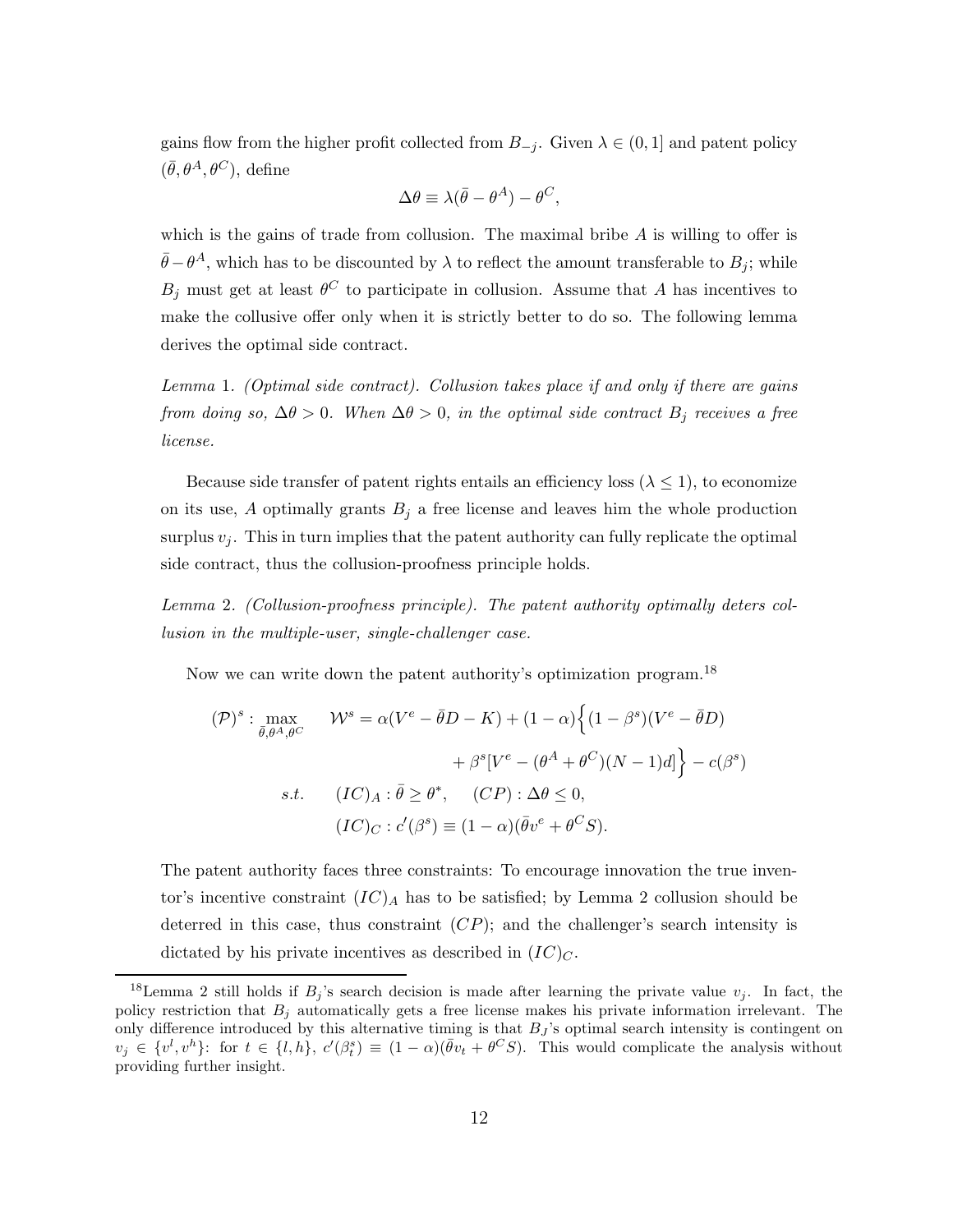When these constraints are satisfied, the true inventor will engage in innovation, which creates a total value of  $V^e$ , but has to be subtracted from innovation cost K and deadweight loss of patent protection  $\theta D$ . On the other hand, when the technology is already in the public domain, without a challenge the society suffers from unwarranted deadweight loss  $\theta D$ , and with the help of a patent challenge this loss can be reduced to  $(\theta^A + \theta^C)(N-1)d$ , for the challenger will realize full production surplus.

Let  $\mu$  be the Kuhn-Tucker multiplier of the  $(CP)$  constraint, and define

$$
\psi \equiv (\bar{\theta} - \theta^A - \theta^C)(N - 1)d - [\bar{\theta} + \theta^C(N - 1)]\pi,
$$

which reflects the discrepancy between social and private incentives to search. There is over-search (under-search) if  $\psi < 0$  ( $\psi > 0$ , respectively).

When N and  $\alpha$  are large enough, the optimal  $\bar{\theta} = \theta^*$ . Increasing  $\bar{\theta}$  beyond  $\theta^*$  creates more deadweight loss, strengthens incentives to collude, and encourages private search. But even with under-search, if  $\alpha$  is not too small, raising  $\theta^C$  is a more efficient way to encourage private search.

To determine the optimal  $\theta^A$  and  $\theta^C$ , as  $\lambda$  increases from zero to one, there may exhibit three regimes. First note that from  $\lambda \leq 1$ , to deter collusion with the least social cost the patent authority should re-allocate the patent rights only to  $B_j$ , with  $\theta^C = \lambda \theta^*$  and  $\theta^A = 0$ . However, this allocation rule may be disturbed by inadequate private search incentives. Referring to Figure [2,](#page-13-0) there exist  $\hat{\lambda}$  and  $\bar{\lambda}$ , with  $\hat{\lambda} < \bar{\lambda}$ , and possibly  $\lambda < \hat{\lambda}$ , such that:

- (i) Encouraging search: when  $\lambda \leq \underline{\lambda}$  (if  $\underline{\lambda}$  exists), the optimal  $\theta^A = 0$  and  $\theta^C > \lambda \theta^*$ . In this range  $\psi$  is positive and large, i.e., there is a serious under-search issue, and so a reward of  $\lambda \theta^*$  doesn't give  $B_j$  enough search incentives, relative to the social benefit. As in Proposition [1,](#page-10-1) it may be desirable to further reward  $B_j$ ,  $\theta^C > \lambda \theta^*$ ;  $(CP)$  slacks. This regime may not exist for doing so entails a social cost proportional to  $(N-1)d;$
- (ii) binding collusion-proofness: when  $\lambda \in (\underline{\lambda}, \overline{\lambda}]$ , the optimal  $\theta^A = 0$  and  $\theta^C =$  $\lambda \theta^*$ .  $B_j$  receives the collusion-deterrence reward  $\lambda \theta^*$ . As  $\lambda$  increases, reduction of social loss,  $(\theta^* - \theta^C)(N-1)d$ , shrinks, while  $B_j$ 's search intensity increases. When  $\lambda$  is large enough  $(\lambda > \hat{\lambda})$ ,  $\psi$  becomes negative and there is over-search. But as long as the problem of suboptimal private search intensity is moderate ( $|\psi|$  not too big), the patent authority sticks to this regime;
- (iii) collusion-deterrence cum discouraging search: when  $\lambda > \bar{\lambda}$ , the optimal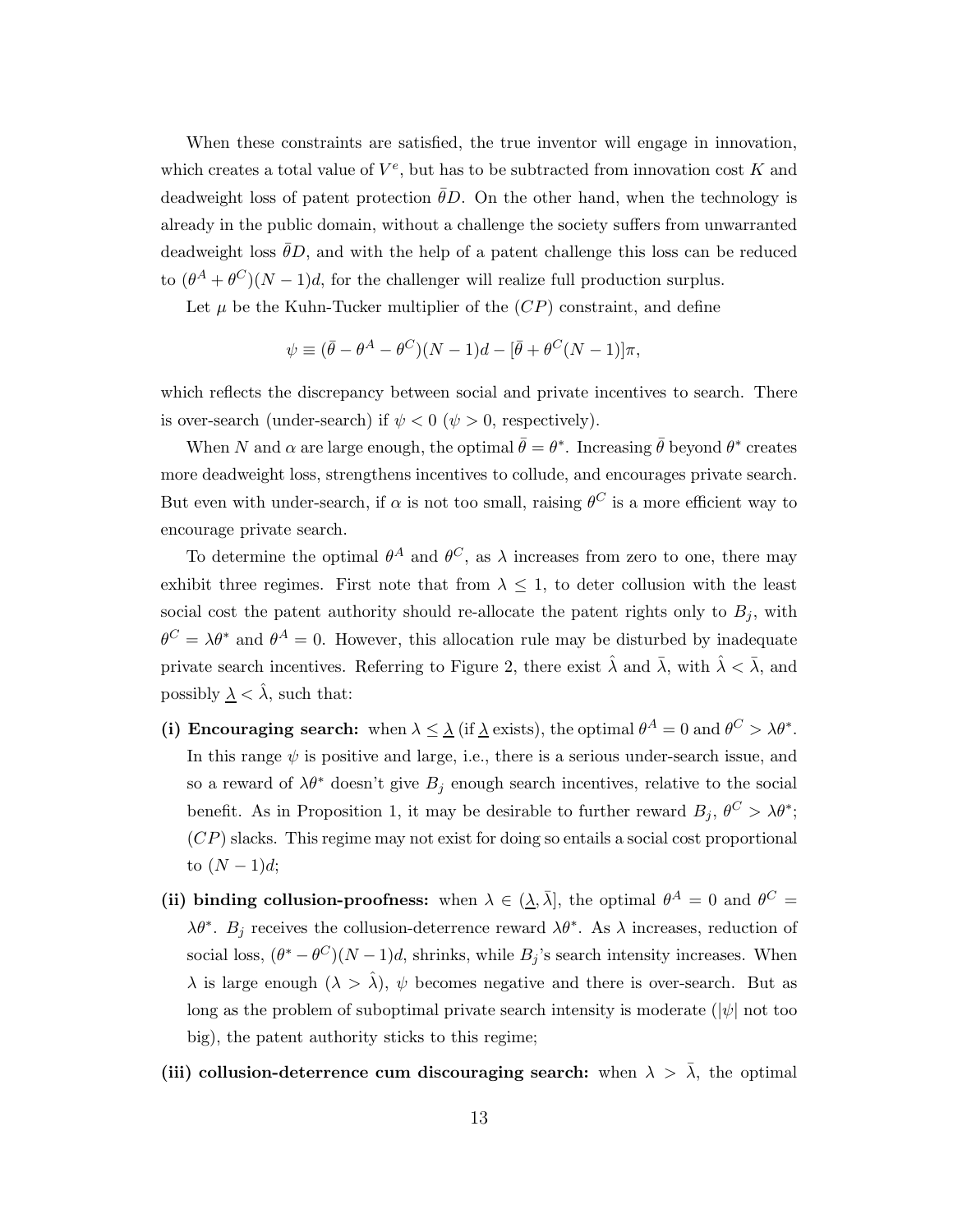

<span id="page-13-0"></span>Figure 2: Ex post optimal policy

 $0 < \theta^A \leq \theta^*$  and  $0 \leq \theta^C < \lambda \theta^*$ , with  $\lambda(\theta^* - \theta^A) = \theta^C$ . Rewarding  $B_j$  with  $\lambda \theta^*$ leads to very large over-search costs, relative to deadweight loss savings. To dilute  $B_j$ 's search incentives and at the same time deter collusion, the patent authority leaves part of the patent rights to the inventor  $A, \theta^A > 0$ , even after a successful patent challenge.

<span id="page-13-1"></span>Proposition 2. (Collusion-proof allocation). Solving the program  $(\mathcal{P})^s$ , after a patent challenge: When the collusion problem is not severe,  $\lambda \leq \overline{\lambda}$  (regime (i) and (ii)), the patent-holder is fully deprived of her patent rights, and the challenger is rewarded with partial patent rights; but when  $\lambda > \overline{\lambda}$  (regime (iii)), the patent-holder retains (partial) patent rights after a challenge.

Opposed to the collusion-free case, when there is 'perfect collusion,'  $\lambda = 1$ , the total patent rights imposed on  $B_{-j}$  cannot be reduced after the patent challenge. In order to satisfy the  $(CP)$  constraint, any reduction in  $\theta^A$  is accompanied with the same amount of increase of  $\theta^C$ . There are no ex post social gains from this re-allocation of patent rights, and private search driven by  $\theta^C$  is socially wasteful. It is optimal to set  $\theta^A = \theta^*$  and  $\theta^C = 0$ . The finding of prior art only increases the social surplus to the extent that  $B_j$  can freely use the technology in his own production, which is always internalized by  $B_i$ .

Remark. The restriction that a successful challenger is no longer subject to patent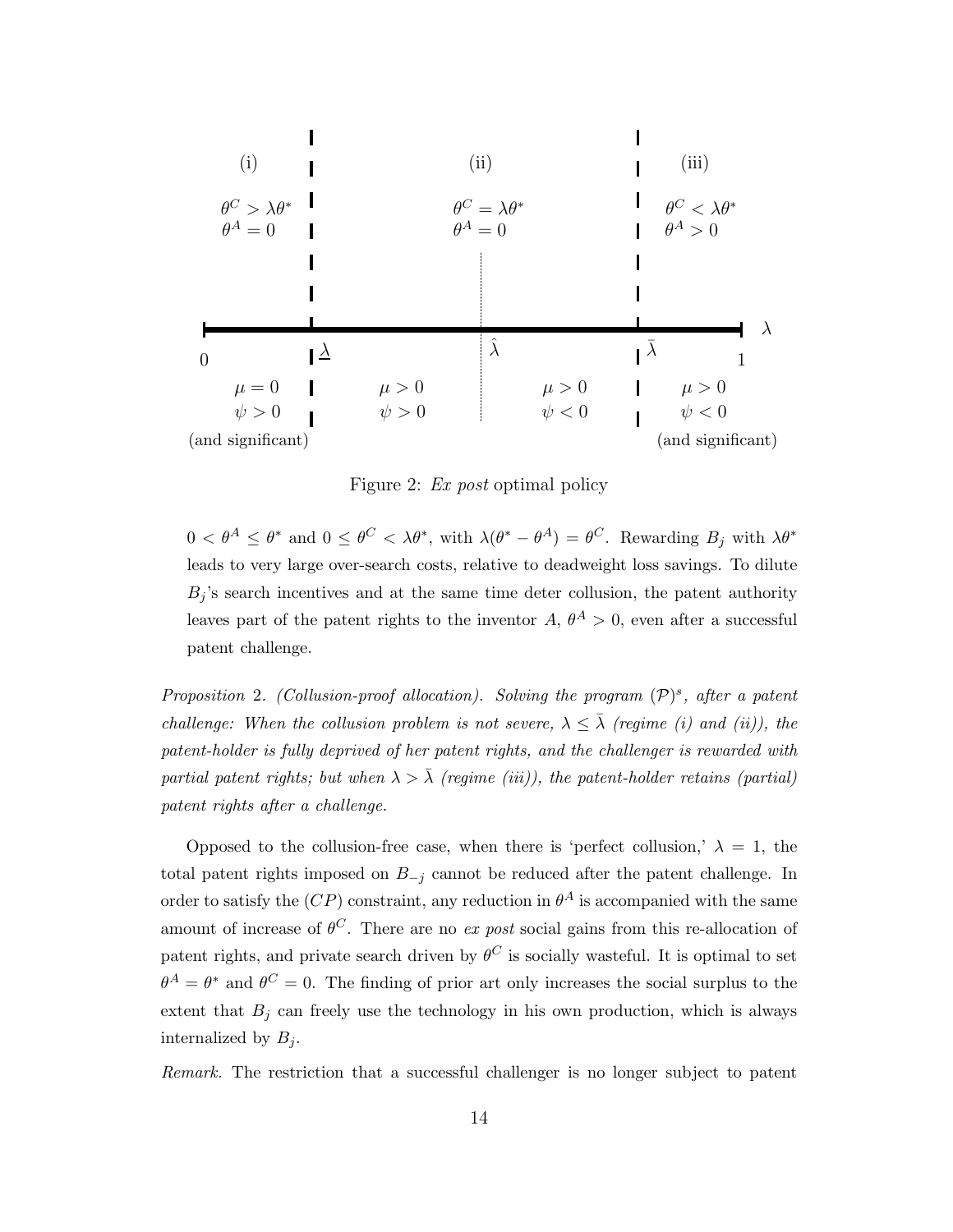rights may only change the optimal policy in regime (iii). After a challenge, if  $A$ retains some monopoly rights against  $B_j$ , the two may collude even when  $\Delta\theta \leq 0$ . For  $B_j$  may be willing to sacrifice  $\theta^C$  and collude with A in order to gain more operation freedom and enjoy a larger own production surplus. The collusion problem worsens, but the collusion-proofness principle still holds (for in an optimal side offer A grants  $B_i$ a free license). This policy could enhance welfare only by discouraging private search, a concern only in regime (iii).

Suppose that  $\lambda = 1$  and  $\theta^A = \theta^*$ , and so patent invalidation only concerns  $B_j$ .<sup>19</sup> Over-search then ensues: After a challenge  $B_j$  can freely use the technology and enjoy the whole production surplus  $\theta^* v^e$ , but only a portion of this surplus,  $\theta^* d$ , is counted as ex post social benefit, while  $\theta^* \pi$  is a licensing transfer between the patent-holder and challenger. But if the over-search problem is not too severe, there is no need to provoke further policy adjustment by subjecting  $B_j$  to A's patent rights after a challenge. Our restriction then becomes part of the optimal policy.

To derive the formal condition, fix  $\bar{\theta} = \theta^A = \theta^*$ , and introduce  $\theta_j^A$  as A's patent rights against  $B_j$  after a challenge. The latter's optimal search is determined by

$$
\hat{\beta} = \arg \max_{\beta} \quad (1 - \alpha)\beta(\theta^* - \theta_j^A)v^e - c(\beta) \quad \Rightarrow \quad FOC : (1 - \alpha)(\theta^* - \theta_j^A)v^e \equiv c'(\hat{\beta}).
$$

Relevant social welfare consideration is

$$
(1 - \alpha)[v^e - \hat{\beta}\theta_j^A d - (1 - \hat{\beta})\theta^* d] - c(\hat{\beta}) = (1 - \alpha)[v^e - \theta^* d + \hat{\beta}(\theta^* - \theta_j^A)d] - c(\hat{\beta}).
$$

 $B_j$ 's challenge only recovers the social loss  $(\theta^* - \theta_j^A)d$ . The ptimal  $\theta_j^A = 0$  when

$$
\frac{(\theta^*-\theta_j^A)}{\hat{\beta}}\frac{\partial \hat{\beta}}{\partial (\theta^*-\theta_j^A)}\Big|_{\theta_j^A=0}\leq \frac{d}{\pi}
$$

,

where  $\hat{\beta}$  is evaluated at  $\theta_i^A$  $j^A = 0.$  ||

Remark. After a successful challenge, only in regime (iii) does the optimal mechanism require a sharing of patent rights between the original patent-holder and the challenger. If there is some cost associated with this shared ownership, this regime will become less attractive. In the next section, we discuss another reason why regime (iii) may shrink, namely, the ex ante benefits of patent challenges. ∥

<sup>19</sup>This is similar to the single-user case considered in Appendix [C.](#page-29-0)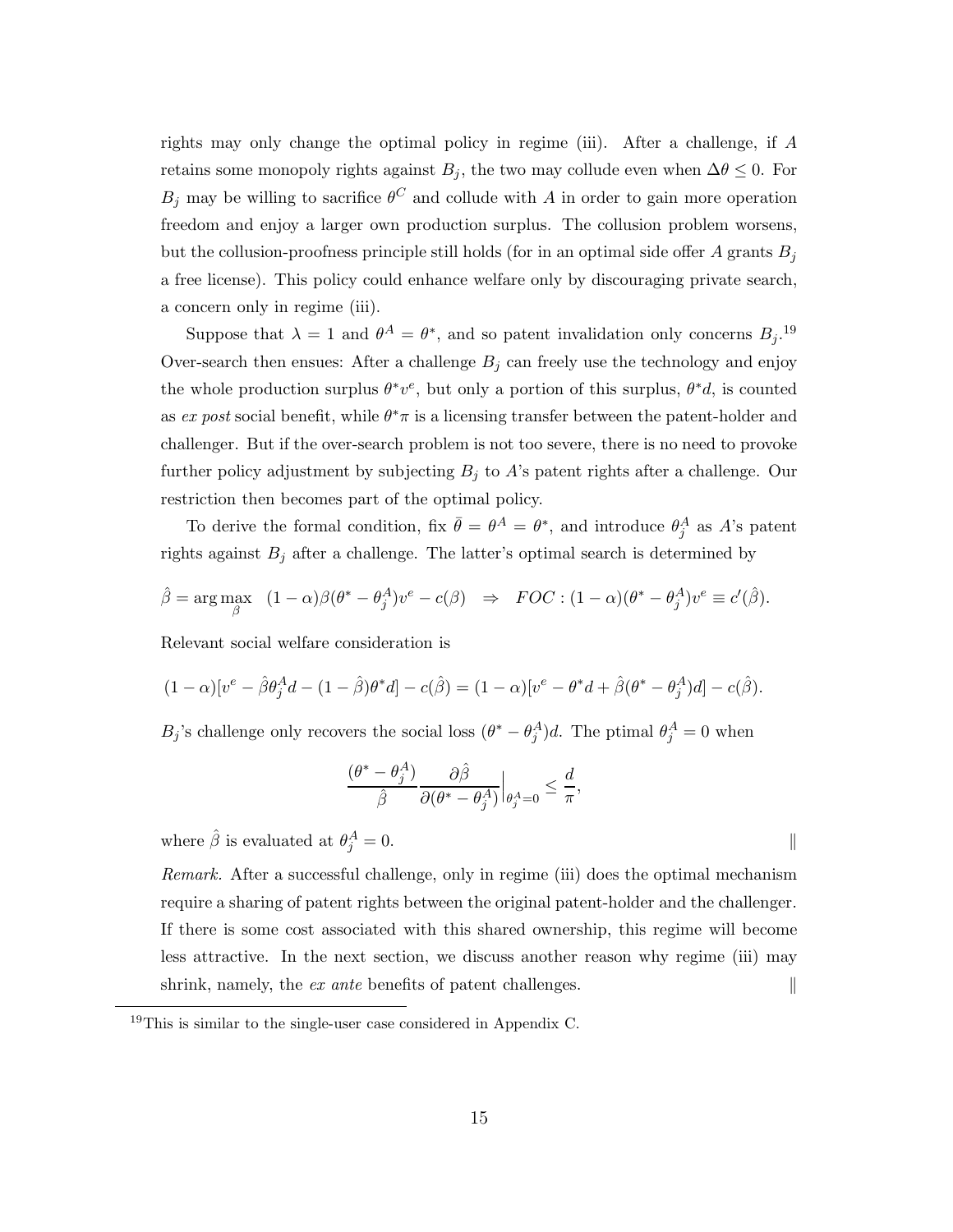## <span id="page-15-0"></span>4 Ex Ante Benefits of Higher Patent Quality

The previous section concentrates on the *ex post* role of patent challenges. To fully evaluate the merit of the challenge mechanism, we also need to take into account that patent challenges may improve patent quality (captured by  $\alpha$ ) by inducing innovation or by deterring opportunistic patenting in the first place. These  $ex$  ante benefits constrain the relevancy of ex post over-search and the associated lenient treatment of the original patent-holder,  $\theta^A > 0$ .

 $\square$  Inducing innovation: So far, we have assumed that an honest inventor has no chance to game the system with opportunistic patenting (adverse selection). If, instead, we consider a simple moral hazard element that allows a true inventor to copy and patent a (equally valuable) technology already in the public domain, to induce innovation, the inventor's incentive constraint becomes

<span id="page-15-1"></span>
$$
\bar{\theta}\Pi - K \ge (1 - \beta)\bar{\theta}\Pi + \beta\theta^A S \quad \Rightarrow \quad \beta\bar{\theta}\Pi \ge K + \beta\theta^A S. \tag{3}
$$

In this case, to encourage innovation requires both carrot and stick. An honest inventor needs to be not only compensated for her R&D cost, but also kept away from the temptation of opportunistic patenting. A policy  $\bar{\theta} \geq \theta^*$  fulfills the first purpose and patent challenges serve the second function. That is, a lower payoff following a challenge  $(\theta^A S \lt \bar{\theta} \Pi)$  discourages opportunistic patenting. Note that a higher  $\theta^C$  enables higher search and challenge intensity, which creates social benefits by reducing the necessary patent protection  $\bar{\theta}$  to induce innovation. Also, the appearance of  $\theta^A$  on the right-hand side of condition [\(3\)](#page-15-1) suggests that a more lenient policy toward the patent-holder  $(\theta^A)$  higher) would undermine the incentive power of the patent system. Both effects constrain regime (iii) in Proposition [2.](#page-13-1)

 $\Box$  Deterring opportunistic patenting: Another drawback of the policy  $\theta^A > 0$ is that it may encourage opportunistic patenting. To illustrate this point, we keep the honest inventor's choice set as in the basic model, but modify the opportunistic inventor's choice set as follows: With probability  $\alpha' \geq 0$ , there is a cost  $c' > 0$  to copy the existing technology and prepare for the patent application; and with probability  $1 - \alpha - \alpha' > 0$ , opportunistic patenting remains costless. If

<span id="page-15-2"></span>
$$
c' \ge \beta \theta^A S + (1 - \beta)\bar{\theta}\Pi,\tag{4}
$$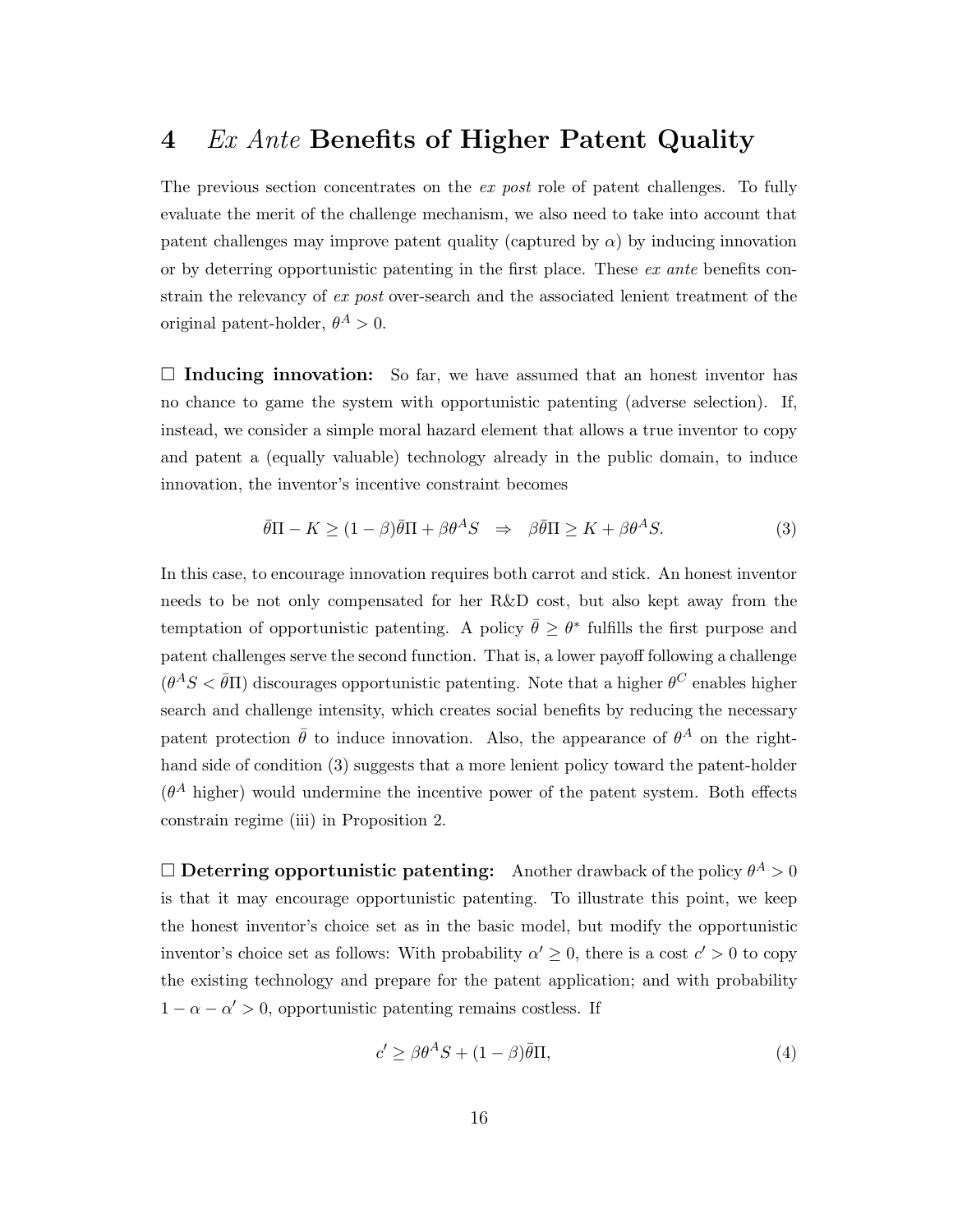the portion of opportunistic patenting  $\alpha'$  can be deterred. This condition is more likely to hold when a patent challenge is more likely to happen  $(\beta \text{ larger})$ , and the payoff after a challenge is lower  $(\theta^A \text{ smaller})$ .

When condition [\(4\)](#page-15-2) fails, an issued patent is bogus with probability  $1-\alpha$ ; but when it holds, this probability falls to

$$
\frac{(1-\alpha')-\alpha}{1-\alpha'} \le 1-\alpha.
$$

When  $(CP)$  is binding, increasing  $\theta^C$  yields an additional benefit of a higher patent quality. Again, this concern may increase  $\lambda$  and shrink regime (iii).

Example. (Two-point search). Consider a simple search technology where  $B_j$  can find existing prior art with a fixed probability  $\beta$  at a cost c. Assume also that  $\lambda = 1$  and so the  $(CP)$  constraint is  $\theta^A + \theta^C = \overline{\theta}$ . In a linear structure, it suffices to consider two cases, either  $\theta^C = \bar{\theta}$  or  $\theta^A = \bar{\theta}$ . Assume

$$
(1 - \alpha)\beta \bar{\theta}\bar{v} < c \le (1 - \frac{\alpha}{1 - \alpha'})\beta \bar{\theta}(\bar{v} + S) \quad \text{and} \quad (1 - \beta)\bar{\theta}\Pi \le c' < \bar{\theta}\Pi,
$$

and so search deters costly opportunistic patenting. When  $\theta^C = \bar{\theta}$  and  $\theta^A = 0$ ,  $B_j$ incurs  $c$  to search, but the opportunistic inventor will not spend  $c'$  to pursue the patent. On the other hand, when  $\theta^A = \bar{\theta}$  and  $\theta^C = 0$ ,  $B_j$  doesn't search and the opportunistic inventor spends  $c'$ .

The difference in social welfare under the two policies is

$$
\mathcal{W}|_{\theta^C = \bar{\theta}} - \mathcal{W}|_{\theta^A = \bar{\theta}} = \alpha' \bar{\theta} D + \alpha' c' - c + (1 - \alpha - \alpha')\beta \bar{\theta} d.
$$

Less opportunistic patenting improves social welfare by reducing deadweight loss  $(\alpha'\bar{\theta}D +$  $(1 - \alpha - \alpha')\beta\bar{\theta}d$  and by saving the cost of acquiring a bogus patent  $(\alpha'c')$ . These benefits are achieved through costly search (*c*). The deterrence policy  $(\theta^C = \bar{\theta})$  is optimal if the search cost is not too large compared with the cost of opportunistic patenting  $(c - \alpha' c'$  not large), and the patent quality can be significantly improved  $(\alpha'$  high).<sup>20</sup>

Proposition 3. (Ex ante benefits). A policy that leaves the original patent-holder some residual rights after a successful challenge,  $\theta^A > 0$ , impedes social objectives of encouraging innovation and deterring opportunistic patenting. When these ex ante concerns present, regime (iii) in Proposition [2](#page-13-1) shrinks  $(\bar{\lambda}$  increases).

<sup>&</sup>lt;sup>20</sup>If  $\alpha' = 0$ ,  $\mathcal{W}|_{\theta C = \bar{\theta}} - \mathcal{W}|_{\theta A = \bar{\theta}} < 0$  and we are in regime (iii).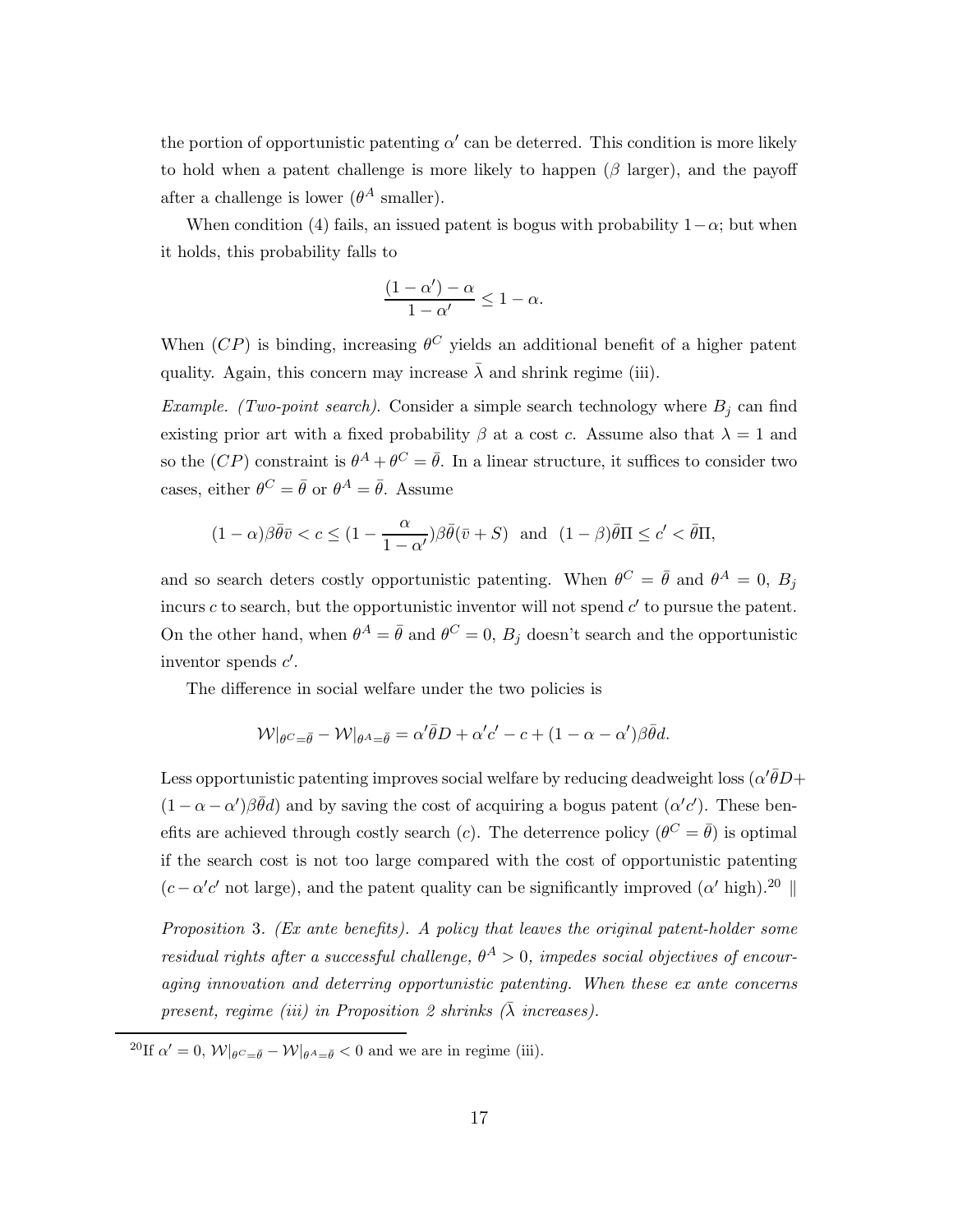By deterring opportunistic patenting and therefore raising the patent application quality, patent challenges have the further benefits of reducing the patent office workload. This in turn may enhance the patent office performance, and create a virtuous circle emphasized by Caillaud and Duchêne  $(2005)$  and Jaffe and Lerner  $(2004)$ .

Remark. (Application fees). When the innovation constraint is characterized by condition [\(1\)](#page-7-0), the honest inventor receives zero rent under the optimal policy while the opportunistic inventor's expected profit is positive. A uniform application fee here cannot solve the patent quality problem precisely because it fails to distinguish be-tween the two types of applicants (Caillaud and Duchêne, [2005](#page-45-9)). Plus, after a fee is imposed the patent rights  $\bar{\theta}$  should be raised to keep the true inventor's incentive constraint satisfied, which in turn would trigger even higher incentives to collude for the opportunistic patent-holder.

## <span id="page-17-0"></span>5 Implementation

We conclude the paper with some implementation issues. With the exception of the pharmaceutical industry in the U.S., the current situation can be described as a special case in our policy space:  $\theta^A = \theta^C = 0$ , i.e., a successful challenge destroys all the monopoly rights. This can hardly be optimal whenever there is a danger of collusion,  $\lambda > 0$ . Deterring collusion and encouraging information search then requires extra incentives for the challenger. $^{21}$ 

 $\Box$   ${\bf More \;gaming \; behavior?}\quad$  One might argue that a reward  $\theta^C>0$  would actually trigger more bogus patent applications, for applicants could later strike down their own patents and enjoy the challenge prize (or arrange someone else to challenge and then share the prize; another form of collusion). This could happen only when an opportunistic player has higher incentives to apply for a patent after we move away from the current system of  $(\theta^A, \theta^C) = (0, 0)$  to  $(\theta^A, \theta^C) \neq (0, 0)$ . But a comparison of the opportunistic inventor's payoffs in the two cases shows that the reverse would

 $21$ Even though the determination of the optimal mechanism remains an empirical issue, and conceivably it would be a challenging task to tailor the reward to the theoretically optimal level, we believe that rewarding a challenger with 'mild' patent rights,  $0 < \theta^C < \overline{\theta}$ , would bring significant improvement over current situation. By playing 'safe,' a not-so-large  $\theta^C$  would avoid the risk of triggering ex post over-search. Even if it cannot solve the collusion problem, this reward would induce more information search, which in turn would undermine the opportunistic patent-holder's rent and thus discourage costly opportunistic patenting as emphasized in Section [4.](#page-15-0)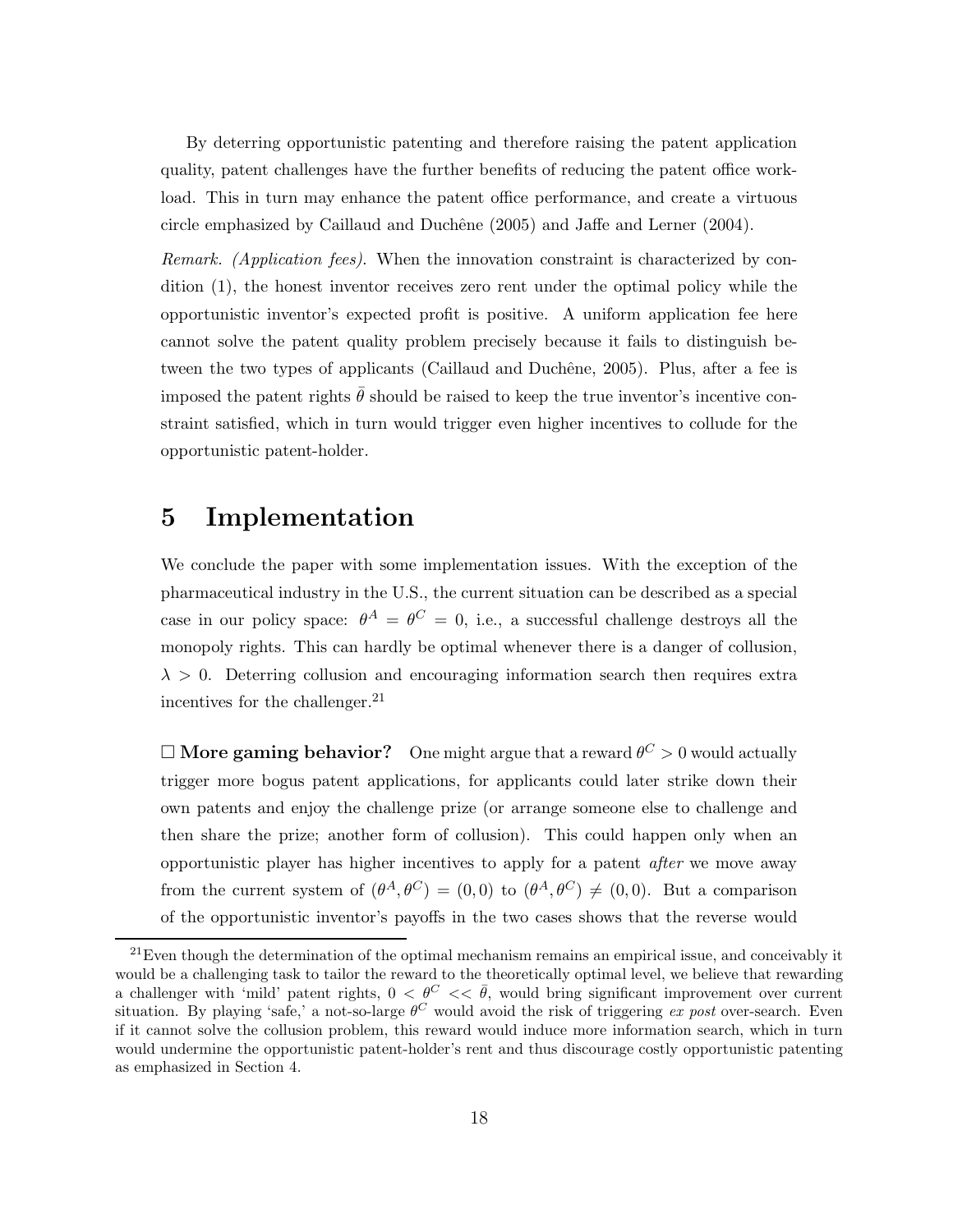be true. To illustrate this, consider the case of Section [3,](#page-9-0) and assume  $\lambda > 0$  so that collusion is a real concern. Under the policy  $(\theta^A, \theta^C) = (0, 0)$ , the opportunistic patentee's payoff is  $(1 - \bar{\beta}_0^s)\bar{\theta}\Pi + \bar{\beta}_0^s\bar{\theta}S$ , where  $\bar{\beta}_0^s$  is determined by  $(1 - \alpha)\bar{\theta}v^e \equiv c'(\bar{\beta}_0^s)$ . (Recall that we let the patent-holder keep the whole bargaining power.)

Now, suppose that the ex post optimal collusion-proof mechanism characterized in Proposition [2](#page-13-1) is adopted. If the reward  $\theta^C$  is only granted to the first challenger, the upper bound of the opportunistic A's payoff is  $(1-\bar{\beta}_0^s)\bar{\theta}\Pi + \bar{\beta}_0^s(\theta^A+\theta^C)S$ . This upper bound is attainable only when  $A$  observes whether  $B_j$  finds the prior art or not, and in the case of discovery, A can grab the total reward  $\theta^A + \theta^C$  by racing faster than  $B_j$ to the patent office (or retaining someone to do that for her); and knowing that he can never get the reward  $\theta^C$ ,  $B_j$ 's search intensity remains at  $\bar{\beta}_0^s$ . If any of these conditions fail, A's payoff is strictly smaller than the upper bound. But since  $\theta^A + \theta^C \leq \bar{\theta}^2$ , the ex post optimal mechanism cannot give a strictly higher return to the opportunistic inventor than when  $(\theta^A, \theta^C) = (0, 0)$ . Put differently, if an opportunistic player wants to apply for a patent after we introduce this (properly designed) challenge mechanism, she probably has already done so under current system.<sup>23</sup>

 $\Box$  Why not use monetary rewards? Given the necessity of extra challenge incentives, we believe that patent rights is a more appealing reward instrument than bounties, for it demands less information. To deter collusion, the patent authority needs to have an idea of how serious the problem is, i.e., the size of  $\lambda$ . On top of this, in a bounty scheme, the amount of a monetary reward should also reflect the value of the patented technology S, which is composed of both the market size  $(N-1)$  and value  $(\pi)$  of the patented technology. Setting the bounty too low cannot deter collusion; too high a bounty entails additional cost if it is financed by public funds. Also, limited liability precludes bounties paid by the patent-holder, that is, a pecuniary punishment to opportunistic patenting. A judgment-proof patent-holder is usually an individual inventor or a small firm, or a 'patent troll.'

<sup>&</sup>lt;sup>22</sup>To see this, consider if the collusion-proof constraint is binding,  $\lambda(\bar{\theta}-\theta^A)=\theta^C$ , then  $\bar{\theta}=\theta^A+(\theta^C/\lambda)\geq 0$  $\theta^A + \theta^C$ . If it's not binding, then, referring to Figure [2,](#page-13-0) the optimal  $\theta^A = 0$  and  $\theta^C \in (\lambda \bar{\theta}, \bar{\theta})$ . Note that the optimal  $\theta^C < \bar{\theta}$  for rewarding a challenger the whole patent rights,  $\bar{\theta}$ , generates no ex post benefits upon all other users, and in this case,  $B_j$ 's search incentives will exceed the socially optimal level.

<sup>&</sup>lt;sup>23</sup>When  $\lambda = 0$ , A's payoff is  $(1 - \bar{\beta}_0^s)\bar{\theta}\Pi$  under current system, and may be improved to  $(1 - \bar{\beta}_0^s)\bar{\theta}\Pi + \bar{\beta}_0^s\theta^C S$ . But, in a sense, this is because now  $A$  can 'collude' and arrange a third party to get the prize and transfer the full prize  $\theta^C$  to her, contradictory to the presumption that no side transfer of monopoly profit is possible.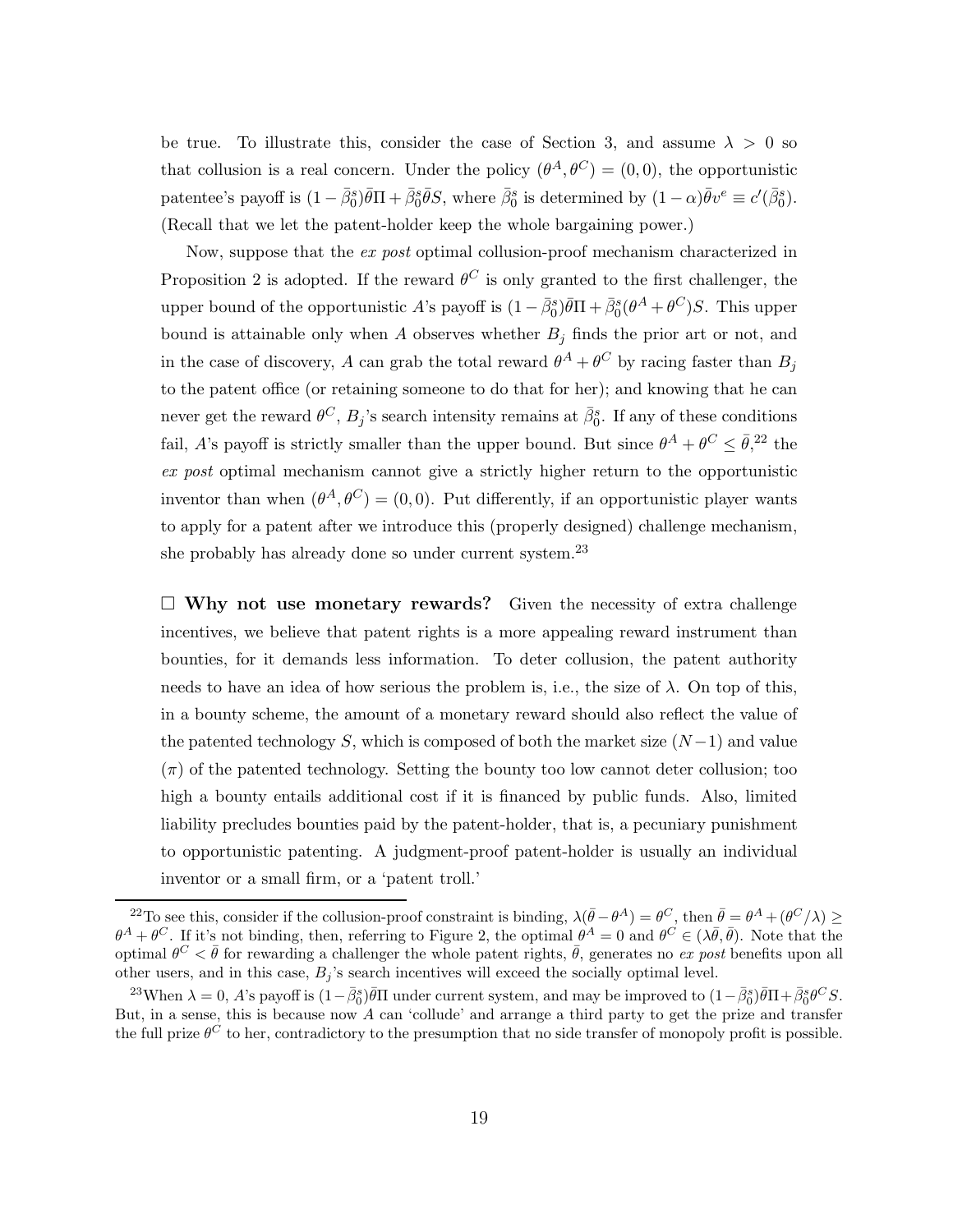$\Box$  How to measure  $\lambda$ : Previous analysis shows that the extent of collusion  $\lambda$  is critical in determining the optimal challenge mechanism. We may evaluate this parameter by considering the underlying market structure. For instance, when a potential challenger competes with others in the product market, (partial) patent invalidation will intensify competition and hurt the challenger. The latter would have stronger incentives to collude. On the other hand, when there is spillover or positive network effects of technology adoption that cannot be appropriated via patent rights, a potential challenger may have less incentive to collude with the patent-holder in order to realize these benefits.<sup>24</sup> Knowledge of market interactions helps determine the collusion parameter  $\lambda$  and the construction of the optimal challenge policy.

Alternatively, the ex ante patent quality  $\alpha$  may also have an impact in collusion incentives. In Appendix [B,](#page-23-0) we present a sequential search case with two potential challengers. Suppose that a reward is given only to the first challenger. The second searcher will not search when the prior art has already been submitted. When observing that no patent challenge has occurred, on the other hand, the second searcher's decision will be based on the belief that the patent is a bogus one, which in turn is affected by the ex ante patent quality. Ceteris paribus, a lower patent quality means that it is more likely to face a bogus patent and thus more likely to find the information. Foreseeing the second searcher's efforts, the first searcher who discovers the information will be less willing to collude if the second searcher also finds the prior art and either shares the monopoly gain or submits the information and spoils the collusive deal. Higher search efforts from the second searcher, boosted by a lower patent quality, alleviates collusion in the first stage.

As a by-product, another interesting result in this case is that an optimal collusion may no require full collusion deterrence. Consider the collusion between the patentholder and the first challenger: If collusion is fully deterred, the second-searcher can only attribute no challenge to the search failure in the first round, which implies a lower probability of the existence of prior art. On the other hand, under a collusion accommodation policy, lack of a challenge doesn't convey this message and so preserves search incentives. This effect may cause the failure of the collusion-proofness principle.

 $\Box$  Concluding remarks: To implement the challenge mechanism proposed in this paper will be no easy task. A proper reallocation of patent rights may require not only

 $24$ The two scenarios, we believe, correspond to the pharmaceutical and software industry, respectively.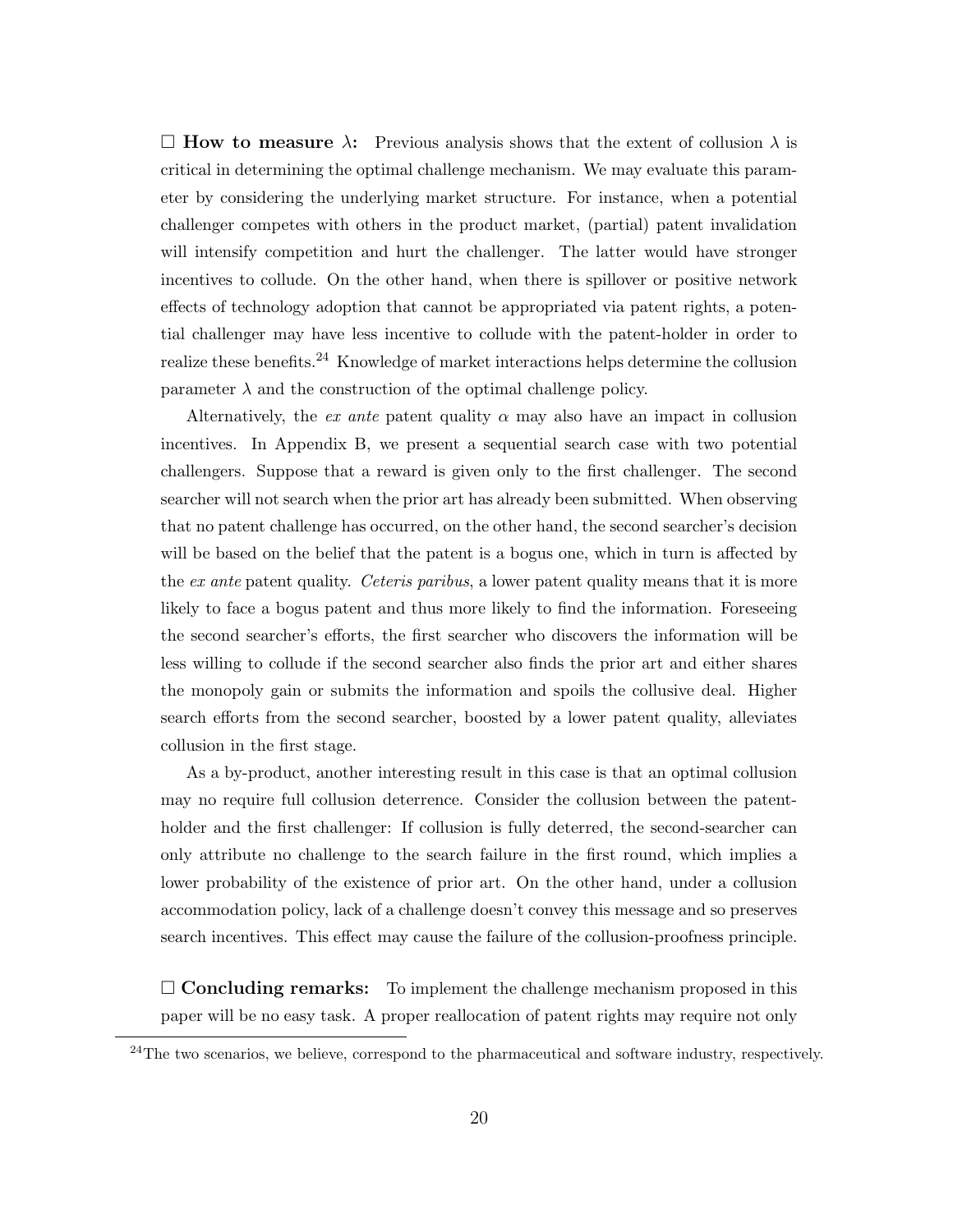knowledge about collusion, but also a deep understanding of how patent rights are exploited in different industries. Above we have discussed the potential relationship between market competition and incentives to collude. Another channel through which the technology feature would affect the optimal mechanism is the various possible mappings from the technology space to product space. In this paper we've adopted a very simple construction in that aspect, and one could easily think of other situations. For instance, following the cumulative innovation literature [\(Green and Scotchmer](#page-45-0), [1995](#page-45-0)), we may consider a setting where the challenger is himself a patent-holder, and so may face a 'counter-invalidation' threat should he dare to initiate a challenge procedure. Alternatively, we may also consider when the patent is not used 'offensively' (i.e., to extract licensing payment or exclude competitors), but 'defensively' as bargaining chips in licensing negotiations [\(Hall and Ziedonis](#page-45-10), [2001](#page-45-10)). It would be useful and interesting to see how challenge incentives should be shaped by policy in these contexts.

## <span id="page-20-0"></span>Appendix

## A Proofs

#### $\Box$  Proposition [1](#page-10-1)

*Proof.* In the collusion-free case, the optimal  $\bar{\theta} = \theta^*$  and  $\theta^A = 0$ . After a challenge, there is no point to reward the patent-holder  $A$ ; and to encourage private search the patent authority can do better by raising  $\theta^C$  instead of  $\bar{\theta}$ . For  $\theta^C$ , notice that the privately optimal search intensity  $\beta^s$  satisfies  $(1 - \alpha)(\theta^* v^e + \theta^C S) \equiv c'(\beta^s)$ , with  $\partial \beta^s / \partial \theta^C > 0$ . Social welfare is

$$
\mathcal{W} = \alpha (V^e - \theta^* D - K) + (1 - \alpha)[(1 - \beta^s)(V^e - \theta^* D) + \beta^s (V^e - \theta^C (N - 1)d)] - c(\beta^s)
$$
  
\n
$$
\Rightarrow \frac{d\mathcal{W}}{d\theta^C} = (1 - \alpha) \left( -\beta^s (N - 1)d + \{ \theta^* [(N - 1)d - \pi] - \theta^C (N - 1)v^e \} \frac{\partial \beta^s}{\partial \theta^C} \right).
$$

 $Q.E.D.$ 

The optimal  $\theta^C > 0$  if condition [\(2\)](#page-10-0) holds at  $\theta$ 

#### □ Lemma [1](#page-11-1)

*Proof.* A general side contract specifies that (i)  $B_j$  reports to A his value  $v_j \in \{v^l, v^h\}$ and promises not to challenge the patent; (ii) in return, A transfers to  $B_j$  a portion of patent rights  $\tilde{\theta}^t_{-j}$ ,  $t \in \{l, h\}$ , again  $B_{-j}$ ; and (iii)  $B_j$  with value  $v^t, t \in \{l, h\}$ , can use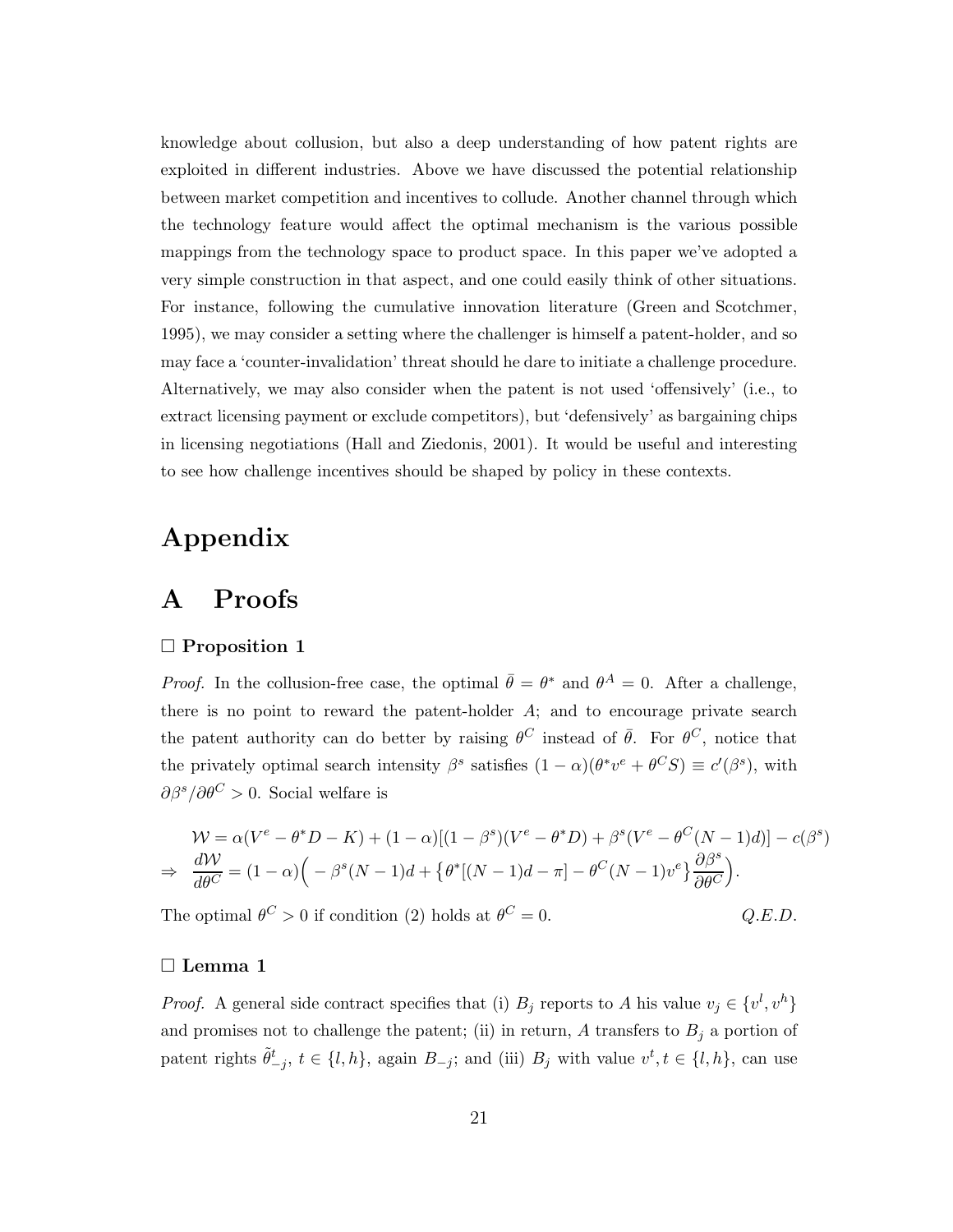the technology on his own production and generate a surplus  $(1 - \tilde{\theta}_j^t)v^t$ , and possibly pays a fee  $f^t$  to A. From the limited liability constraint and patent policy,  $f^t \geq 0$  and  $\tilde{\theta}_{-j}^t \leq \bar{\theta}.$ 

Let A offer the side contract  $\{\tilde{\theta}^t_{-j}, \tilde{\theta}^t_j, f^t\}_{t=h,l}$ . The optimal side offer solves the following program (suppose both types of  $B_i$  participate in the collusion)

$$
\begin{aligned} \text{(S)}: \quad & \text{max} \qquad \tilde{U}_A = \rho f^h + (1 - \rho)f^l + [\bar{\theta} - \rho \tilde{\theta}_{-j}^h - (1 - \rho)\tilde{\theta}_{-j}^l]S \\ & \text{s.t.} \qquad (CIR)_j^t: \tilde{U}_i(v^t) = (1 - \tilde{\theta}_j^t)v^t - f^t + \lambda \tilde{\theta}_{-j}^t S \ge v^t + \theta^C S, \quad t = h, l \\ & (IC)_j^h: (1 - \tilde{\theta}_j^h)v^h - f^h + \lambda \tilde{\theta}_{-j}^h S \ge (1 - \tilde{\theta}_j^l)v^h - f^l + \lambda \tilde{\theta}_{-j}^l S, \\ & (IC)_j^l: (1 - \tilde{\theta}_j^l)v^l - f^l + \lambda \tilde{\theta}_{-j}^l S \ge (1 - \tilde{\theta}_j^h)v^l - f^h + \lambda \tilde{\theta}_{-j}^h S. \end{aligned}
$$

Assume  $A$  colludes if and only if collusive payoff is strictly larger than outside option:  $\tilde{U}_A > \theta^A S$ . Define  $\tau^t \equiv \lambda \tilde{\theta}^t_{-j} S - f^t$  as the net transfer from A to B, when  $v_j = v^t$ ,  $t \in \{h, l\}$ . In order to induce participation,  $\tau^t \geq 0$ . A's payoff can be written as

$$
\tilde{U}_A = \left\{ \bar{\theta} - (1 - \lambda) [\rho \tilde{\theta}_{-j}^h + (1 - \rho) \tilde{\theta}_{-j}^l] \right\} S - [\rho \tau^h + (1 - \rho) \tau^l].
$$

From  $\lambda \leq 1$ , side transfer of patent rights entails loss to A. Therefore, given  $\tau^t \geq 0$ , if  $f^t > 0$  and so  $\tilde{\theta}_{-j}^t > 0$ , the patent-holder's payoff can be increased by decreasing both  $f^t$  and  $\tilde{\theta}^t_{-j}$  while keeping  $\tau^t$  unchanged. In an optimal collusive offer,  $B_j$  pays no licensing fee,  $f^h = f^l = 0$ .

Next,  $(CIR)$  requires that  $(\lambda \tilde{\theta}^t_{-j} - \theta^C)S \geq \tilde{\theta}^t_j v^t \geq 0$ , for both t, and so  $\lambda \tilde{\theta}^t_{-j} \geq \theta^C$ . But then, when  $\Delta \theta \leq 0$ , A's payoff from collusion is

$$
\tilde{U}_A = [\bar{\theta} - \rho \tilde{\theta}^h_{-j} - (1 - \rho)\tilde{\theta}^l_{-j}]S \le (\bar{\theta} - \frac{\theta^C}{\lambda})S \le \theta^A S.
$$

Collusion doesn't take place in this case. On the other hand, if  $\Delta\theta > 0$ , a feasible collusive offer is  $\lambda \tilde{\theta}_{-j}^t = \theta^C$ , and  $\tilde{\theta}_j^t = 0$ , for both t. This offer gives the patent-holder a strictly higher payoff than no collusion. In fact, this is also the optimal side offer, for any  $\tilde{\theta}_j^t > 0$  necessarily increases  $\tilde{\theta}_{-j}^t$  in order to satisfy  $(CIR)_j^t$ , which is costly to A. There is no benefit to screen  $v_j$  in this case.  $B_j$  gets a free license in a collusive offer. A's payoff at the optimal side offer is  $\tilde{U}^s_A = (\bar{\theta} - \frac{\theta^C}{\lambda})$  $(\frac{\infty}{\lambda})S.$ 

Finally, consider if  $A$  screens  $v_j$  by partial collusion, i.e. to collude only with one type of  $B_j$ . Consider a side offer  $(\tilde{\theta}_{-j}, \tilde{\theta}_j)$  such that only one type's participation is satisfied (the same argument holds so that it is optimal to set  $f = 0$ ). First, it cannot be the case that only  $B_j$  with high-value participates, for  $v^h > v^l$  contradicts with partial collusion with high-value type,  $\tilde{\theta}_j v^l > (\lambda \tilde{\theta}_{-j} - \theta^C)S - f \ge \tilde{\theta}_j v^h$ . And second, to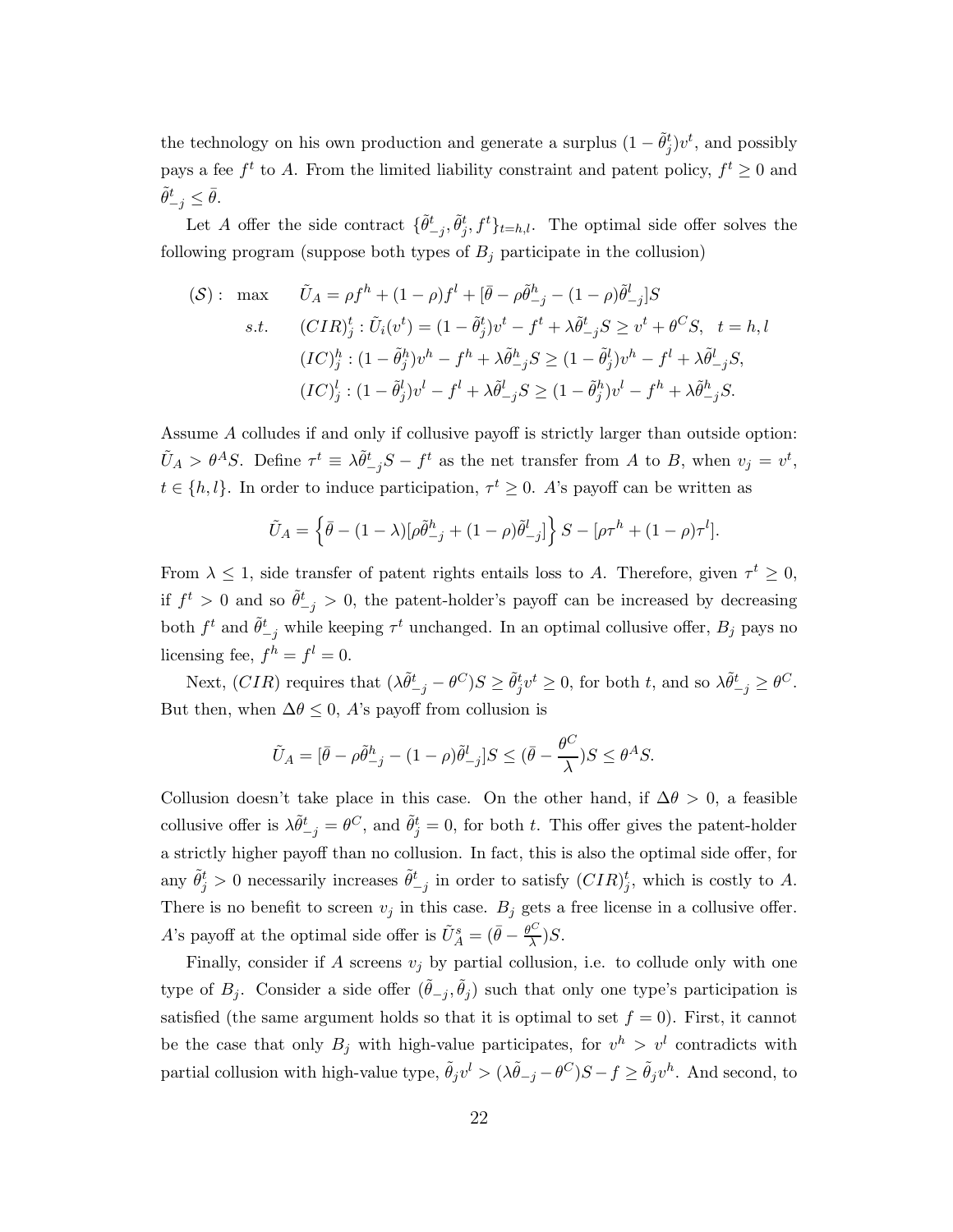partially collude with the low-value type, it requires  $\tilde{\theta}_j v^h > (\lambda \tilde{\theta}_{-j} - \theta^C)S - f \ge \tilde{\theta}_j v^l$ , and so  $\tilde{\theta}_j > 0$  and  $\lambda \tilde{\theta}_{-j} > \theta^C$ . But from  $\Delta \theta > 0$  and  $\lambda \tilde{\theta}_{-j} > \theta^C$ , this is less profitable than colluding with both types,  $\tilde{U}_A = [\rho \theta^A + (1 - \rho)(\bar{\theta} - \tilde{\theta}_{-j})]S < \tilde{U}_A^s$  $Q.E.D.$ 

#### □ Lemma [2](#page-11-0)

*Proof.* Because an optimal collusive offer contains only a side transfer  $\ddot{\theta}_{-j} \geq 0$  and A doesn't screen  $B_j$ 's type, the patent authority can and should incorporate the optimal side contract into the patent policy in order to avoid the efficiency loss  $(1 - \lambda)\tilde{\theta}_{-j}S$ . Notice that, due to a binding participation constraint at the collusion subgame,  $B_i$ 's searching incentives are solely determined by the patent policy.  $Q.E.D.$ 

#### $\Box$  Proposition [2](#page-13-1)

*Proof.* The optimal  $\bar{\theta} = \theta^*$  if N and  $\alpha$  are large enough. For if not, when  $n \geq 3$ , we can decrease  $\bar{\theta}$  by a small amount  $\epsilon > 0$  and increase  $\theta^C$  by  $\epsilon v^e/S < \epsilon$ . The search intensity is unchanged, and when  $\alpha > \frac{2}{N+2}$  the social welfare is increased by  $\epsilon[\alpha D + (1-\alpha)(1-\beta^s)D - (1-\alpha)\beta^s(N-1)d\frac{v^e}{S}$  $\left[\frac{\partial^{\mathcal{C}}}{\partial S}\right] > 0$ . Next, ignore  $(IC)_A$ , and denote the Lagrangian as  $\mathcal{L}^s$ , FOCs are

<span id="page-22-1"></span>
$$
\frac{\partial \mathcal{L}^s}{\partial \theta^A} = -(1-\alpha)\beta^s (N-1)d + \mu\lambda,\tag{5}
$$

$$
\frac{\partial \mathcal{L}^s}{\partial \theta^C} = -(1-\alpha)\beta^s (N-1)d + \mu + (1-\alpha)\psi \frac{\partial \beta^s}{\partial \theta^C},
$$
\n(6)

where  $\psi \equiv (\bar{\theta} - \theta^A - \theta^C)(N-1)d - [\bar{\theta} + \theta^C(N-1)]\pi$ . The assumption that  $c''' \geq 0$ ensures that  $\partial^2 \beta^s / \partial \theta^{A2} \leq 0$  and thus the second-order condition will be satisfied.

Define the following terms:  $\beta_{\lambda}^{s}$  by  $(1-\alpha)(\theta^{*}v^{e}+\lambda\theta^{*}S)\equiv c'(\beta_{\lambda}^{s}), \psi_{\lambda}\equiv (\theta^{*}-\lambda\theta^{*})(N-\theta_{\lambda}^{*})$  $1)d - [\theta^* + \lambda \theta^*(N-1)]\pi$ ,  $\phi_{\lambda} \equiv \beta^s_{\lambda}(N-1)d - \psi_{\lambda} \frac{\partial \beta^s}{\partial \theta^C}$  $\frac{\partial \beta^s}{\partial \theta^C}\Big|_{\beta^s_\lambda}$ , and  $\Lambda \equiv (1-\lambda) \phi_\lambda + \psi_\lambda \frac{\partial \beta^s}{\partial \theta^C}$ Note that  $\beta_{\lambda}^{s}$  is increasing in  $\lambda$ , while  $\psi_{\lambda}$  is decreasing in  $\lambda$ , and so  $\phi_{\lambda}$  increasing in  $\frac{\partial \beta^s}{\partial \theta^C}\Big|_{\beta^s_\lambda}.$  $\lambda$ . Also define  $\lambda$ ,  $\hat{\lambda}$ , and  $\bar{\lambda}$  by  $\phi(\underline{\lambda}) \equiv 0$ ,  $\psi(\hat{\lambda}) \equiv 0$ , and  $\Lambda(\bar{\lambda}) \equiv 0$ , respectively. The existence of  $\bar{\lambda}$  is guaranteed by assuming N large enough (more precisely,  $N-1$ )  $3\pi^{m}$ / $d^2$ ), so that  $\Lambda$  is strictly decreasing in  $\lambda$  over  $\lambda \geq \hat{\lambda}$ ; and  $\bar{\lambda} > \hat{\lambda}$ . On the other hand,  $\underline{\lambda}$  may not exist. When exists, it satisfies  $\underline{\lambda} < \hat{\lambda} < \overline{\lambda}$ .

With these definitions, when evaluating at  $\theta^C = \lambda \theta^*$  and  $\theta^A = 0$ , FOCs are

<span id="page-22-0"></span>
$$
\left. \frac{\partial \mathcal{L}^s}{\partial \theta^A} \right|_{\theta^C = \lambda \theta^*, \theta^A = 0} = -(1 - \alpha)(\phi_\lambda + \psi_\lambda \frac{\partial \beta^s}{\partial \theta^C} \Big|_{\beta^s_\lambda}) + \mu \lambda,\tag{7}
$$

$$
\left. \frac{\partial \mathcal{L}^s}{\partial \theta^C} \right|_{\theta^C = \lambda \theta^*, \theta^A = 0} = - (1 - \alpha) \phi_\lambda + \mu. \tag{8}
$$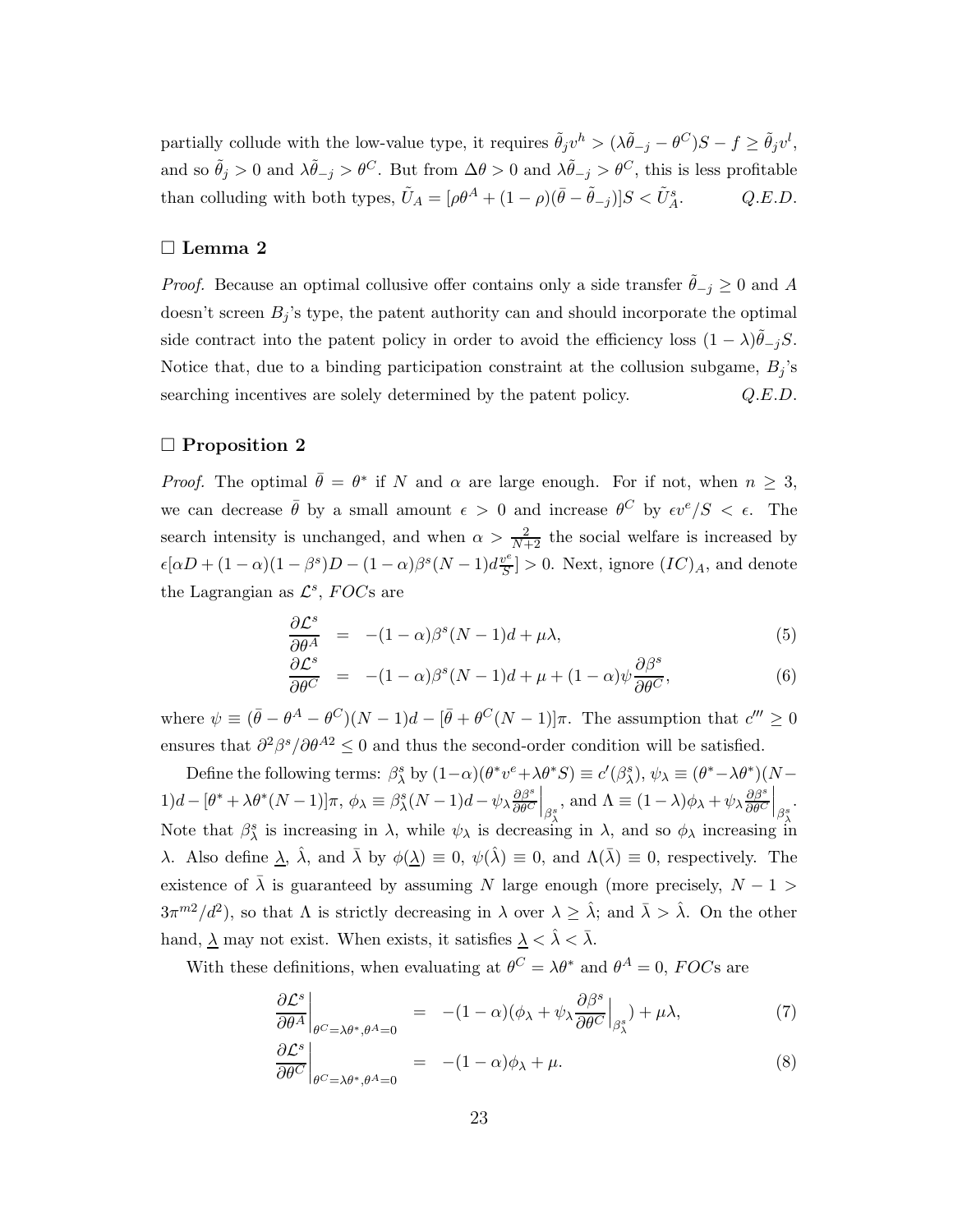This policy is optimal if there exists  $\mu \geq 0$  such that [\(7\)](#page-22-0) is non-positive and [\(8\)](#page-22-0) equals to zero. The three regimes are

(i)  $\lambda \in [0, \lambda)$ , if  $\lambda$  exists: In this case,  $\phi_{\lambda} < 0$ , [\(8\)](#page-22-0) is strictly positive, the optimal  $\theta^C > \lambda \theta^*$ . This in turn implies that  $(CP)$  slacks and so  $\mu = 0$ . From [\(5\)](#page-22-1), the optimal  $\theta^A=0.$ 

(ii)  $\lambda \in [\underline{\lambda}, \overline{\lambda}]$ : This regime can be further divided into two cases. For  $\lambda \in [\underline{\lambda}, \hat{\lambda}]$ , both  $\phi_{\lambda}$  and  $\psi_{\lambda}$  are non-negative. Let  $\mu = (1 - \alpha)\phi_{\lambda} \geq 0$  and plug it into [\(7\)](#page-22-0), which then becomes non-positive. The policy  $\theta^C = \lambda \theta^*$  and  $\theta^A = 0$  is optimal. Suppose  $\lambda \in [\hat{\lambda}, \bar{\lambda}]$ and  $\mu = (1 - \alpha)\phi_{\lambda}$ . Although  $\psi_{\lambda} \leq 0$  in this range, by  $\Lambda \geq 0$ , [\(7\)](#page-22-0) is still non-positive. (iii)  $\lambda \in (\bar{\lambda}, 1]$ : In this case, by  $\Lambda < 0$ , there exists no  $\mu \geq 0$  such that [\(7\)](#page-22-0) is non-positive and  $(8)$  non-negative. And in any optimal  $\mu$ , condition  $(8)$  cannot be non-negative. For this leads to  $\mu > 0$ , and again by  $\Lambda < 0$ , [\(7\)](#page-22-0) is also positive. (CP) slacks, contradictory to  $\mu > 0$ . We then conclude that in optimum [\(7\)](#page-22-0) must be strictly positive and [\(8\)](#page-22-0) strictly negative. The optimal policy satisfies  $\theta^C < \lambda \theta^*, \ \theta^A > 0$ , and  $(CP)$  binding. (To further derive the optimal  $\theta^A$ , we can rewrite the program as a function of  $\theta^A$  only. We omit it here.) Lastly, when  $\lambda = 1$ , for any distribution of  $\theta^C$  and  $\theta^A$  that makes  $(CP)$  binding, it must be  $\psi < 0$ , and so condition [\(5\)](#page-22-1) is strictly greater than [\(6\)](#page-22-1). The optimal  $\theta^A = \theta^*$  and  $\theta$  $C = 0.$   $Q.E.D.$ 

## <span id="page-23-0"></span>B Collusion and Patent Quality under Sequential Search

When multiple players engage in sequential search, a lower patent quality may alleviate the collusion problem. It also provides an interesting case where the collusion-proof principle may fail.<sup>25</sup>

Suppose that two players  $H_1$  and  $H_2$  search sequentially.<sup>26</sup> Let  $H_1$  search first,

<sup>26</sup>We think this scenario captures some reality as it is difficult to imagine that all potential searchers

<sup>25</sup>Similar idea of using multiple auditors/supervisors to fight collusion can be found, among others, in [Laffont and Martimort \(1999\)](#page-46-10) and Khalil and Lawarrée (2006). The latter study also endogenizes the collusion efficiency parameter  $(\lambda)$  in a sequential supervision model, where tolerating early collusion is necessary to motivate the second supervision. However, in their auditing model, the second supervisor (an external auditor) is assumed not bribable and is appointed by the principal after the first supervisor (an internal auditor) sending the auditing report. The external auditor is a costly 'inspection device,' but the principal's lack of commitment to using this device. When collusion between the agent and the internal auditor is fully deterred, the principal loses incentives to hire the costly external auditor.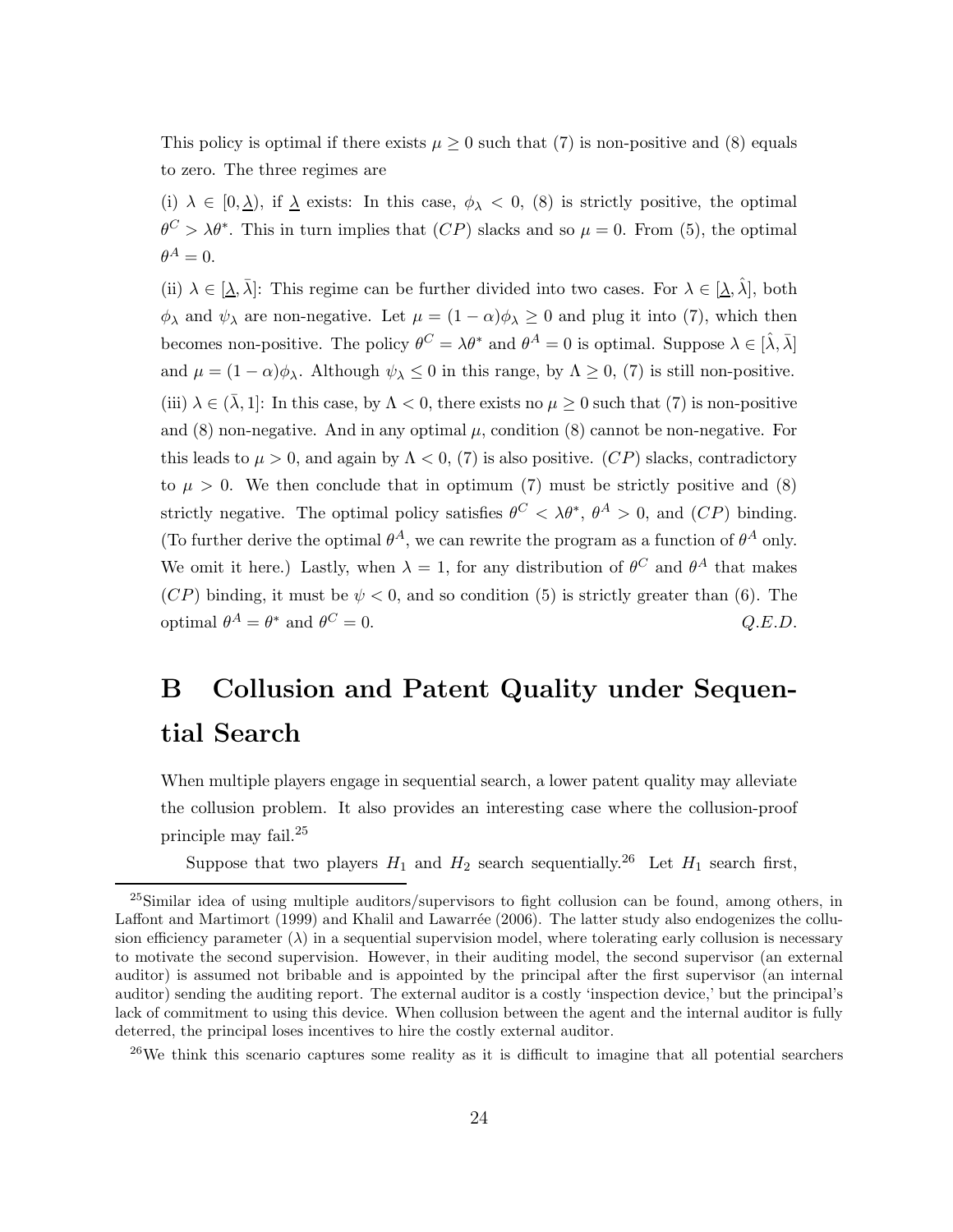and  $H_2$  make a search decision after observing whether there is a patent challenge, but not whether  $H_1$  has found the information or whether A has colluded with  $H_1$ . For simplicity, assume that  $H_1$  and  $H_2$  are not technology users and both are bribable with  $\lambda = 1$ . They also have the same two-point search technology:  $H_i$  chooses search intensity  $\beta_i \in \{0, \beta\}$ , with  $\beta \in (0, 1)$ , and cost  $c(0) = 0$  and  $c(\beta) = c > 0$ . Given the existence of the prior art, the two's search result are independent of each other and cannot be observed by the other party.

Suppose  $\theta^A = 0$  (see the discussion below). The patent authority announces a policy  $(\bar{\theta}, \theta^C)$ , with the clause that  $\theta^C$  is rewarded only to the first challenger. Since  $H_i$  has no intrinsic interest in the technology, the challenge reward is worth  $\theta^C\Pi$  to him. Let A keep the whole bargaining power at the collusion subgame. This reward applies for both collusion and challenge paths.

H<sub>1</sub> will incur the cost c if and only if  $(1 - \alpha)\beta\theta^C\Pi \geq c$ , or, equivalently,  $\theta^C \geq$  $\hat{\theta}_1 \equiv \frac{1}{(1-\alpha)\beta} \frac{c}{\Pi}$  $\frac{c}{\Pi}$ . By the announced policy,  $H_2$  won't search after  $H_1$ 's challenge. If no challenge is observed,  $H_2$ 's search decision hinges on the belief whether  $H_1$  colludes with  $A$ , which is in turn affected by the patent authority's policy toward collusion. Denote x as the probability that  $H_1$  colludes with A. Observing no challenge from  $H_1$ ,  $H_2$  believes that the prior art exists with probability

$$
\frac{(1-\alpha)(1-\beta_1) + (1-\alpha)\beta_1x}{\alpha + (1-\alpha)(1-\beta_1) + (1-\alpha)\beta_1x} = \frac{(1-\alpha)[1-\beta_1(1-x)]}{1-(1-\alpha)\beta_1(1-x)},
$$

which is decreasing in  $\alpha$  and increasing in x.  $H_2$  searches,  $\beta_2 = \beta$ , if and only if

$$
\frac{(1-\alpha)[1-\beta_1(1-x)]}{1-(1-\alpha)\beta_1(1-x)}\beta\theta^C\Pi \ge c \quad \Rightarrow \quad \theta^C \ge \hat{\theta}_2^x \equiv \frac{1}{(1-\alpha)\beta}\frac{1-(1-\alpha)\beta_1(1-x)}{1-\beta_1(1-x)}\frac{c}{\Pi}.
$$

Note that when  $\beta_1 = \beta$ ,  $\hat{\theta}_2^0 > \hat{\theta}_2^1 = \hat{\theta}_1$ . A policy that deters collusion between  $H_1$  and  $A$ ,  $x = 0$ , raises the challenge reward needed to induce  $H_2$ 's search. Under such a policy,  $H_2$  rationally interprets no challenge as a result of  $H_1$ 's search failure, which, given  $\beta_1 = \beta$ , is in turn attributed to a higher  $\alpha$ , i.e. the patent is more likely to be valid. By contrast, if the policy allows collusion between  $A$  and  $H_1$ , then lack of a challenge from  $H_1$  does not send a bad news about the existence of prior art. Assume that  $\bar{\theta} > \hat{\theta}_1$  and so, barring collusion, private search is useful to reduce ex post deadweight loss.

learn the granting of a patent at (roughly) the same time. Existing market competitors or professional 'bounty hunters' may observe closely the publication of patent issuance or applications. But new comers may acquire through time the technology skill or knowledge that could be used in patent challenges, not to mention professional researchers that learn about patent news from second-hand sources.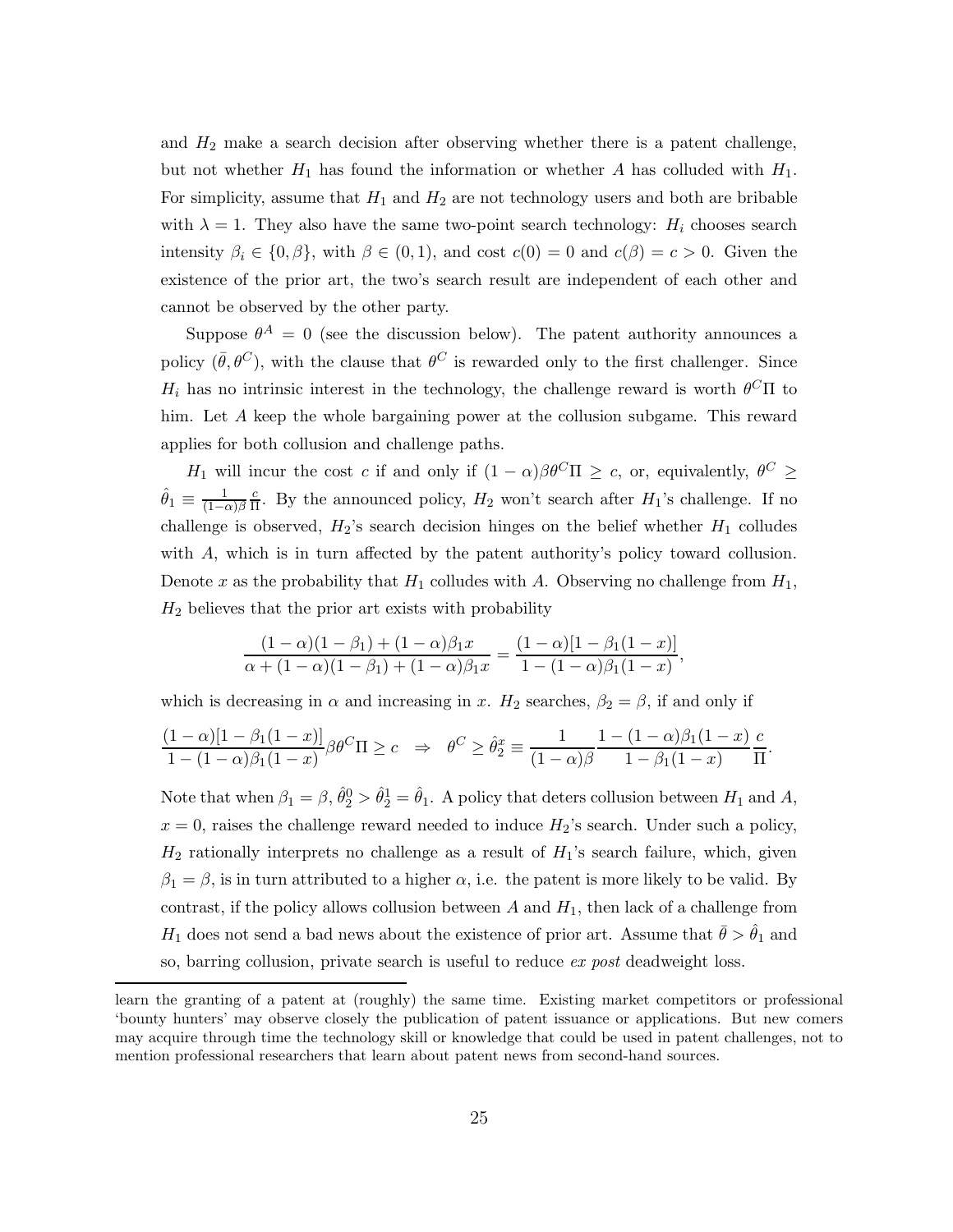Next, consider the policy toward collusion. We are mainly concerned with the case where  $H_1$  finds the information. Note that deterring collusion in all events requires  $\theta^C = \bar{\theta}$ , since when  $H_1$  fails we revert to the single-searcher case with  $\lambda = 1$ . This policy also prevents collusion when  $H_1$  finds the information, as A cannot offer a higher bribe. Ignoring the event of the honest inventor, social welfare under this policy is  $(1 - \alpha)(V^e - \bar{\theta}D) - [1 + \alpha + (1 - \alpha)(1 - \beta_1)]c$ . By  $x = 0$  and  $\bar{\theta} > \hat{\theta}_1$ , both  $H_1$  and  $H_2$  exert search intensity  $\beta$ , but  $H_2$  searches only when there is no challenge from  $H_1$ . In the current setting, the full collusion-deterrence policy is dominated by a case of no private challenge,  $\theta^C < \hat{\theta}_1$ , which leads to social welfare  $(1 - \alpha)(V^e - \bar{\theta}D)^{27}$ 

When  $\theta^C \in (\hat{\theta}_1, \bar{\theta})$ , collusion occurs if  $H_2$  alone finds the prior art. If  $H_1$  finds and brings the information to  $A$ , their bargain is clouded by the possibility that  $H_2$  finds the information as well. In that case, either  $H_2$  challenges the patent and spoils the collusive deal between  $H_1$  and  $A$ , or  $H_2$  also colludes with  $A$  and gets a share of  $\bar{\theta}$ .<sup>28</sup> Let  $\beta_2^x$  be  $H_2$ 's search intensity given collusion probability x. The following lemma describes the relationship between  $\theta^C$  and collusion outcomes.

<span id="page-25-0"></span>Lemma 3. (Partial collusion deterrence). Consider  $\theta^C < \bar{\theta}$  and the subgame where  $H_1$ has found the prior art.

When  $\theta^C < \bar{\theta}/2$ , an equilibrium exists where A colludes with both  $H_1$  and  $H_2$  (upon discovery); this is the unique equilibrium in the subgame when  $0 < \theta^C < \frac{1-\beta_2^1}{2-\beta_2^1}\bar{\theta}$ .

When  $\theta^C \ge \bar{\theta}/2$ , A cannot collude with both searchers. And when  $\theta^C \ge \frac{1-\beta_2^1}{2-\beta_2^1}\bar{\theta}$ , an equilibrium exists where there is no collusion between A and  $H_2$ . In addition, (i) if  $\theta^C < (1 - \beta_2^1)\bar{\theta}$ , A colludes with  $H_1$  with probability one; and (ii) if  $\theta^C \geq (1 - \beta_2^0)\bar{\theta}$ , there is no collusion between  $H_1$  and  $A$ .

*Proof.* A bribe of  $\theta^C$  is necessary to collude with  $H_2$ . For  $H_1$ , if he expects no challenge from  $H_2$ , then he will accept A's side offer  $\theta^C$ . Therefore when  $\theta^C < \bar{\theta}/2$ , A can collude with both searcher whatever  $H_1$ 's expectation. There is always an full collusionaccommodation equilibrium. Even if  $H_1$  expects  $H_2$  to search and challenge the patent, the maximal bribe he'll ask is  $\theta^C/(1-\beta_2^x)$ , where  $\beta_2^x$  is  $H_2$ 's search intensity given collusion probability x between  $H_1$  and A. As long as  $\theta^C/(1-\beta_2^x)+\theta^C < \bar{\theta}$ , or  $\theta^C < \frac{1-\beta_2^x}{2-\beta_2^x} \bar{\theta} < \bar{\theta}/2$ , A can collude with both searchers.

<sup>&</sup>lt;sup>27</sup>This hinges on the assumptions that  $\lambda = 1$  and, again, that patent challenges provide no *ex ante* benefits.

<sup>&</sup>lt;sup>28</sup>The assumption of an enforceable side contract prevents  $H_1$  from running to the patent authority after accepting a side offer. For A, since she is protected by limited liability and  $\theta^A = 0$ , when  $H_2$  challenges the patent, A cannot pay the promised bribe.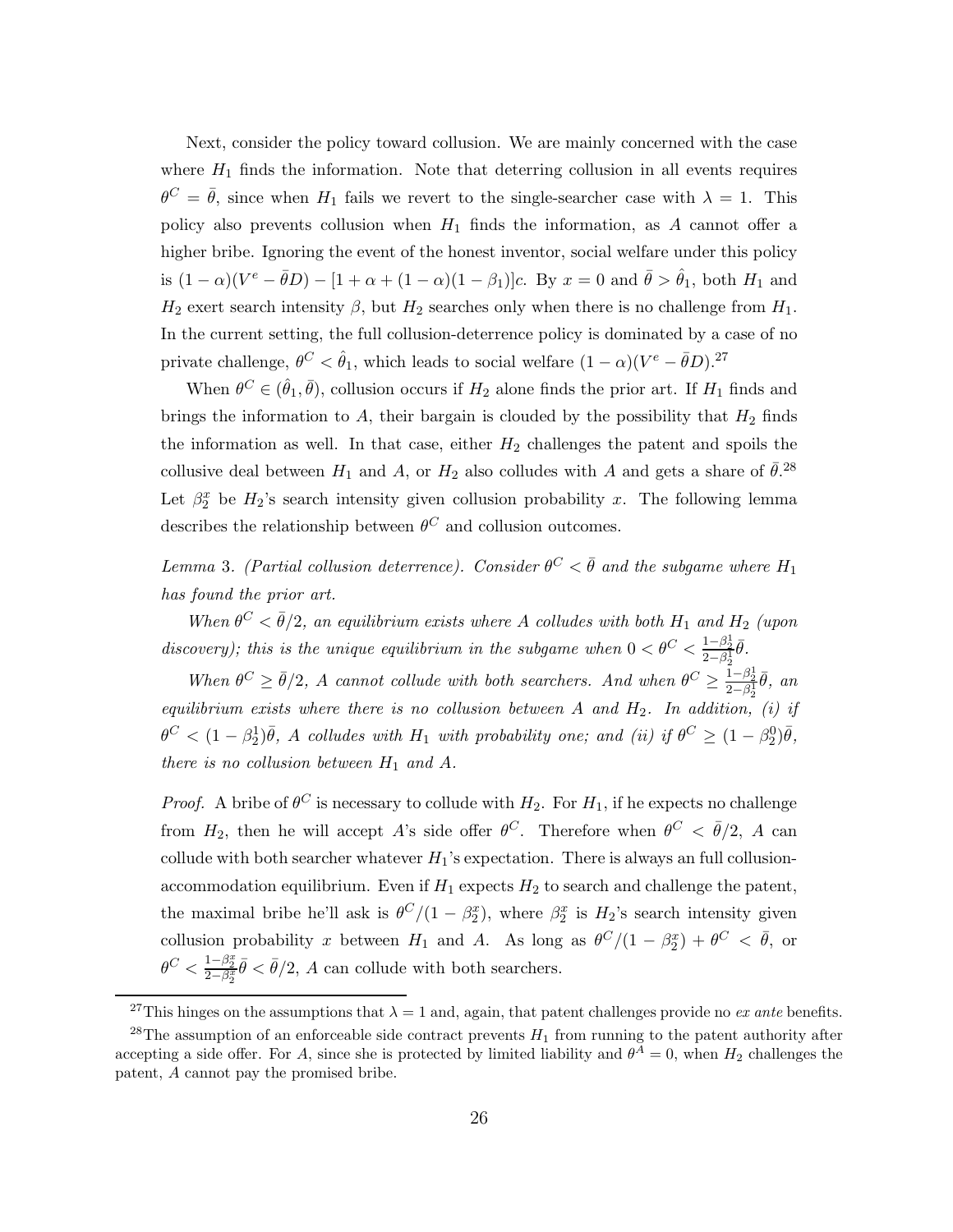Suppose that  $\theta^C \ge \frac{1-\beta_2^1}{2-\beta_2^1} \bar{\theta}$  and  $H_1$  demands a large bribe  $\theta^C/(1-\beta_2^x)$ , expecting  $H_2$ 's challenge probability  $\beta_2^x$ . Since A's maximal willingness to pay is  $\bar{\theta}$ , (i) if  $\theta^C/(1-\beta_2^1)$  $\bar{\theta}$ , there is collusion between  $H_1$  and  $A$ , and  $H_2$  sets his search intensity at  $\beta_2^1$ ; and (ii) if  $\theta^C/(1-\beta_2^0) \ge \bar{\theta}$ , there is no collusion between  $H_1$  and  $A$ , and  $H_2$  sets his search intensity at  $\beta_2^0$ .

Note that renegotiation is ignored. Once the side deal is reached,  $H_1$  will insist on the payment  $A$  has promised. This can be justified by assuming that only  $A$ , but not  $H_1$ , observes whether  $H_2$  has found the information or not. This implies that  $H_1$ receives no new information after signing the side contract, and so his outside option remains the same in renegotiation. If  $H_1$  agrees a lower payment after  $H_2$  finds the information, then  $A$  will send this request even when  $H_2$  actually fails.  $A$  could simply arrange someone else to pretend to be a searcher. This opportunistic behavior would handicap renegotiation.  $Q.E.D.$ 

When  $\frac{1-\beta_2^1}{2-\beta_2^1}\bar{\theta} \leq \theta^C \leq \bar{\theta}/2$  and so there are multiple equilibria in the collusion subgame, we will focus on the partial deterrence equilibrium.<sup>29</sup> Also, the fact that  $\theta^C < \bar{\theta}$  but  $H_2$  challenges the patent implies collusion between A and  $H_1$ . However, the patent authority cannot use this inference to punish  $A$  or  $H_1$  because of limited liability protection. In addition, the patent authority may not know the identity of potential challengers unless they submit the information.

Due to a two-point search technology  $\beta_2 \in \{0, \beta\}$ , it is necessary to induce  $H_2$ 's search in order to deter collusion between  $H_1$  and A while keeping  $\theta^C < \bar{\theta}$ . The challenge reward should then satisfy  $\theta^C \ge \max\{(1-\beta)\bar{\theta}, \hat{\theta}_2^0\}$ . This gives us an expression of collusion-proof constraint in the form of  $\theta^C \geq (1 - \hat{\lambda})\overline{\theta}$ , where  $\hat{\lambda}$  is either equal to  $\beta$  or determined by  $\hat{\theta}_2^0$ . When  $\hat{\theta}_2^0 > (1 - \beta)\bar{\theta}$ , which is more likely to hold when  $\beta$  increases, a lower patent quality reduces the prize required to deter collusion between  $H_1$  and  $A$ , for  $\hat{\theta}_2^0$  increasing in  $\alpha$ . Lower patent quality may alleviate the collusion problem.

Proposition 4. (Collusion and patent quality). Consider sequential search and the event when  $H_1$  has found the information. A lower patent quality may alleviate the collusion problem between  $H_1$  and  $A$ : The lower bound of necessary reward to induce  $x = 0$ ,  $\max\{(1-\alpha)\bar{\theta}, \hat{\theta}_2^0\}$ , is weakly increasing in  $\alpha$ .

<sup>&</sup>lt;sup>29</sup>The collusion accommodation equilibrium could be eliminated by introducing a non-bribable type of  $H_2$ . When there is small but positive probability that  $H_2$  will challenge the patent,  $H_1$  will demand a higher bribe than  $\theta^C$ .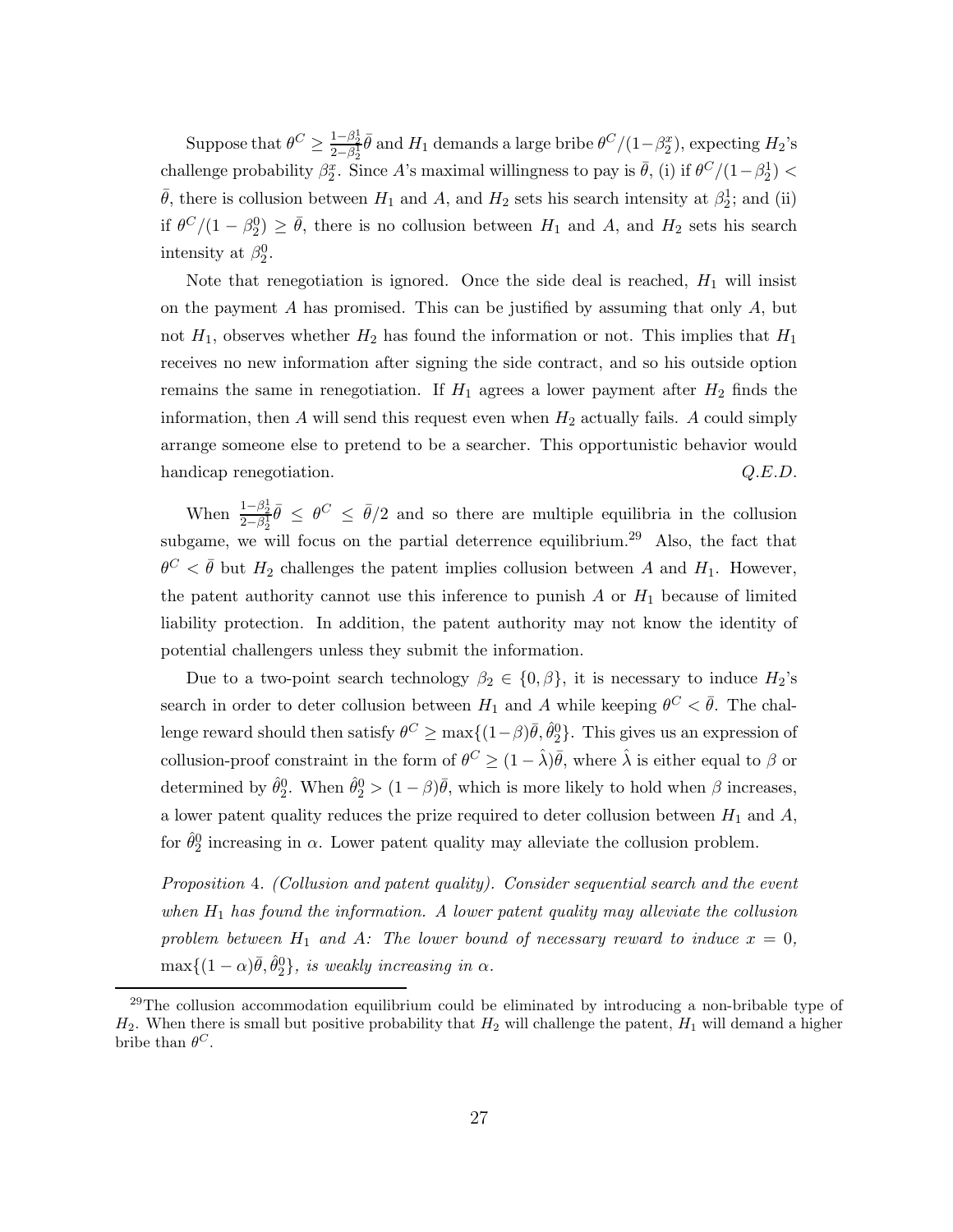To evaluate welfare effect for  $\theta^C \in (\hat{\theta}_1, \bar{\theta})$ , set  $\theta^C = \theta^{C,0} = \max\{(1-\beta)\bar{\theta}, \hat{\theta}_2^0\}$ , and so social welfare of deterring collusion between  $H_1$  and  $A$  is

$$
\mathcal{W}|_{x=0} = (1-\alpha) \bigg[ \beta (V^e - \theta^{C,0} D) + (1-\beta)(V^e - \bar{\theta} D) \bigg] - [1 + \alpha + (1-\alpha)(1-\beta)]c.
$$

 $\theta^{C,0}$  applies if and only if  $H_1$  has found and submitted the information;  $H_2$  then will not search. But if A and  $H_1$  is allowed to collude,  $x = 1$ , by Lemma [3,](#page-25-0) the patent authority only needs to set  $\theta^{C,1} = \max\{\hat{\theta}_1, \frac{1-\beta}{2-\beta}\}$  $\frac{1-\beta}{2-\beta}\bar{\theta}$ . By the same lemma, this policy is feasible when  $\hat{\theta}_1 < (1 - \beta)\bar{\theta}^{30}$  Social welfare under this policy is

$$
\mathcal{W}|_{x=1} = (1 - \alpha) \bigg[ \beta^2 (V^e - \theta^{C,1} D) + (1 - \beta^2) (V^e - \bar{\theta} D) \bigg] - 2c.
$$

The policy  $\theta^{C,1}$  applies when  $H_1$  and  $H_2$  find the information, for A cannot collude with both.  $H_2$  will incur c for sure because  $H_1$  will not challenge the patent.

Compare the two policies:

<span id="page-27-0"></span>
$$
\mathcal{W}|_{x=1} - \mathcal{W}|_{x=0} = (1 - \alpha) \left[ \beta \theta^{C,0} + (1 - \beta) \bar{\theta} - \beta^2 \theta^{C,1} - (1 - \beta^2) \bar{\theta} \right] D - (1 - \alpha) \beta c
$$
  
=  $(1 - \alpha) \beta \left\{ [\theta^{C,0} - \beta \theta^{C,1} - (1 - \beta) \bar{\theta}] D - c \right\}.$  (9)

Relative to preventing A from colluding with  $H_1$ , partial collusion accommodation improves social welfare by requiring a lower challenge reward  $\theta^{C,1} \leq \theta^{C,0}$ , at a cost of more frequent search from  $H_2$ , who also searches when  $H_1$  has found the information but colludes with A. The welfare difference, expression [\(9\)](#page-27-0), can't be positive if  $\theta^{C,0} =$  $(1-\beta)\bar{\theta} \geq \hat{\theta}_2^0$ . On the other hand, we can have  $\mathcal{W}|_{x=1} > \mathcal{W}_{x=0}$  whether  $\hat{\theta}_1 \geq \frac{1-\beta}{2-\beta}$  $rac{1-\beta}{2-\beta}\bar{\theta}.$ The following proposition gives specific conditions if  $\bar{\theta} = \theta^*$ . As can be shown,  $x = 0$ is more likely to be optimal when  $\beta$  is larger.<sup>31</sup>

Proposition 5. (Failure of collusion-proofness principle). The collusion-proofness principle may not hold in the sequential search case. It is optimal to accommodate collusion between  $H_1$  and  $A$ ,  $\mathcal{W}|_{x=1} > \mathcal{W}|_{x=0}$ , which is possible only if  $\hat{\theta}_2^0 > (1 - \beta)\bar{\theta}$ , i.e.,  $\theta^{C,0} = \hat{\theta}_2^0.$ 

<sup>30</sup>When  $x = 1$ ,  $\hat{\theta}_2^1 = \hat{\theta}_1$  and so  $\beta_2 = \beta$  if  $H_1$  searches.

$$
\mathcal{W}|_{x=1} - (1-\alpha)(V^e - \bar{\theta}D) = (1-\alpha)\beta^2(\bar{\theta} - \theta^{C,1})D - 2c = \begin{cases} (1-\alpha)\frac{\beta^2}{2-\beta}\frac{d}{\pi}K - 2c & \text{if } \hat{\theta}_1 < \frac{1-\beta}{2-\beta}\bar{\theta} \\ (1-\alpha)\beta^2\frac{d}{\pi}K - (2+\beta\frac{d}{\pi})c & \text{if } \hat{\theta}_1 > \frac{1-\beta}{2-\beta}\bar{\theta}, \end{cases}
$$

at  $\bar{\theta} = \theta^*$ . Again, both are more likely to be positive when  $\beta$  is larger.

<sup>&</sup>lt;sup>31</sup>For completeness, we also compare the partial-accommodation policy  $\theta^{C,1}$  with the full-accommodation policy  $\theta^C = 0$ :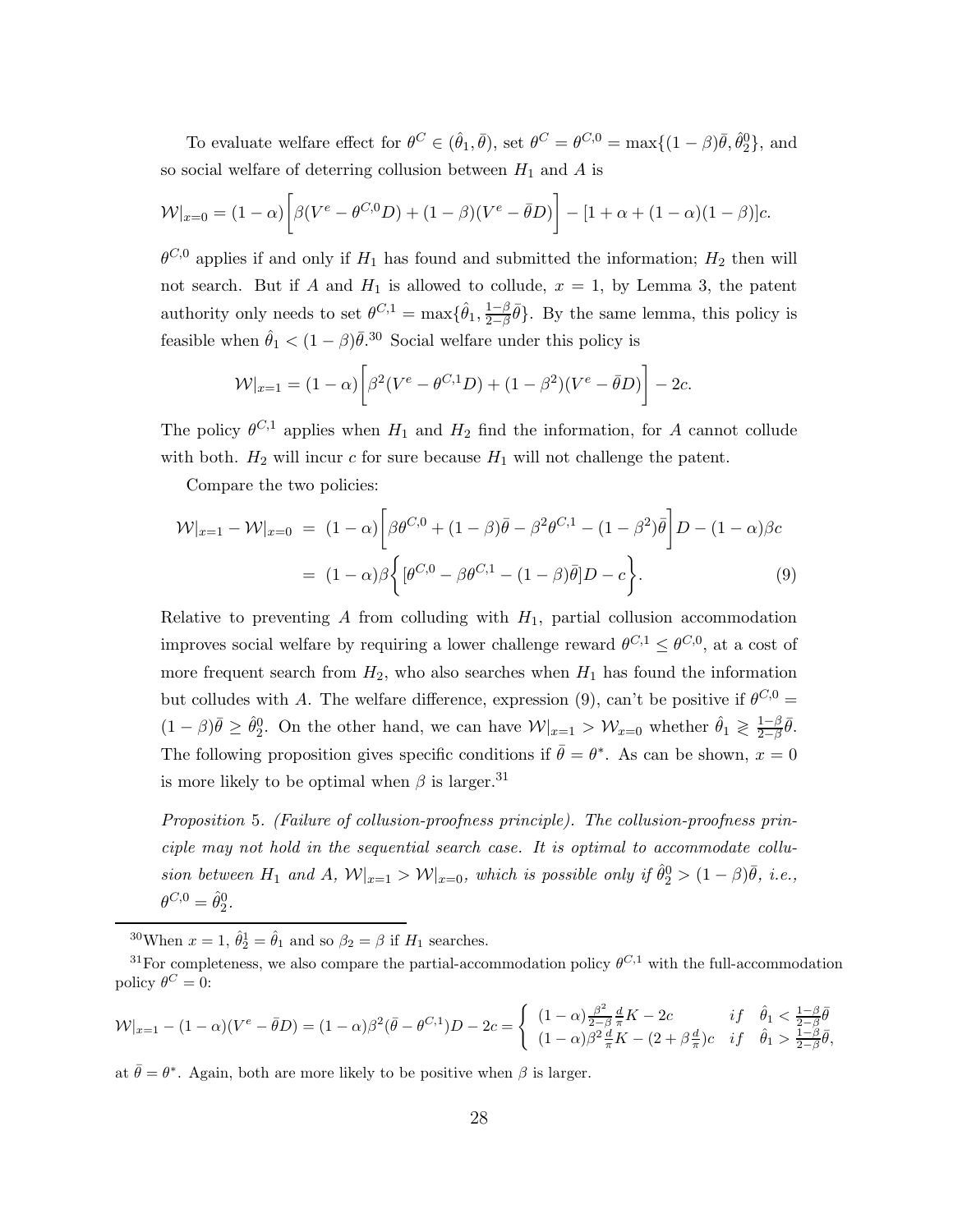Furthermore, if  $\bar{\theta} = \theta^*$ , then condition [\(9\)](#page-27-0) is strictly positive if:

(i) for  $\hat{\theta}_1 > \frac{1-\beta}{2-\beta}$  $\frac{1-\beta}{2-\beta}\bar{\theta}$  and so  $\theta^{C,1} = \hat{\theta}_1$ ,

$$
\left[\frac{(1-\beta)^2 + \alpha\beta}{(1-\alpha)\beta(1-\beta)}\frac{d}{\pi} - 1\right]c > (1-\beta)\frac{d}{\pi}K,
$$

subject to  $\max\left\{\frac{(1-\alpha)\beta(1-\beta)}{2-\beta}K,\frac{(1-\alpha)\beta(1-\beta)^2}{1-\beta(1-\alpha)}K\right\} < c < (1-\alpha)\beta(1-\beta)K$ ; and (ii) for  $\theta^{C,1} = \frac{1-\beta}{2-\beta}$  $rac{1-\beta}{2-\beta}\bar{\theta} > \hat{\theta}_1,$ 

$$
\left[\frac{1-\beta(1-\alpha)}{(1-\alpha)\beta(1-\beta)}\frac{d}{\pi}-1\right]c>\frac{2(1-\beta)}{2-\beta}\frac{d}{\pi}K,
$$

subject to  $\frac{(1-\alpha)\beta(1-\beta)^2}{1-\beta(1-\alpha)}K < c < \frac{(1-\alpha)\beta(1-\beta)}{2-\beta}K$ .

*Proof.* Case (i) requires  $\frac{1-\beta}{2-\beta}\bar{\theta} < \hat{\theta}_1 < (1-\beta)\bar{\theta} < \hat{\theta}_2 < \bar{\theta}$ , and case (ii) requires  $\hat{\theta}_1 \ < \frac{1-\beta}{2-\beta}$  $\frac{1-\beta}{2-\beta}\bar{\theta}$  <  $(1-\beta)\bar{\theta}$  <  $\hat{\theta}_2^0$  <  $\bar{\theta}$ . We can obtain these results by inserting  $\bar{\theta}$  =  $\theta^* \, = \, K / \Pi, \; \theta^{C,0} \, = \, \hat{\theta}^0_2 \, = \, \frac{1 - \beta (1 - \alpha)}{1 - \beta}$  $\frac{\beta(1-\alpha)}{1-\beta}\hat{\theta}_1$ , and  $\hat{\theta}_1 = \frac{1}{(1-\alpha)\beta} \frac{c}{\Pi}$  $\frac{c}{\Pi}$  into condition [\(9\)](#page-27-0) and these requirements.  $Q.E.D.$ 

Remark 1. (Optimality of  $\theta^A = 0$ ). Previous analysis shows that  $\theta^A > 0$  only to dilute search incentives. With a binary search decision, a higher reward won't induce more search once the threshold  $\hat{\theta}_i$  is passed. Also note that a strictly positive  $\theta^A$  facilitates collusion, for A can use this to pay the bribe to  $H_1$  even after  $H_2$  challenges the patent. ∥

Remark 2. (Rationally ignorant patent office). The positive relationship between patent quality and the extent of collusion has an interesting implication for the role of the patent office in the patent-granting process, which has been abstracted in this paper. While the patent quality can be improved with more resources injected in the patent office and better performance by patent examiners, it comes at a cost of aggravating post-issuance collusion. This may provide another support of Lemley (2006)'s 'rationally ignorant' patent office. ∥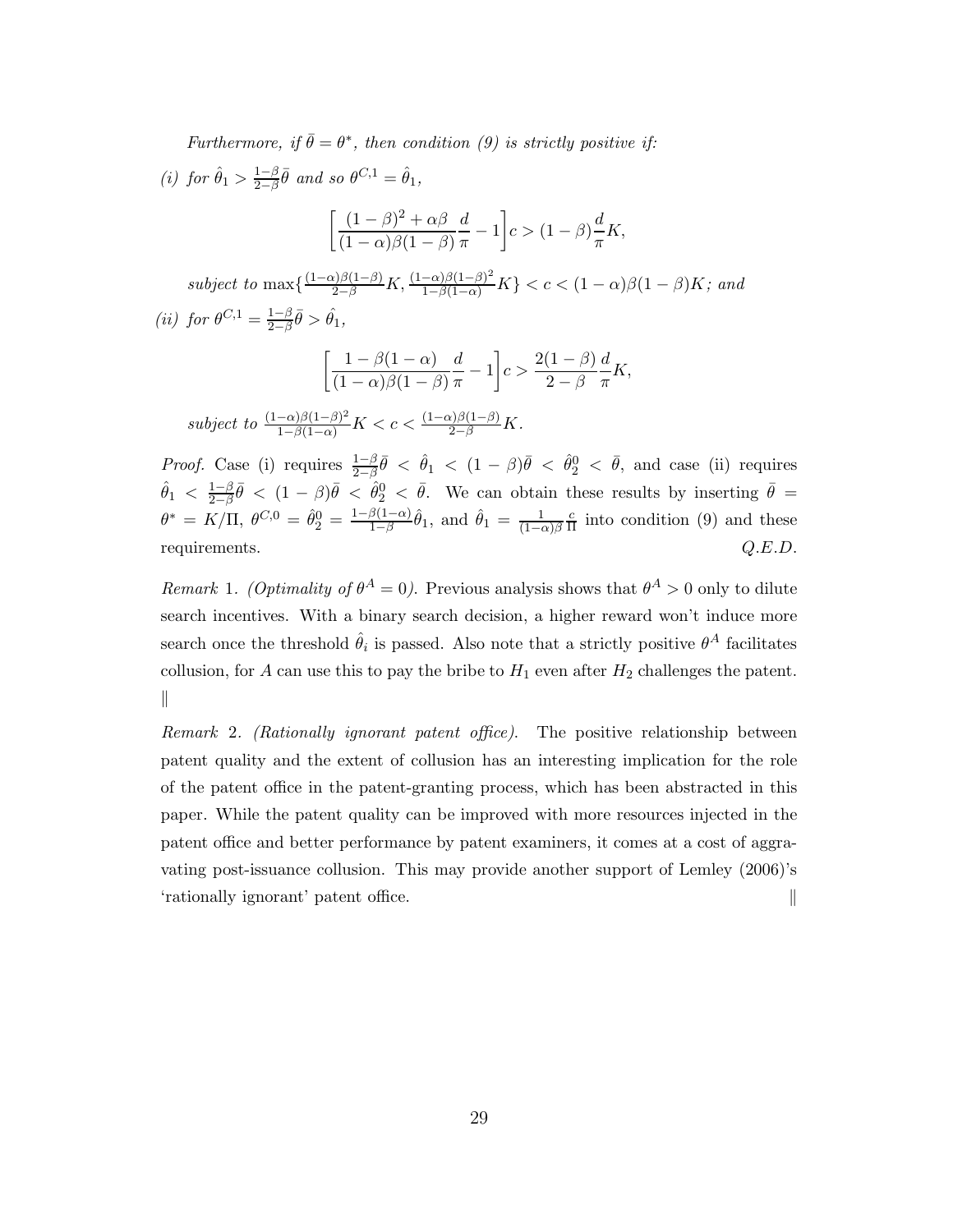# <span id="page-29-0"></span>C Ex Post Analysis of the Single-User Case (Not for publication)

In this appendix, we consider the special case of  $N = 1.32$  Suppose that the unique user of patented technology B values the technology at  $v \in \{v^h, v^l\}$  and has the search ability. The patent protection thus is exercised against  $B$ . To slightly abuse the notation, a patent policy consists of two elements  $\Theta = (\bar{\theta}, \theta^A)$ : A is granted  $\bar{\theta} \ge \theta^*$ when there is no patent challenge, and  $\theta^A$  otherwise. Intuitively, the optimal policy should satisfy  $\bar{\theta} \geq \theta^{A}$ .<sup>33</sup> Collusion is not an issue here; the patent authority needs only to deal with inadequate private incentives to search.

An interesting result in this special case is that any policy satisfying  $\bar{\theta} > \theta^A$  leads to *over*-search, including the ex post efficient policy  $\Theta^* \equiv (\theta^*, 0)$ , where the inventor's innovation incentive is satisfied and the patent is entirely invalidated after prior art submission. The see the discrepancy between private and social incentives to search, let's keep the timing that B chooses the search intensity  $\beta$  before learning v. Given a policy  $\Theta = (\bar{\theta}, \theta^A)$ , B's challenge benefit is the production surplus over the narrowed patent right  $\bar{\theta} - \theta^A$ . The privately optimal search intensity  $\hat{\beta}$  is determined by

$$
\hat{\beta} = \arg \max_{\beta} \quad (1 - \alpha)\beta(\bar{\theta} - \theta^A)v^e - c(\beta) \quad \Rightarrow \quad FOC : (1 - \alpha)(\bar{\theta} - \theta^A)v^e \equiv c'(\hat{\beta}). \tag{10}
$$

On the other hand, society benefits from the reduction of deadweight loss associated with monopoly pricing. The socially optimal search intensity  $\beta^*$  is determined by

 $\beta^* = \arg \max_{\beta} \quad (1 - \alpha)\beta(\bar{\theta} - \theta^A)d - c(\beta) \Rightarrow FOC : (1 - \alpha)(\bar{\theta} - \theta^A)d \equiv c'(\beta^*).$  (11) Since  $v^e > d$ , private incentives to search are greater than social incentives; there is over-search,  $\hat{\beta} > \beta^*$ .

 $\square$  **Patent policy:** Taking search incentives into account, the ex post optimal policy solves

$$
\max_{\bar{\theta}, \theta^A} \qquad \alpha(v^e - \bar{\theta}d - K) + (1 - \alpha)[v^e - \hat{\beta}\theta^A d - (1 - \hat{\beta})\bar{\theta}d] - c(\hat{\beta})
$$
\n
$$
s.t. \qquad \bar{\theta} \ge \theta^* \quad \text{and} \quad c'(\hat{\beta}) \equiv (1 - \alpha)(\bar{\theta} - \theta^A)v^e
$$

 $33$ Otherwise it is A, not B, who would search in order to find the information and expand patent protection.

 $32$  To motivate this case, consider a patented product. Patent-holder A lacks commercialization capacity and must license patent rights to an incumbent  $B$ . There may be potential entrants, but assume that a positive entry fee and fierce competition (e.g. Bertrand competition) drive post-entry profit to zero. Alternatively, there may be barriers to entry other than IPRs. When  $B$  acts as the sole manufacturer, the private information  $v$  may be a market demand or production cost parameter.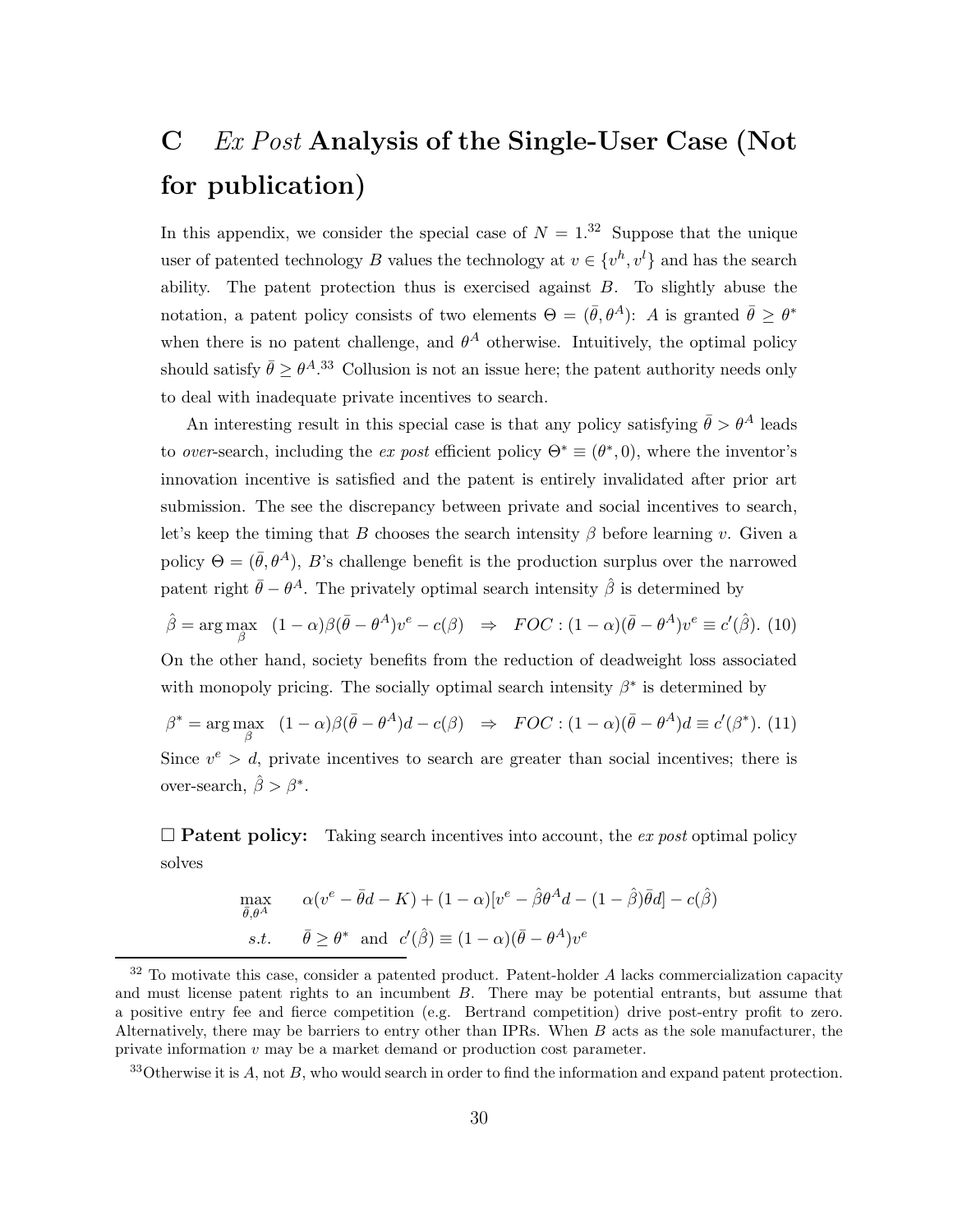

Figure 3: Timing with informed search

The optimal  $\bar{\theta} = \theta^*$ : Raising patent protection under no challenge above  $\theta^*$  only creates more deadweight loss and induces higher search intensity, which already exceeds the socially optimal level. More interestingly, the optimal  $\theta^A$  may be greater than zero, because doing so would discourage private search. The optimal  $\theta^A > 0$  if and only if  $\hat{\beta}$  is sufficiently sensitive to the policy adjustment. The following proposition provides the exact condition.

Proposition 6. When the challenger is the unique technology user, private incentives cause over-search. The optimal  $\bar{\theta} = \theta^*$ . It is optimal to set  $\theta^A > 0$  if and only if

<span id="page-30-0"></span>
$$
\frac{(\bar{\theta} - \theta^A)}{\hat{\beta}} \frac{\partial \hat{\beta}}{\partial(\bar{\theta} - \theta^A)}\Big|_{\Theta^*} > \frac{d}{\pi}.\tag{12}
$$

*Proof.* The optimality of  $\bar{\theta} = \theta^*$  is trivial. Condition [\(12\)](#page-30-0) comes from a positive firstorder condition when evaluated at Θ<sup>\*</sup>:

$$
-(1-\alpha)\hat{\beta}(\Theta^*)d - (1-\alpha)\pi\theta^* \frac{\partial \hat{\beta}}{\partial \theta^A}\Big|_{\Theta^*} = -(1-\alpha)\hat{\beta}(\Theta^*)d\bigg(1 + \frac{\pi}{d}\frac{\theta^*}{\hat{\beta}}\frac{\partial \hat{\beta}}{\partial \theta^A}\Big|_{\Theta^*}\bigg).
$$
  
Q.E.D.

 $\square$  Signaling effect of private search: Alternatively, the signaling effect of a patent challenge may discourage private search. Consider a situation where  $B$  learns the true value  $v$  before engaging in information search. Referring to Figure [1,](#page-8-0) we shall call this scenario "informed search" (search at time 2.5) and the case we considered in the main text "uninformed search" (search at time 1.5). Under informed search, different values  $v^t$  may lead to different intensities  $\beta^t$ ,  $t \in \{h, l\}$ . Even if A cannot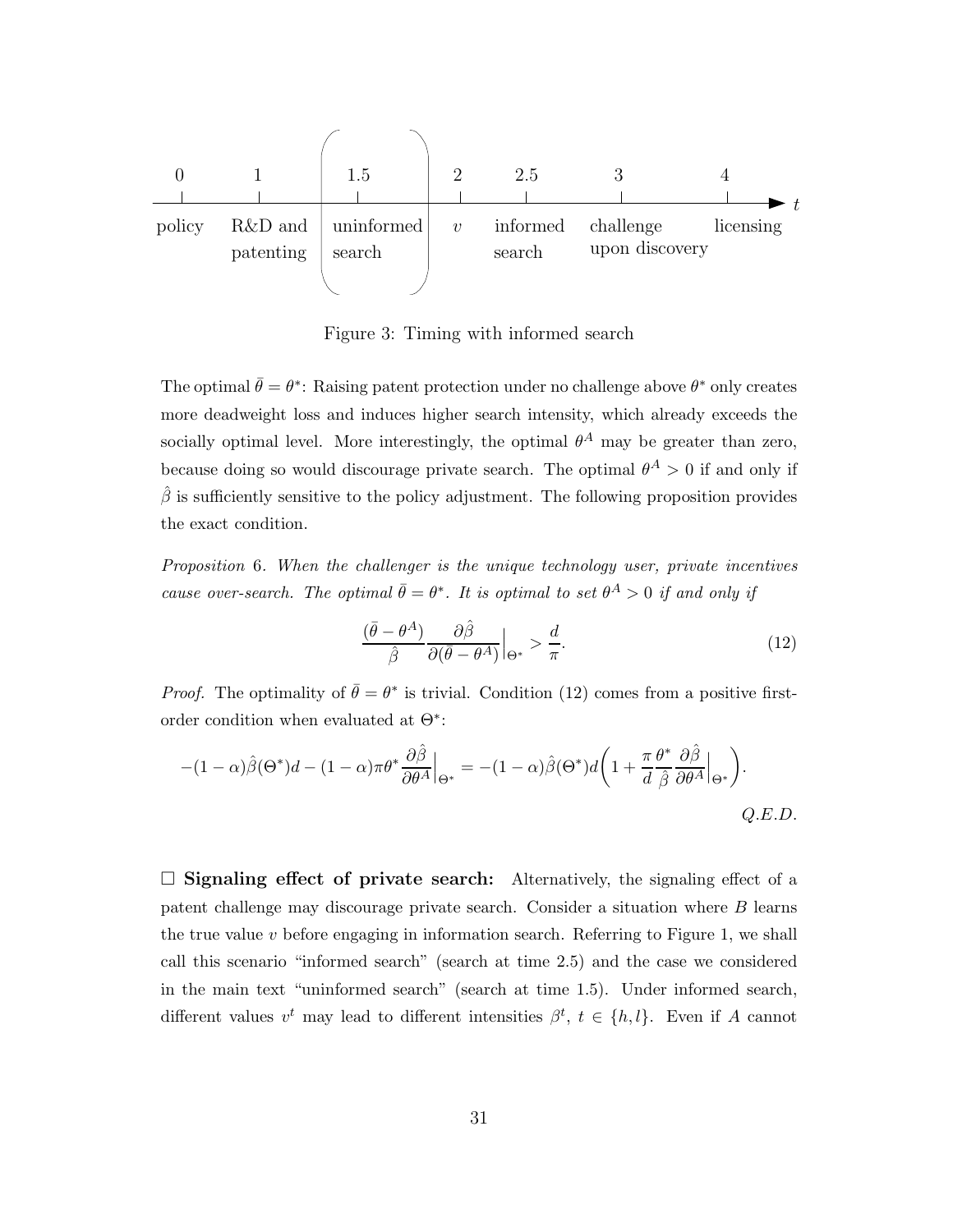observe the search intensity,<sup>34</sup> as long as  $\beta^h \neq \beta^l$ , an opportunistic inventor acquires new information about  $v$  from the search outcome.<sup>35</sup>

For instance, when  $\beta^l \ll \beta^h \simeq 1$ , the opportunistic patent-holder infers no challenge and so search failure from low search intensity due to low value  $v^l$ , i.e., the lack of a challenge signifies low value; she accordingly lowers the licensing fee to  $v^l$ . The user with high value  $v^h$ , then, has an incentive to lower his search intensity in order to capitalize on this signaling effect and realize surplus  $v^h - v^l$ .

Define  $\bar{\rho} \equiv \frac{v^l}{v^h}$  $\frac{v^l}{v^h}$ . A's optimal pricing strategy is  $v^h(v^l)$  when she holds belief  $Pr(v^h) \ge$  $\bar{\rho}$  ( $Pr(v^h) < \bar{\rho}$ , respectively). Given  $\Theta$ , define  $\hat{\beta}^t$ ,  $t \in \{h, l\}$ , such that

<span id="page-31-1"></span>
$$
(1 - \alpha)(\bar{\theta} - \theta^A)v^t \equiv c'(\hat{\beta}^t). \tag{13}
$$

 $\hat{\beta}^t$  is the privately optimal search level under the licensing fee  $v^h$ . The following lemma gives the shape of equilibria in this game (see the proof for the full characterization).

Lemma 4. Consider the single-user, informed search case. When  $A$  observes only the search outcome, but not the intensity, there is no equilibrium in which both types of user  $B$  choose the same intensity. And

 $\mathcal{E}^1$ : In the unique pure strategy equilibrium, if it exists, B with value  $v^t$  chooses equilibrium intensity  $\hat{\beta}^t$ ,  $t = h, l$ , and A always offers a licensing fee  $v^h$ . This equilibrium exists if and only if

<span id="page-31-0"></span>
$$
\frac{\rho(1-\hat{\beta}^h)}{\rho(1-\hat{\beta}^h) + (1-\rho)(1-\hat{\beta}^l)} \ge \bar{\rho};\tag{14}
$$

 $\mathcal{E}^2$ : If condition [\(14\)](#page-31-0) fails, an equilibrium exists where

- B with  $v^l$  still chooses  $\hat{\beta}^l$ ; and B with  $v^h$  lowers his search intensity to some level in the open interval  $(\hat{\beta}^l, \hat{\beta}^h)$ ;
- the honest A always offers a licensing fee  $v^h$ . The opportunistic A offers a licensing fee  $v^h$  if there is a patent challenge; otherwise, she randomizes between the two offers  $v^h$  and  $v^l$ , with a belief  $\bar{\rho}$ .

*Proof.* A low-value type user always gets zero surplus over  $\bar{\theta}$  and  $\theta^A$ , whatever the patent-holder's pricing strategy. His equilibrium search intensity  $\hat{\beta}^l$  is determined

 $34$ This may not always be the case. Suppose, for instance, that B has no ability to search, but can post a bounty on BountyQuest's website (see Section [1\)](#page-0-0).  $B$  then influences the search intensity via the amount of bounty. By design this amount is public information.

<sup>&</sup>lt;sup>35</sup>There is no such learning for the honest inventor, since no prior art can be found whatever the intensity.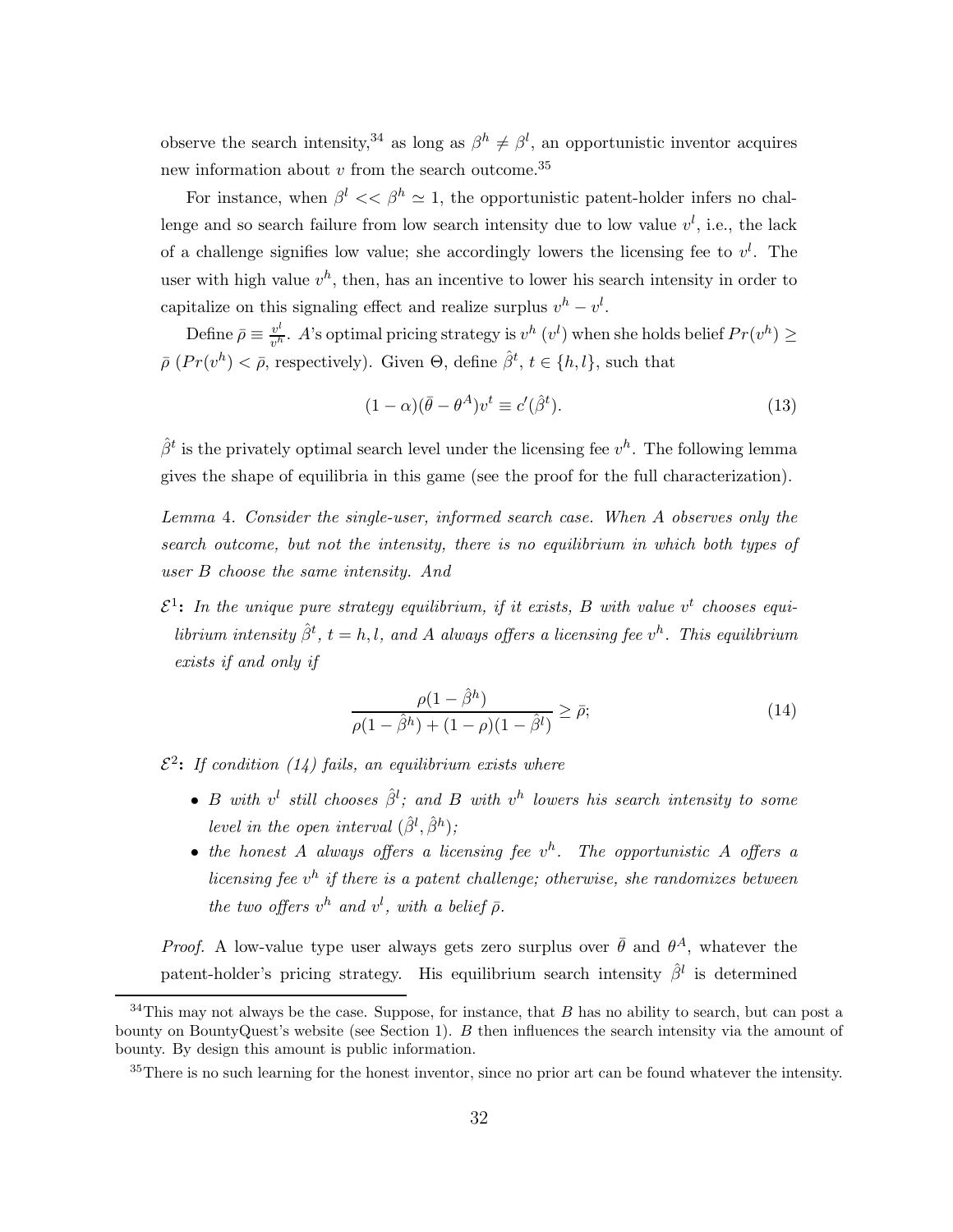according to [\(13\)](#page-31-1). Given  $(\beta^h, \hat{\beta}^l)$ , denote the updated belief as  $\rho_{\emptyset}$  ( $\rho_p$ ) when nothing is found (the prior art is found, respectively), with

$$
\rho_{\emptyset} = \frac{\rho(1-\beta^h)}{\rho(1-\beta^h) + (1-\rho)(1-\hat{\beta}^l)}
$$
 and  $\rho_p = \frac{\rho\beta^h}{\rho\beta^h + (1-\rho)\hat{\beta}^l}$ .

Consider first the pure strategy equilibrium.

 $\Diamond$  Suppose  $\beta^h = \hat{\beta}^l$  in equilibrium, then search result reveals no new information,  $\rho_{\emptyset} = \rho_{\rho} = \rho$ . The opportunistic inventor charges  $v^h$  whether there is challenge or not. The high-value type user gets

$$
\pi_B^h = \alpha (1 - \bar{\theta}) v^h + (1 - \alpha) [\beta^h (1 - \theta^A) v^h + (1 - \beta^h)(1 - \bar{\theta}) v^h] - c(\beta^h)
$$
  
\n
$$
\Rightarrow \frac{\partial \pi_B^h}{\partial \beta^h} \Big|_{\beta^h = \hat{\beta}^l} = (1 - \alpha) (\bar{\theta} - \theta^A) v^h - c'(\hat{\beta}^l) > 0.
$$

He will deviate to a higher level of search intensity; this can't be an equilibrium.

 $\Diamond$  For an equilibrium with different intensities, first note that  $\hat{\beta}^h > \hat{\beta}^l$  in any equilibrium; otherwise,  $\rho_{\emptyset} > \rho \geq \bar{\rho}$  along the equilibrium path, while  $\rho_p \geq \bar{\rho}$ . Monopoly price remains at  $v^h$  if no challenge. When there is a challenge, the lower bound of the highvalue user's surplus is  $(1 - \theta^A)v^h$ . But then the equilibrium  $\hat{\beta}^h > \hat{\beta}^l$ , a contradiction, for the minimal equilibrium intensity solves

$$
\max_{\beta^h} (1-\alpha) \left\{ \beta^h [\theta^A \cdot 0 + (1-\theta^A)v^h] + (1-\beta^h)(1-\bar{\theta})v^h \right\} - c(\beta^h).
$$

From  $\hat{\beta}^h > \hat{\beta}^l$ , along the equilibrium path, beliefs are such that  $\rho_p > \rho > \rho_\emptyset$  and  $\rho_p > \bar{\rho}$ . The optimal pricing when the prior art is found is  $v^h$ . Depending on  $\rho_\emptyset \geqslant \bar{\rho}$ :

(*i*) if  $\rho_{\emptyset} < \bar{\rho}$ , the opportunistic inventor sets the licensing fee at  $v^{l}$  over  $\theta^{A}$ , but then the high-value user's optimal search intensity solves

$$
\max_{\beta^h} (1 - \alpha) \{ \beta^h (1 - \theta^A) v^h + (1 - \beta^h) [\bar{\theta} \Delta v + (1 - \bar{\theta}) v^h] \} - c(\beta^h)
$$
  
\n
$$
\Rightarrow \quad FOC : (1 - \alpha) [(\bar{\theta} - \theta^A) v^h - \bar{\theta} \Delta v] \equiv c'(\hat{\beta}^h).
$$

This leads to a contradiction as  $(\bar{\theta} - \theta^A)v^h - \bar{\theta}\Delta v \leq (\bar{\theta} - \theta^A)v^l$ , where  $\Delta v \equiv v^h - v^l$ .

(*ii*) if  $\rho_{\emptyset} \geq \bar{\rho}$ , the opportunistic inventor sets the licensing fee at  $v^h$  over  $\theta^A$ , the optimal search intensity is determined by  $(1-\alpha)(\bar{\theta}-\theta^A)v^h \equiv c'(\hat{\beta}^h)$ . For this to be an equilibrium,  $\hat{\beta}^h$  cannot be too large. The necessary and sufficient condition of existence is  $\rho_{\emptyset}(\hat{\beta}^t) \geq \bar{\rho}$ , i.e. condition [\(14\)](#page-31-0).

 $\diamond$  If condition [\(14\)](#page-31-0) fails, there is no pure equilibrium. An equilibrium exists such that the honest inventor always offers a licensing fee  $v^h$ ; the opportunistic inventor offers a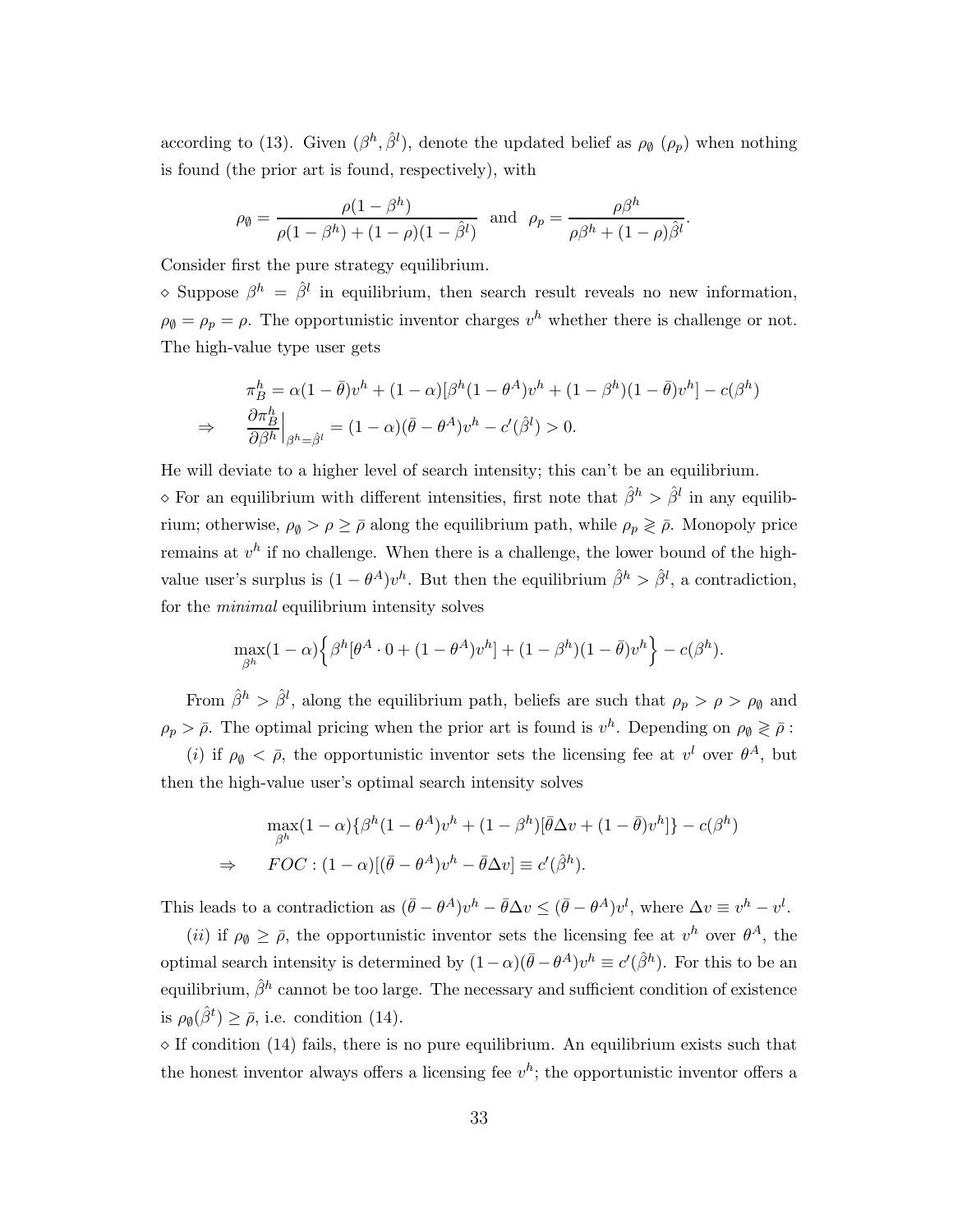licensing fee  $v^h$  in the case of patent challenge, and she randomizes the price by offering  $v<sup>l</sup>$  with probability  $y \in (0, 1)$  when no challenge; and the low-value user always chooses  $\hat{\beta}^l$  while the high-value user chooses  $\beta_y^h \in (\hat{\beta}^l, \hat{\beta}^h)$ . The equilibrium y and  $\beta_y^h$  satisfy

$$
\frac{\rho(1-\beta_y^h)}{\rho(1-\beta_y^h) + (1-\rho)(1-\hat{\beta}^l)} = \bar{\rho} \text{ and } (1-\alpha)[(\bar{\theta}-\theta^A)v^h - y\bar{\theta}\Delta v] \equiv c'(\beta_y^h).
$$

The existence and uniqueness of  $\beta_y^h \in (\hat{\beta}^l, \hat{\beta}^h)$  is guaranteed by the failure of condition [\(14\)](#page-31-0). Once  $\beta_y^h$  is fixed, a unique  $y \in (0, 1)$  can be found.  $Q.E.D.$ 

In  $\mathcal{E}^2$ , the user learns perfectly that A is opportunistic by observing the price offer  $v^l$ . For simplicity, we assume away any search opportunity after this learning and the elicitation of this information by the patent authority.<sup>36</sup>

In the pure strategy equilibrium  $\mathcal{E}^1$ , the licensing fee is fixed at  $v^h$ . Prior art submission narrows patent protection from  $\bar{\theta}$  to  $\theta^A$ , but social welfare increases only when  $v = v<sup>l</sup>$ . Put differently, given this pricing strategy and search intensity, when the value of the technology increases from  $v^l$  to  $v^h$ , private search benefit is raised from  $(1 - \alpha)\beta(\bar{\theta} - \theta^A)v^l$  to  $(1 - \alpha)\beta(\bar{\theta} - \theta^A)v^h$ , but social benefit is reduced from  $(1 - \alpha)\beta(\bar{\theta} - \theta^A)v^l$  to zero. An increase in the technology value causes the privately and socially optimal search intensity to adjust along opposite directions.

Equilibrium  $\mathcal{E}^2$  exists when condition [\(14\)](#page-31-0) fails. This is the case when  $\hat{\beta}^h$  is large, i.e. a high-value user searches so intensively that, in case of search failure, the opportunistic inventor suspects that she most likely faces a low-value user and therefore reduces the licensing fee. The 'no challenge' signal, then, confers benefit on the high-value user and thus justifies lower search intensity.<sup>37</sup>

Relative to  $\mathcal{E}^1$ , private behavior in equilibrium  $\mathcal{E}^2$  is more 'social friendly' because the high-value user reduces his search intensity (although still exceeds the social optimal level), and the opportunistic inventor lowers the licensing fee with some probability.

<span id="page-33-0"></span>Proposition 7. (Signaling). The private behavior in equilibrium  $\mathcal{E}^2$  is more in line with social interests in terms of reduced search and the probability of a lower licensing fee.

<sup>&</sup>lt;sup>36</sup>Otherwise, the opportunistic inventor would prefer to mimic the honest type and refrain from offering  $v^l$ . This is socially costly.

<sup>&</sup>lt;sup>37</sup>In this equilibrium, the high-value user still submits after discovery, for  $(1-\theta^A)v^h > y(v^h - v^l) + (1-\bar{\theta})v^h$ , where y is the probability that the opportunistic inventor offers  $v<sup>l</sup>$  when there is no challenge.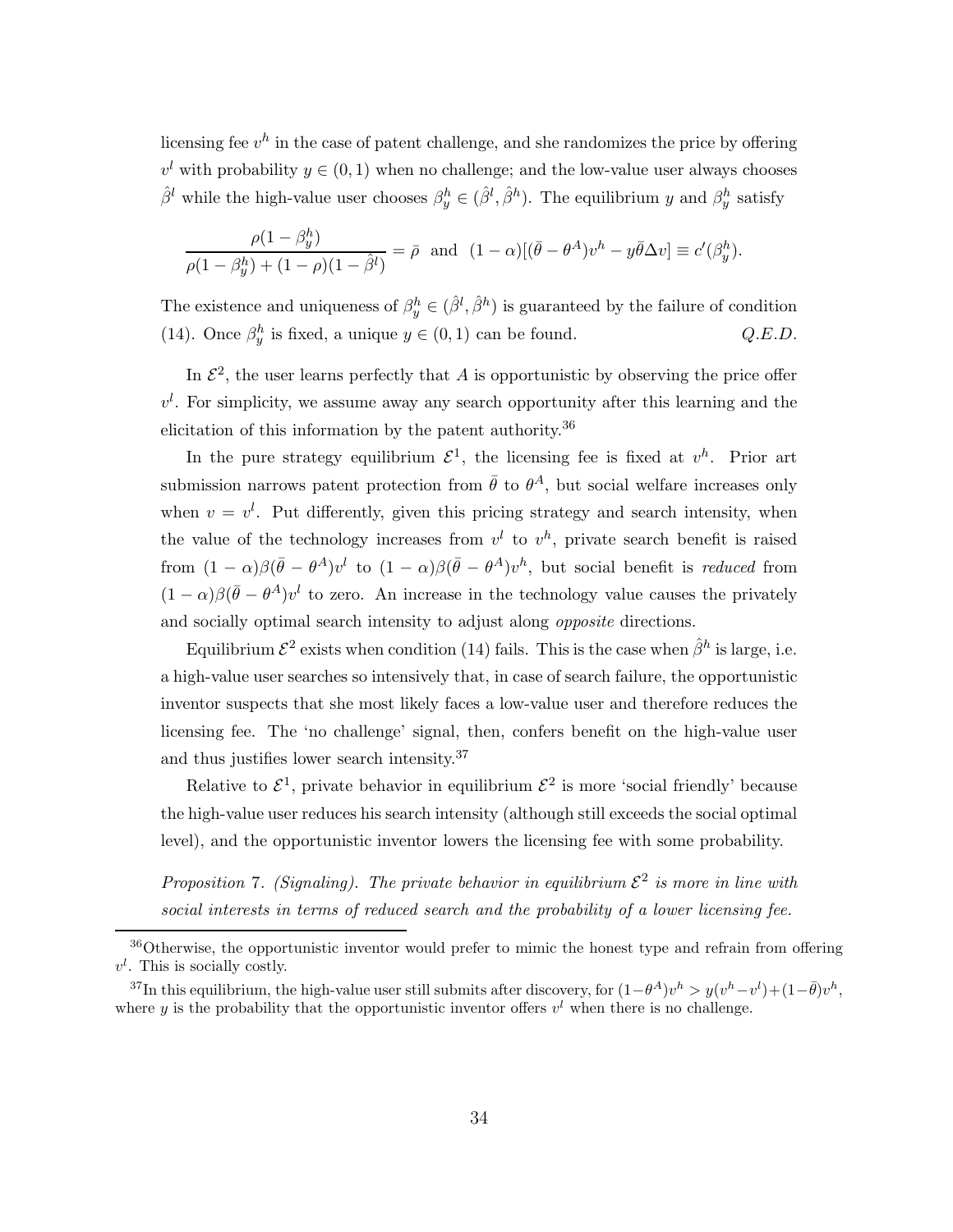Remark. (BountyQuest revisited). Besides the standard free rider argument, the signaling effect described here may help explain the failure of BountyQuest (Section [1\)](#page-0-0).<sup>38</sup> Nevertheless, Proposition [7](#page-33-0) also suggests that this failure could be welfare-enhancing in some cases. ∥

Remark. (Signaling from the patent-holder). Signaling may also appear on the patentholder side. If we alter the timing of the game so that the licensing stage comes before the search stage, an opportunistic patent-holder may be tempted to charge a lower fee in order to reduce search intensity. But since no honest inventor would do this, this offer reveals the patent-holder's true type and may backfire by restoring search incentives. ∥

## <span id="page-34-0"></span>D Simultaneous search and the collusion-proof mechanism (Not for publication)

This appendix considers how the optimal mechanism characterized in Proposition [2](#page-13-1) should be modified if two users search simultaneously. Assume that the two usersearchers make the search decision simultaneously with a common cost  $c(\cdot)$ . For simplicity, let the search results be realized independently, and the number of users be large enough. To be comparable with section [3,](#page-9-0) we assume that when one searcher has found the prior art, he observes whether the other has also found it. The only friction in collusion therefore is the loss in transfer  $1 - \lambda$ <sup>39</sup>

For simplicity, keep the policy restriction to exempt a user from licensing obligation when he submits the prior art. A policy is still a triplet  $(\bar{\theta}, \theta^A, \theta^C)$ , but now  $\theta^C$  is assumed shared equally if both searchers submit the information.<sup>40</sup> The collusionproofness principle holds, with the same  $(CP)$ , although the collusion gains reduces to a proportion of  $(N-2)\pi$  when both have found the information. We first look for

<sup>&</sup>lt;sup>38</sup>According to the company rule, the identity of both bounty posters and hunters are kept secret and submitted information is disclosed only to the poster. This should reduce free riding.

 $39$ Otherwise, if only A observes how many users have found the information, she has incentives to claim that both have found it in order to reduce the collusive offer when, in fact, only one has found the information. Knowing this, the searcher won't accept such an offer and so collusion may breakdown even when there are gains from doing so.

<sup>40</sup>We use a "no arbitrage" argument to justify the implicit assumption that the patent rights allocation after challenge cannot depend on the number of challengers. Suppose, say,  $\theta^C$  is higher when there are two challengers. If only one has found the prior art, the unique searcher can reveal the information to any third party and realize the higher payoff. By the same toke,  $\theta^A$  is independent of the number of challengers.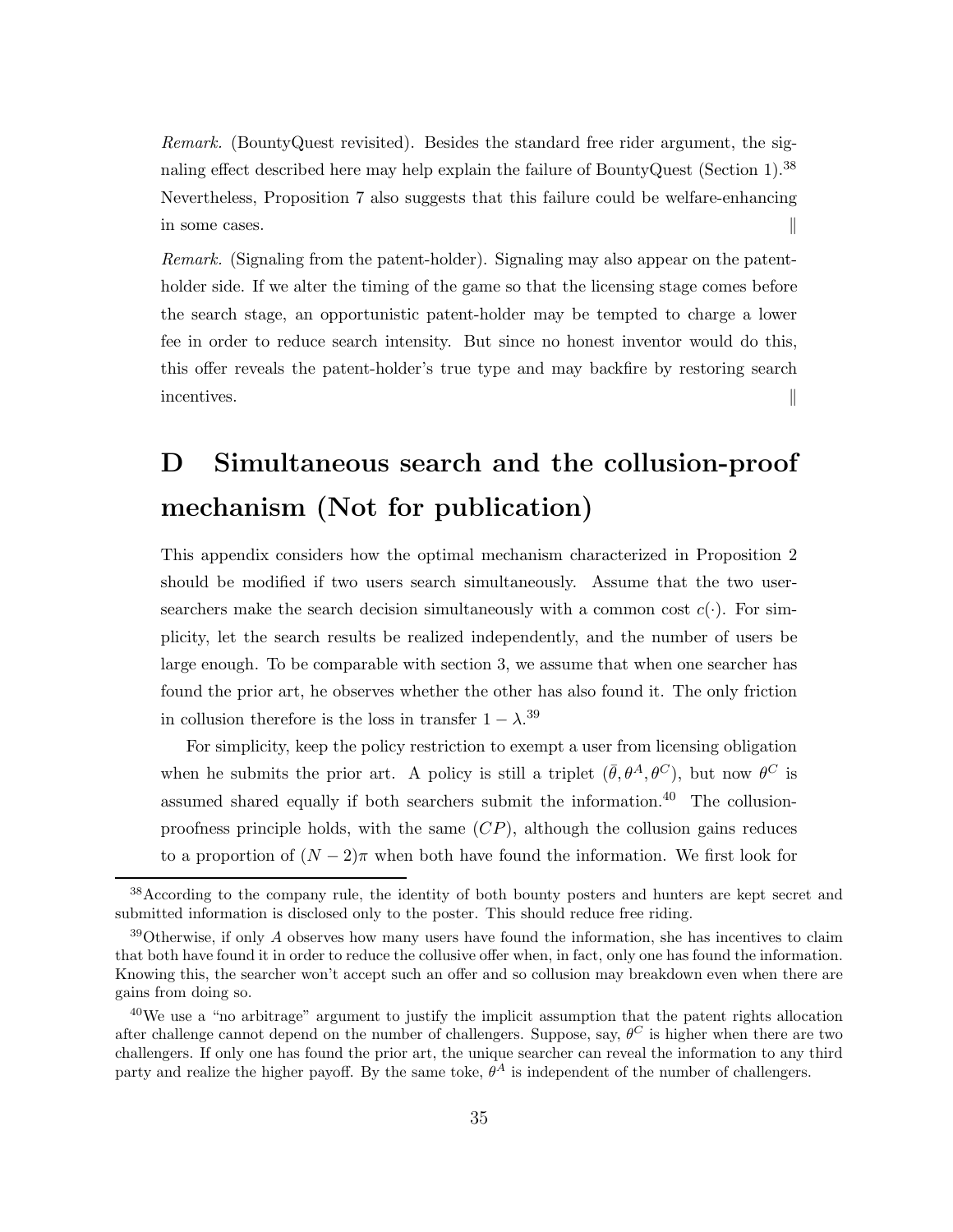the symmetric equilibrium in search intensity, denoted as  $\beta^m$ . Given the other chooses  $\beta^m$ , a searcher's optimal intensity is determined by

$$
\max_{\tilde{\beta}} \quad (1 - \alpha) \Big\{ \beta^m \tilde{\beta} [v^e + \frac{\theta^C}{2} (N - 2)\pi] + (1 - \beta^m) \tilde{\beta} (v^e + \theta^C S) \n+ \beta^m (1 - \tilde{\beta}) (1 - \theta^C) v^e + (1 - \beta^m) (1 - \tilde{\beta}) (1 - \bar{\theta}) v^e \Big\} - c(\tilde{\beta}) \n\Rightarrow c'(\beta^m) \equiv (1 - \alpha) \Big\{ v^e [\bar{\theta} - \beta^m (\bar{\theta} - \theta^C)] + \theta^C (S - \beta^m \frac{\Pi}{2}) \Big\}.
$$

It is easy to see that, under the same policy,  $\beta^{m} < \beta^{s}$ . The presence of the other searcher reduces one's search incentives because of the sharing of the prize when both have found the information and free-riding, i.e. when  $\theta^C < \bar{\theta}$ , one can profit from a lower patent power due to the other's search. The policy's incentive effect to boost search is also weaker. When measured at the same policy and  $\beta$ ,

$$
\frac{\partial \beta^s}{\partial \theta^C} = \frac{(1-\alpha)S}{c''} > \frac{(1-\alpha)}{c''} [S - \beta(\frac{\Pi}{2} - v^e)] > \frac{\partial \beta^m}{\partial \theta^C}.
$$

The patent authority's optimization program is

$$
(\mathcal{P})^m : \max_{\bar{\theta}, \theta^A, \theta^C} \qquad \mathcal{W}^m = \alpha (V^e - \bar{\theta}D - K) + (1 - \alpha) \Big[ V^e - (1 - \beta^m)^2 \bar{\theta}D
$$

$$
- 2\beta^m (1 - \beta^m)(\theta^A + \theta^C)(N - 1)d - \beta^{m2}(\theta^A + \theta^C)(N - 2)d \Big] - 2c(\beta^m)
$$
  
s.t. 
$$
(IC)_A : \bar{\theta} \ge \theta^*, \quad (CP) : \Delta\theta \le 0,
$$

$$
(IC)_c : c'(\beta^m) \equiv (1 - \alpha) \Big\{ v^e[\bar{\theta} - \beta^m(\bar{\theta} - \theta^C)] + \theta^C(S - \beta^m \frac{\Pi}{2}) \Big\}.
$$

Besides the difference in search intensity, multiple-search also slightly reduces the social loss of the challenge reward when both have found the information to  $(N-2)d$ . The optimal policy still takes the shape of three regimes: only when suboptimal private incentives to search become a serious concern will the optimal policy depart from the lest costly way to deter collusion,  $\theta^C = \lambda \theta^*$ .<sup>41</sup> But the ranges of the three regimes may be affected. For instance, consider a very small  $\lambda$  so that collusion is not the dominant concern. Although free riding lowers private incentives to search, and so the patent authority is more willing to give additional reward, a smaller incentive effect of policy  $(\partial \beta^m / \partial \theta^C < \partial \beta^s / \partial \theta^C)$  also makes it more costly to restore search intensity. This trade-off may expand or shrink regime (i), relative to the previous case. Similar reasoning holds at the high end of  $\lambda$ , where duplication of search cost worsens the over-search problem.

<sup>&</sup>lt;sup>41</sup>Large N and  $\alpha$  guarantee the optimality of  $\bar{\theta} = \theta^*$  for similar argument in the proof of Proposition [2.](#page-13-1)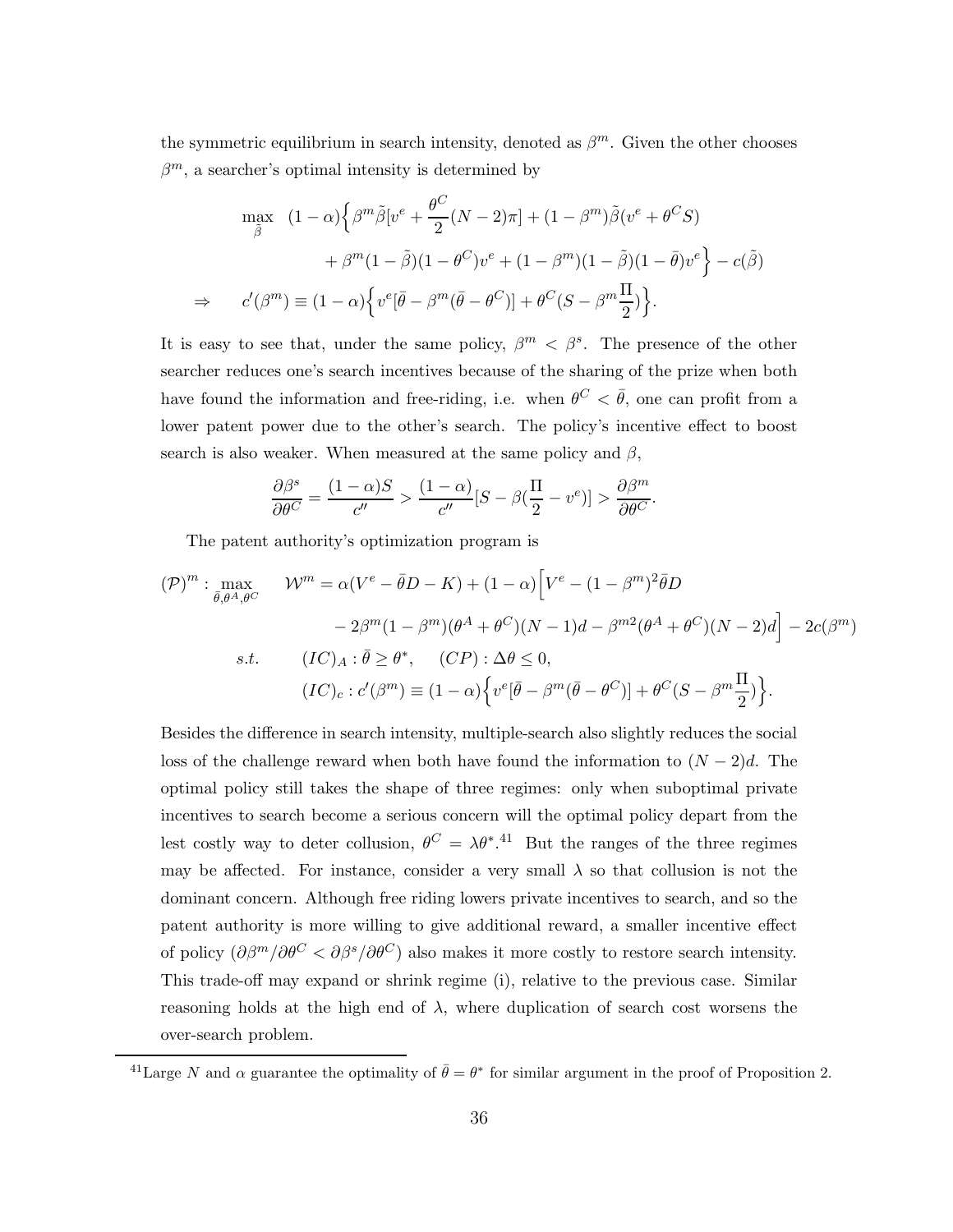As an example, suppose  $c(\beta) = C\beta^2/2$  and  $N \to \infty$ .<sup>42</sup> The next proposition shows that, relative to the single search case, in simultaneously multiple-search regime (i) shrinks while regime (iii) may or may not expand.

Proposition 8. Suppose  $c(\beta) = C\beta^2/2$  and  $N \to \infty$ . When there are two searchers (program  $(\mathcal{P})^m$ ), relative to the case where only one users searches (program  $(\mathcal{P})^s$ ), regime (i) shrinks; and regime (iii) expands when  $\pi^2 \leq 3d^2$ , or when  $\pi^2 > 3d^2$  but  $\pi$ and  $C$  are not too large.

*Proof.* Suppose  $c(\beta) = \frac{C}{2}\beta^2$ , with  $C > 0$ . When evaluated at  $\bar{\theta} = \theta^*$ , optimal private search intensities and the policy  $\theta^{C}$ 's incentive effects are

$$
\beta^s = \frac{1 - \alpha}{C} (\theta^* v^e + \theta^C S) > \beta^m = \frac{C}{C + \Delta} \beta^s, \text{ and}
$$

$$
\frac{\partial \beta^s}{\partial \theta^C} = \frac{(1 - \alpha)S}{C} > \frac{\partial \beta^m}{\partial \theta^C} = \frac{C}{C + \Delta} \frac{\partial \beta^s}{\partial \theta^C} - \frac{C}{(C + \Delta)^2} \beta^s \frac{\partial \Delta}{\partial \theta^C} > 0,
$$

where  $\Delta = (1 - \alpha)[(\theta^* - \theta^C)v^e + \theta^C \frac{\Pi}{2}]$  $\frac{11}{2}$ . To consider the limiting case  $N \to \infty$ , we let C be proportional to N in order to constrain  $\beta^s$  below one. Solving  $\underline{\lambda}$  and  $\overline{\lambda}$  in the proof of Proposition [2,](#page-13-1) as  $N \to \infty$ ,

$$
\underline{\lambda} = \frac{N\pi d - (\pi + d)^2}{(N - 1)\pi(\pi + 2d)} \to \frac{d}{\pi + 2d} \text{ and } \overline{\lambda} \to \frac{2d}{\pi + 2d},
$$

for  $\bar{\lambda}$  is the positive root of

$$
\lambda^{2}(\pi + 2d)\pi(N - 1) - \lambda[2\pi d(N - 1) - \pi^{2} - (\pi + d)d] - (\pi + d)d = 0.
$$

Since a reward of  $\theta^C = \lambda \theta^*$  stops at  $\bar{\lambda}$ , to ensure  $\beta^s < 1$  when  $N \to \infty$ , we require

$$
\beta^s = \frac{(1-\alpha)\theta^*}{C}[v^e + \bar{\lambda}S] < 1 \Rightarrow C > (1-\alpha)\theta^* \frac{(\pi+2d)\pi}{2d}N.
$$

(i). To show that regime (i) shrinks, denote the Lagrangian of program  $(\mathcal{P})^m$  as  $\mathcal{L}^m$ , and the multiplier of  $(CP)$  as  $\mu$ . When evaluating at  $\theta^A = 0$  and  $\theta^C = \lambda \bar{\theta} = \lambda \theta^*$ , the FOC with respect to  $\theta^C$  is

$$
\frac{\partial \mathcal{L}^m}{\partial \theta^C} = -(1-\alpha) \Big\{ 2[\beta^m (N-1)d - \psi_\lambda \frac{\partial \beta^m}{\partial \theta^C}] - \beta^{m2} D \n+2\theta^* \beta^m [(N-1)d - \pi - \lambda(N-2)(d + \frac{\pi}{2})] \frac{\partial \beta^m}{\partial \theta^C} \Big\} + \mu \n= -(1-\alpha) \Big\{ \frac{2C}{C+\Delta} [\beta^s (N-1)d - \psi_\lambda \frac{\partial \beta^s}{\partial \theta^C}] + \frac{2C\beta^s \psi_\lambda}{(C+\Delta)^2} \frac{\partial \Delta}{\partial \theta^C} - \Big(\frac{C}{C+\Delta} \beta^s \Big)^2 D \n+2\theta^* \Big(\frac{C}{C+\Delta} \Big)^2 \beta^s [(N-1)d - \pi - \lambda(N-2)(d + \frac{\pi}{2})] [\frac{\partial \beta^s}{\partial \theta^C} - \frac{\beta^s}{C+\Delta} \frac{\partial \Delta}{\partial \theta^C}] \Big\} + \mu,
$$

<sup>42</sup>To keep  $\beta^s$  < 1, we let C be proportional to N. See the proof.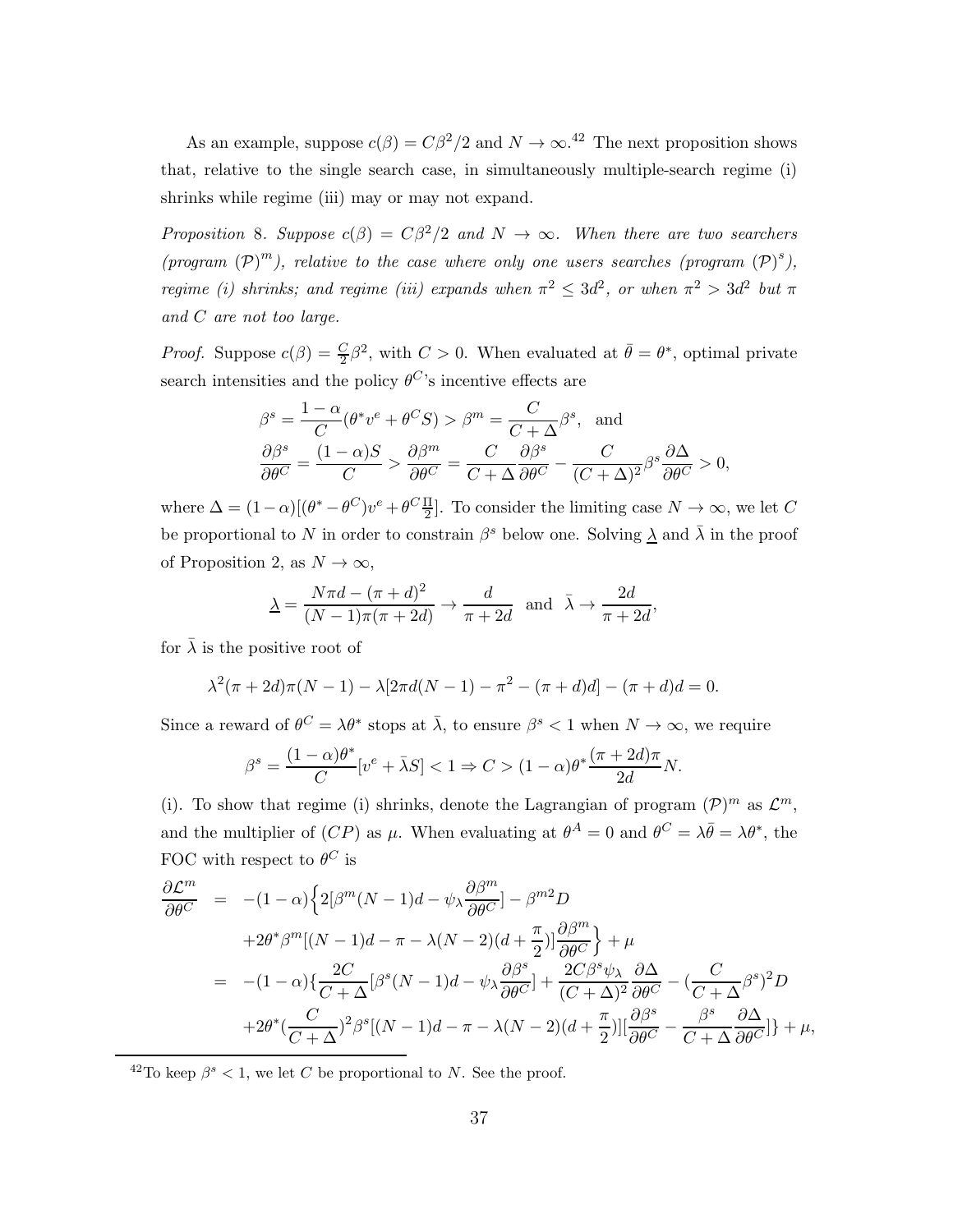where  $\psi_{\lambda}$  is as defined in the proof of Proposition [2.](#page-13-1) At  $\underline{\lambda}$ , by definition,  $\beta^{s}(N-1)d \equiv$  $\psi_{\lambda}(\partial \beta^{s}/\partial \theta^{C})$ . The sign of  $\frac{\partial \mathcal{L}^{m}}{\partial \theta^{C}}$  is determined by

$$
-\frac{2C\beta^{s}\psi_{\lambda}}{(C+\Delta)^{2}}\frac{\partial\Delta}{\partial\theta^{C}}+(\frac{C}{C+\Delta}\beta^{s})^{2}D
$$
  

$$
-2\theta^{*}\left(\frac{C}{C+\Delta}\right)^{2}\beta^{s}[(N-1)d-\pi-\lambda(N-2)(d+\frac{\pi}{2})][\frac{\partial\beta^{s}}{\partial\theta^{C}}-\frac{\beta^{s}}{C+\Delta}\frac{\partial\Delta}{\partial\theta^{C}}]
$$
  

$$
=\frac{C\beta^{s}}{(C+\Delta)^{2}}\{-2\psi_{\lambda}\frac{\partial\Delta}{\partial\theta^{C}}+C\beta^{s}D-2\theta^{*}C[(N-1)d-\pi-\lambda(N-2)(d+\frac{\pi}{2})][\frac{\partial\beta^{s}}{\partial\theta^{C}}-\frac{\beta^{s}}{C+\Delta}\frac{\partial\Delta}{\partial\theta^{C}}]\}.
$$

As  $N \to \infty$ ,

$$
(N-1)d - \pi - \underline{\lambda}(N-2)(d + \frac{\pi}{2}) \to \frac{N}{2}d - \pi, \quad \Delta \to \frac{(1-\alpha)\theta^*}{\pi + 2d}[(\pi+d)^2 + \pi d\frac{N}{2}],
$$
  
\n
$$
2\psi_{\lambda} \frac{\partial \Delta}{\partial \theta^C} = \frac{\beta^s (N-1)d}{\partial \beta^s/\partial \theta^C} (1-\alpha)(\Pi - v^e) \to (1-\alpha)\theta^*(\pi + 2d)(\pi + d)(N - \frac{v^e}{\pi}),
$$
  
\n
$$
C\beta^s D \to (1-\alpha)\theta^*[v^e + \frac{d}{\pi + 2d}(N-1)\pi]Nd, \text{ and}
$$
  
\n
$$
2\theta^* C[(N-1)d - \pi - \lambda(N-2)(d + \frac{\pi}{2})][\frac{\partial \beta^s}{\partial \theta^C} - \frac{\beta^s}{C + \Delta} \frac{\partial \Delta}{\partial \theta^C}]
$$
  
\n
$$
\to (1-\alpha)\theta^*(Nd - 2\pi)\left\{(N-1)\pi - (\frac{N\pi}{2} - v^e)\frac{(1-\alpha)\theta^*[(\pi + 2d)v^e + (N-1)\pi d]}{(\pi + 2d)C + (1-\alpha)\theta^*[(\pi + d)^2 + \frac{N}{2}\pi d]}\right\}.
$$

For N sufficiently large, the comparison is dominated by  $N^2$ . Collecting relevant terms (and ignore  $(1 - \alpha)\theta^*$ ),

$$
\frac{\pi d^2}{\pi + 2d} N(N - 1) - N d \left\{ (N - 1)\pi - \frac{N}{2} \pi \frac{(1 - \alpha)\theta^* [(\pi + 2d)v^e + (N - 1)\pi d]}{(\pi + 2d)C + (1 - \alpha)\theta^* [(\pi + d)^2 + \frac{N}{2}\pi d]} \right\}
$$
  

$$
< N \pi d \left\{ - \frac{\pi + d}{\pi + 2d} (N - 1) + \frac{N}{2} \frac{(\pi + 2d)v^e + (N - 1)\pi d}{\frac{2d}{2d}N + (\pi + d)^2 + \frac{\pi d}{2}N} \right\}
$$
  

$$
\to N \pi d \left[ - \frac{\pi + d}{\pi + 2d} (N - 1) + \frac{d^2}{(\pi + 2d)^2 + d^2} N \right] < 0.
$$

Therefore, for  $N$  large enough, regime (i) shrinks when there are two searchers. (ii). To show that regime (iii) may expand, by the same token, at  $\bar{\lambda}$ , by  $\partial \mathcal{L}^m/\partial \theta^C = 0$ , the FOC with respect to  $\theta^A$  is

$$
\frac{\partial \mathcal{L}^m}{\partial \theta^A} = -(1-\alpha) \Big\{ 2[(1-\lambda)\beta^m (N-1)d + \lambda \psi_\lambda \frac{\partial \beta^m}{\partial \theta^C}] \n- (1-\lambda)\beta^{m2} D - 2\lambda \theta^* \beta^m [(N-1)d - \pi - \lambda(N-2)(d + \frac{\pi}{2})] \frac{\partial \beta^m}{\partial \theta^C} \Big\} \n= -(1-\alpha) \Big\{ \frac{2C}{C+\Delta} [(1-\lambda)\beta^s (N-1)d + \lambda \psi_\lambda \frac{\partial \beta^s}{\partial \theta^C}] - \lambda \psi_\lambda \frac{2C\beta^s}{(C+\Delta)^2} \frac{\partial \Delta}{\partial \theta^C} - (1-\lambda) (\frac{C\beta^s}{C+\Delta})^2 D \n-2\lambda \theta^* (\frac{C}{C+\Delta})^2 \beta^s [(N-1)d - \pi - \lambda(N-2)(d + \frac{\pi}{2})] [\frac{\partial \beta^s}{\partial \theta^C} - \frac{\beta^s}{C+\Delta} \frac{\partial \Delta}{\partial \theta^C}] \Big\},
$$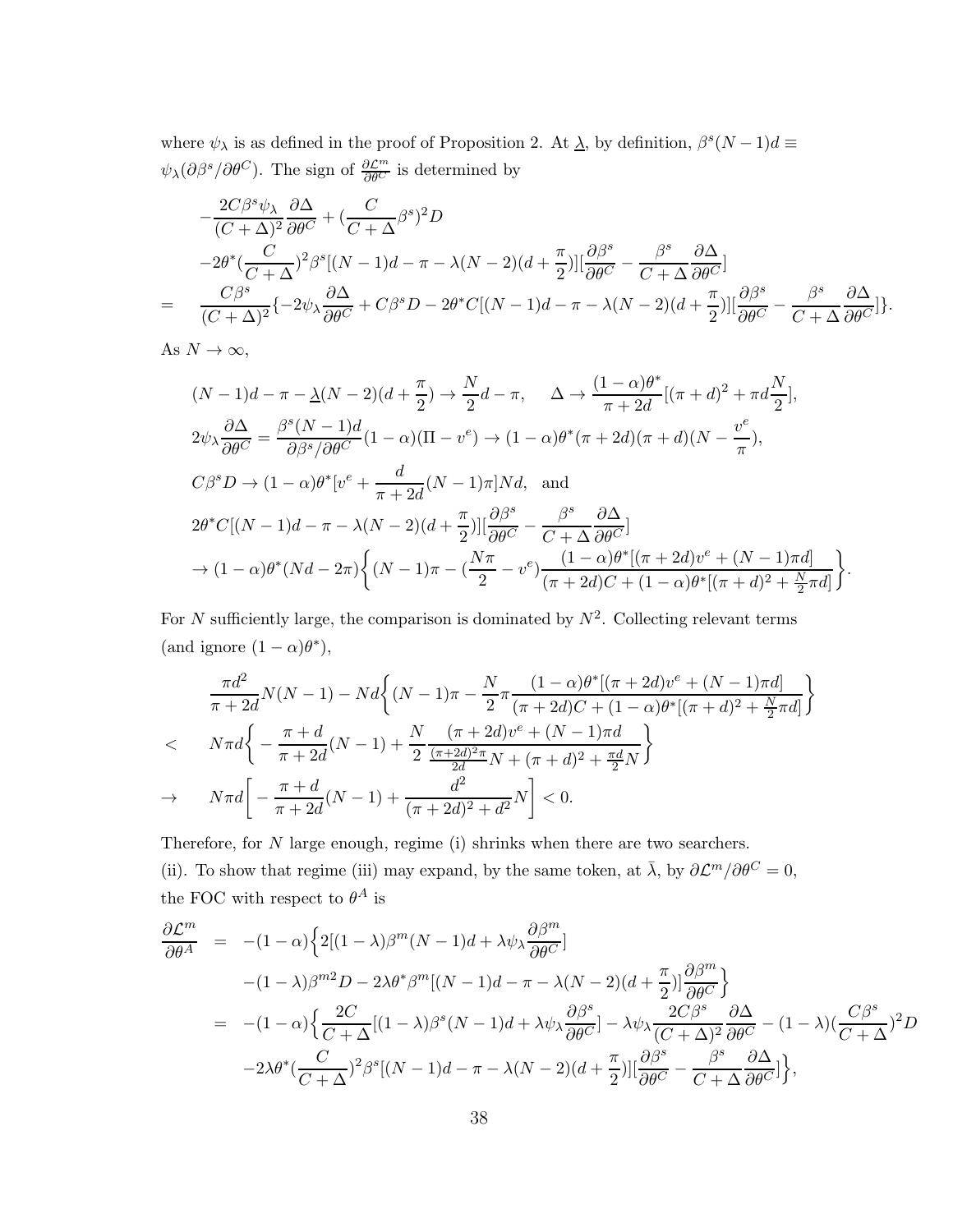where  $(1 - \lambda)\beta^{s}(N - 1)d \equiv -\lambda\psi_{\lambda}(\partial\beta^{s}/\partial\theta^{C})$  at  $\bar{\lambda}$ . When evaluated at  $\bar{\lambda}$  and  $\theta^{C} = \bar{\lambda}\theta^{*}$ , the sign of FOC is determined by

$$
2\lambda\psi_{\lambda}\frac{\partial\Delta}{\partial\theta^{C}} + (1-\lambda)C\beta^{s}D + 2\lambda\theta^{*}C[(N-1)d - \pi - \lambda(N-2)(d+\frac{\pi}{2})][\frac{\partial\beta^{s}}{\partial\theta^{C}} - \frac{\beta^{s}}{C+\Delta}\frac{\partial\Delta}{\partial\theta^{C}}]
$$
  
= 
$$
(1-\alpha)\lambda\psi_{\lambda}(N\pi - v^{e}) + (1-\lambda)C\beta^{s}Nd + 2\lambda C[\psi_{\lambda} + \lambda\theta^{*}(d+\frac{N}{2}\pi)][\frac{\partial\beta^{s}}{\partial\theta^{C}} - \frac{\beta^{s}}{C+\Delta}\frac{\partial\Delta}{\partial\theta^{C}}].
$$

Since at  $\bar{\lambda}$ , as  $N \to \infty$ ,

$$
\bar{\lambda}\psi_{\bar{\lambda}} = -(1-\bar{\lambda})\frac{\beta^s(N-1)d}{\partial\beta^s/\partial\theta^C} = -(1-\bar{\lambda})\theta^*(v^e + \bar{\lambda}S)\frac{d}{\pi} \to -\frac{d\theta^*}{\pi+2d}(v^e + \frac{2d}{\pi+2d}S),
$$
  

$$
\bar{\lambda}\psi_{\bar{\lambda}} + \bar{\lambda}^2\theta^*(d + \frac{N}{2}\pi) \to -\frac{d(\pi-d)}{\pi+2d}\theta^*, \text{ and } \Delta \to \frac{(1-\alpha)\theta^*\pi}{\pi+2d}(v^e + dN),
$$

for  $N$  sufficiently large the sign of FOC is determined by

$$
(1 - \alpha)\theta^* \frac{dv^e}{\pi + 2d} (v^e + \frac{2d}{\pi + 2d}S) - (1 - \alpha)\theta^* \frac{2d(\pi - d)}{\pi + 2d} \left[ S - \frac{(1 - \alpha)\theta^*(v^e + \frac{2d}{\pi + 2d}S)}{C + \frac{(1 - \alpha)\theta^* \pi}{\pi + 2d} (v^e + Nd)} (\frac{\Pi}{2} - v^e) \right]
$$
  
= 
$$
\frac{(1 - \alpha)\theta^* d}{\pi + 2d} \left\{ v^e + 2S[\frac{dv^e}{\pi + 2d} - (\pi - d)] + (\pi - d)(N\pi - 2v^e) \frac{(1 - \alpha)\theta^*(v^e + \frac{2d}{\pi + 2d}S)}{C + \frac{(1 - \alpha)\theta^* \pi}{\pi + 2d} (v^e + Nd)} \right\}.
$$

If  $\frac{dv^e}{\pi+2d} \geq \pi - d$ , or if  $3d^2 \geq \pi^2$ ,  $\frac{\partial \mathcal{L}^m}{\partial \theta^A}$  is strictly positive, and so regime (iii) expands. Even if  $\pi^2 > 3d^2$ , considering the terms of N, for N sufficiently large, FOC is strictly positive whenever

$$
-\frac{2(\pi^2 - 3d^2)}{\pi + 2d}S + (\pi - d)\frac{(1 - \alpha)\theta^*(v^e + \frac{2d}{\pi + 2d}S)}{C + \frac{(1 - \alpha)\theta^*\pi}{\pi + 2d}(v^e + Nd)}N\pi > 0
$$
  
\n
$$
\Rightarrow C < (1 - \alpha)\theta^*\frac{\pi d^2(\pi + d)}{(\pi + 2d)(\pi^2 - 3d^2)}N.
$$

As long as  $\frac{\pi+2d}{2d} < \frac{d^2(\pi+d)}{(\pi+2d)(\pi^2-3d^2)}$ , or,  $\pi^4+4\pi^3d+\pi^2d^2-14\pi d^3-14d^4 < 0$ , there exists  $C$  such that regime (iii) expands when there are two searchers. Otherwise, regime (iii) shrinks.  $Q.E.D.$ 

# <span id="page-38-0"></span>E An Evaluation of the Bounty System (Not for publication)

Two straightforward questions with any bounties are: What is the correct reward, and where does the money come from? Intuitively, the amount of bounty should reflect the social benefit of patent challenges. This benefit is correlated with the value of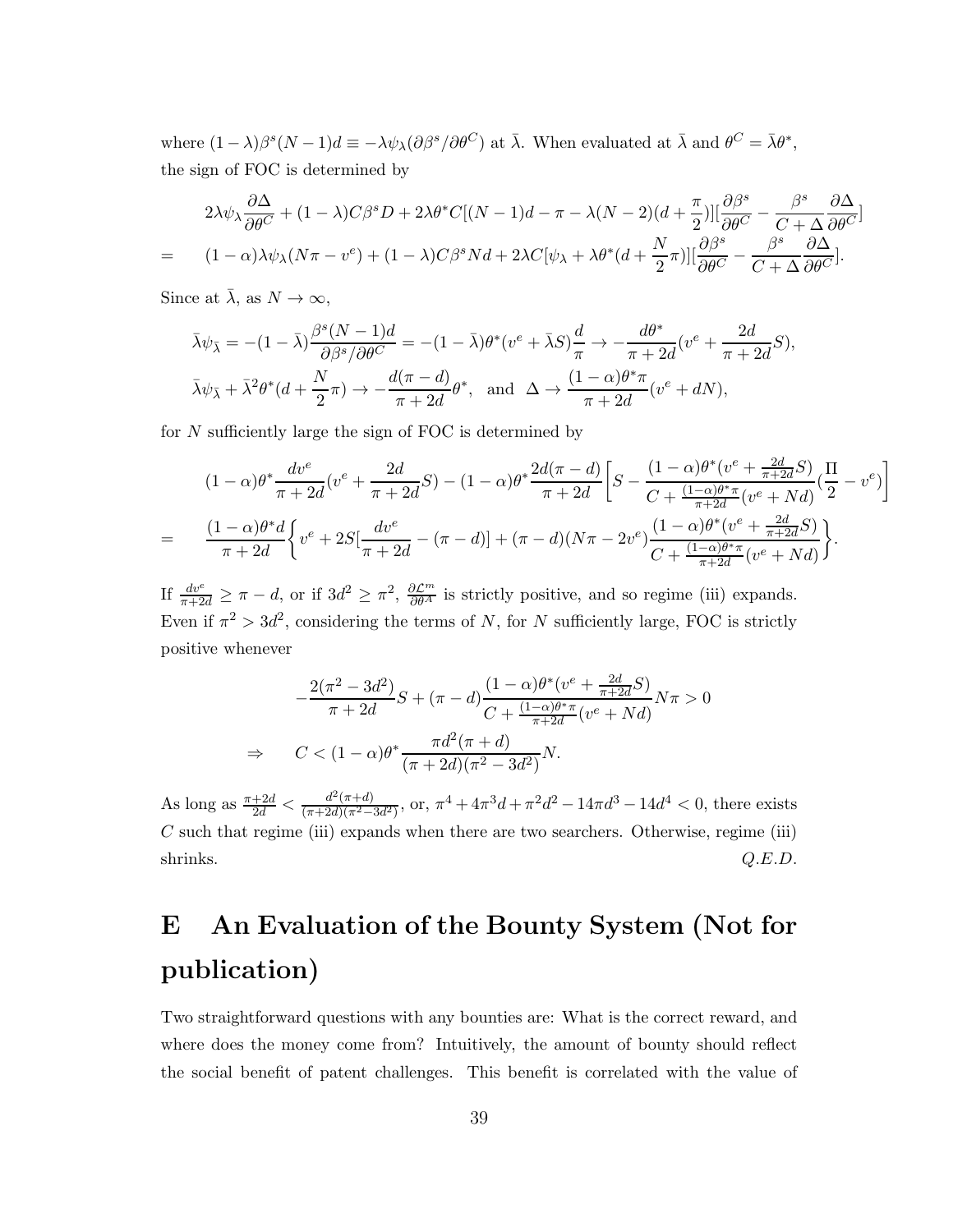the patented technology, and the private sector would be expected to have a better knowledge of it. A classical problem, then, is how to elicit this information. Given the information asymmetry between technology users and the patent-holder, the former, especially of the high-value type, may be reluctant to report truthfully the value of the technology if there is a significant probability of search or challenge failure. Even when they don't need to pay the bounty, revealing his true type may hurt the high-value user by raising the licensing fee in case of no challenge. For the second question, we discuss in turn whether the bounty is paid by private parties or the patent authority. In our model, there are two candidates of private parties, technology users  $B_i$  and the patent-holder A.

 $\square$  Bounty paid by technology users: Given the ex post participation constraint, i.e., the option of not using the technology, to require technology users to pay the bounty is equivalent to granting patent rights to the successful challenger. The same collusion problem emerges if the bounty is not large enough. If the amount of bounty is set by the patent authority, we end up with a compulsory licensing scheme, a policy the court is reluctant to adopt.<sup>43</sup>

 $\Box$  Private Bounty Paid by the Patent-holder: If the bounty is paid by the patent-holder  $A$  [\(Thomas, 2001\)](#page-46-2), this serves as a punishment to opportunistic patenting. The quality of issued patents will improve since the incentives to apply for a bogus patent are lower. A risk of this punishment is to dampen R&D incentives if there is some probability of 'type II' error, i.e. a good patent (when  $k = K$ ) is struck down.<sup>44</sup> To incorporate pecuniary punishment, let's relax the limited liability constraint.<sup>45</sup> An argument that a private bounty may not be optimal, then, serves to justify this constraint.

For simplicity, we consider the single-user case under uninformed search. $46$  To

<sup>&</sup>lt;sup>43</sup>And for a complete evaluation, compulsory licensing should also be applied to the original patent-holder.

<sup>44</sup>Among others, this error may come from the patent authority's improper treatment of non-obviousness criterion. For instance, hindsight bias may give rise to the wrong perception that, after realization, an invention is easier to achieve than it actually was.

<sup>&</sup>lt;sup>45</sup>This may not always be feasible. For instance, even large firms will spin off smaller entities to market the patent licenses if they have to pay damages. This will make them 'judgement-proof,' i.e. the spin-offs have shallow pockets and won't pay damages.

<sup>46</sup>In the multi-user case, this bounty by itself cannot deter collusion, as it is merely a zero-sum transfer between the two colluding parties. The gains from collusion, i.e. the rent extracted from other users, are not affected. But a bounty changes the threat point at the collusion bargaining, and reduces the return from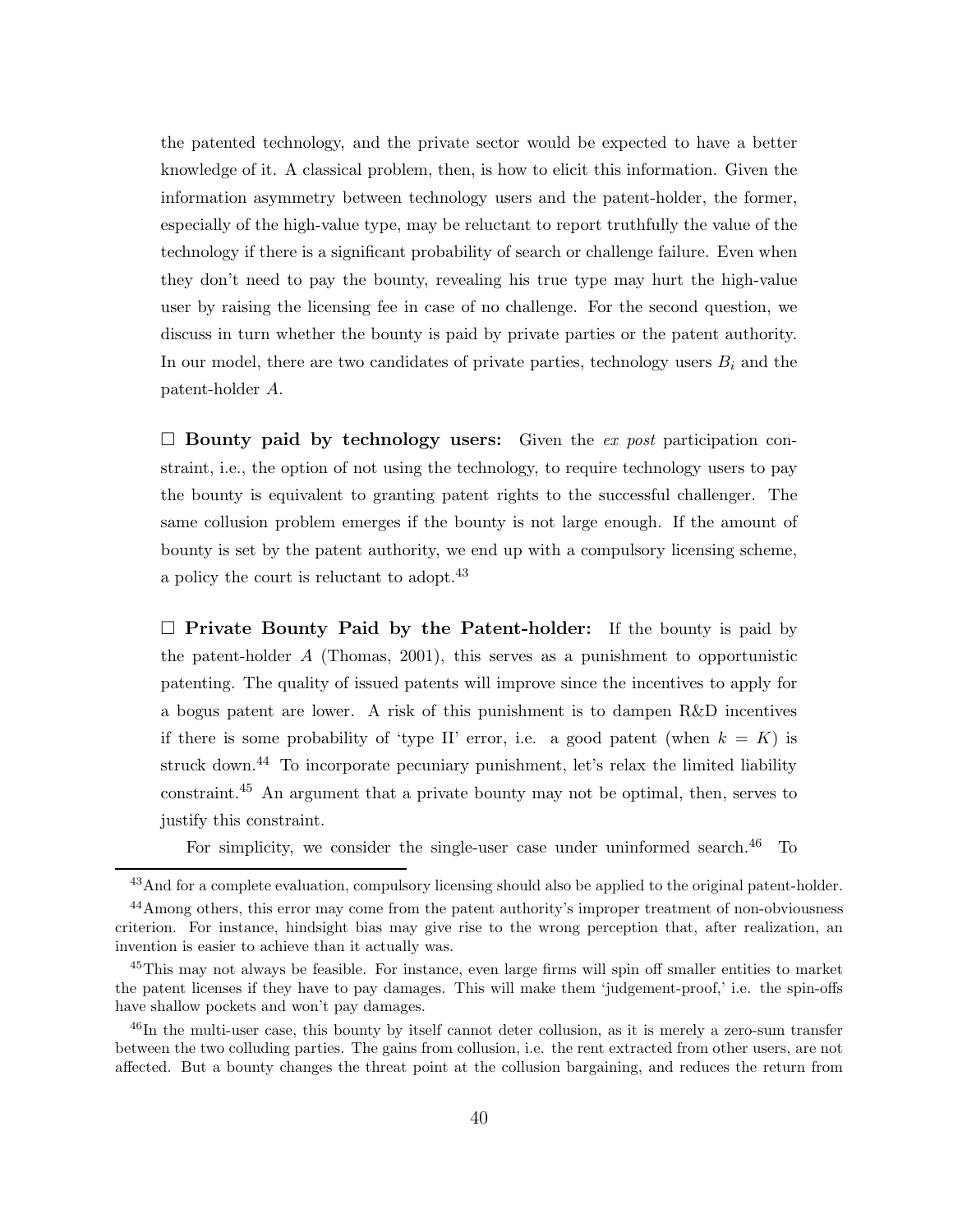introduce type II error, suppose for any  $\beta$ , there is a probability  $\varepsilon\beta \in (0,\beta)$  to find the prior art when  $k = K$ . When finding the information, the updated probability that  $k = 0$  is

$$
\frac{(1-\alpha)\beta}{\alpha \varepsilon \beta + (1-\alpha)\beta} = \frac{(1-\alpha)}{\alpha \varepsilon + (1-\alpha)}.
$$

Type II error thus dilutes the information value of prior art. But we keep  $\varepsilon$  small enough so that the prior art remains an informative signal about  $k = 0$ , and assume the patent authority invalidates the patent after submission,  $\theta^{A} = 0.47$  A policy consists of two elements: The patent protection  $\bar{\theta}$  when there is no challenge, and the bounty  $b \geq 0$ paid by A when the prior art is submitted. Given a pair  $(\theta, b)$ , expected profits are  $U_A^h = (1 - \varepsilon \beta) \bar{\theta} \pi - K - \varepsilon \beta b$  for an honest inventor, and  $U_A^o = (1 - \beta) \bar{\theta} \pi - \beta b$  for an opportunistic inventor. B's payoff is  $U_B = \alpha[(1-\bar{\theta})v^e + \varepsilon\beta(b+\bar{\theta}v^e)] + (1-\alpha)(1-z)v^e +$  $(1-\alpha)z[(1-\bar{\theta})v^e+\beta(b+\bar{\theta}v^e)]-c(\beta)$ , where z is the probability that an opportunistic inventor applies for a patent. The innovation incentive constraint is  $U_A^h \geq 0$ . When it is satisfied, social welfare is

$$
\mathcal{W}^{II} = \alpha[v^e - (1 - \varepsilon \beta)\overline{\theta}d - K] + (1 - \alpha)(1 - z)v^e + (1 - \alpha)z[v^e - (1 - \beta)\overline{\theta}d] - c(\beta).
$$

The optimal policy exhibits a 'bang-bang' property: Either there is no deterrence  $(z = 1$  and  $b = 0$ , or opportunistic patenting is fully deterred  $(z = 0)$ . The latter, however, may not be feasible.

<span id="page-40-0"></span>Lemma 5. (Bang-bang property). Suppose  $\varepsilon > 0$ . The optimal policy is either no bounty,  $b = 0$  and  $U_A^o > 0$ , or a deterrence bounty,  $b > 0$  and  $U_A^h = U_A^o = z = 0$ .

*Proof.* For the no-deterrence regime: When  $\varepsilon$  and  $\beta > 0$ , for any  $b \ge 0$ , to satisfy  $U_A^h \geq 0$  we must set  $\bar{\theta} > \theta^*$ . If at  $b > 0$ ,  $U_A^o > 0$  and so the opportunistic inventor applies for a patent for sure, a small reduction of  $b$  doesn't alter this behavior. But this change decreases  $\bar{\theta}$  and search intensity  $\beta$ . Both increase welfare under single-user case. Next, consider the deterrence regime,  $U_A^h \geq 0 \geq U_A^o$ .

 $\Diamond$  If  $U_A^o < 0$ , then  $z = 0$ . If we keep  $\bar{\theta}$  the same but slightly decrease b while maintaining  $U_A^o < 0$ , then  $\beta$  is reduced and  $U_A^h$  increases. This reduction in b is feasible and welfareenhancing.

opportunistic patenting. This will improve the patent quality and alleviate the collusion problem because of its rarer occurrence.

<sup>&</sup>lt;sup>47</sup>There is no point to punish the inventor by b and reward her with  $\theta^A$  at the same time.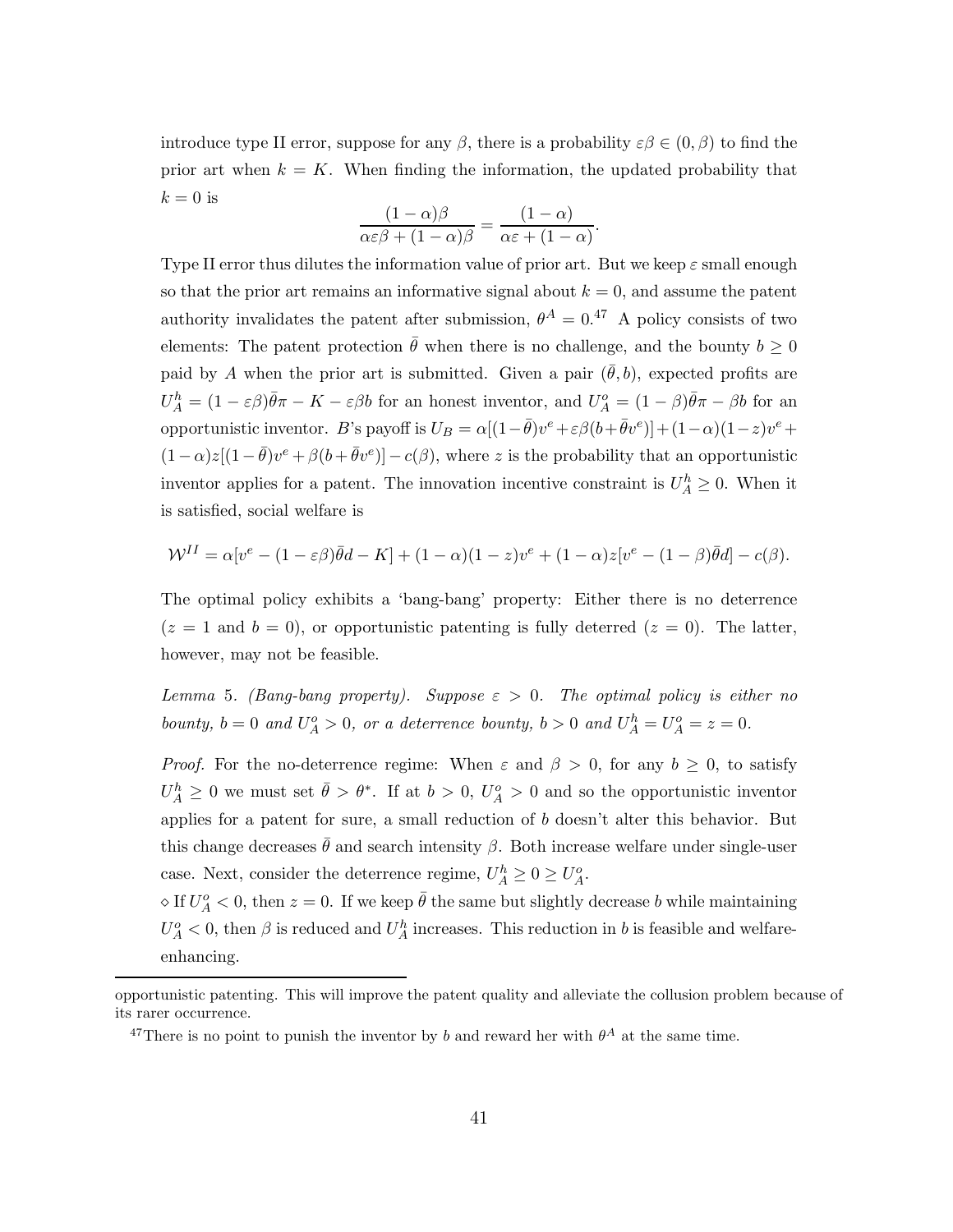$\Diamond$  If  $U_A^h > 0$ . From previous result,

$$
U_A^o = 0 \Rightarrow \bar{\theta}\pi = \frac{\beta b}{1+\beta} \Rightarrow U_A^h = \frac{1-\varepsilon}{1-\beta}\beta b - K > 0.
$$

Reduce  $\bar{\theta}$  by a small amount  $\delta_{\theta} < 0$  while keeping b the same. To keep  $U_A^o = 0$ , the new equilibrium must have a lower  $\beta$ . Denote the change as  $\delta_{\beta} < 0$ . For this to be true,

$$
(1-\alpha)(b+\bar\theta v^e)\delta_z+[\alpha\varepsilon+(1-\alpha)z]v^e\delta_\theta<0\Rightarrow \delta_z<-\frac{[\alpha\varepsilon+(1-\alpha)z]v^e\delta_\theta}{(1-\alpha)(b+\bar\theta v^e)},
$$

where  $\delta_z \geq 0$  is the change of z. Social welfare is changed by

$$
\delta_{\mathcal{W}} = -d[\alpha(1-\varepsilon\beta) + (1-\alpha)z(1-\beta)]\delta_{\theta} - (1-\alpha)(1-\beta)\bar{\theta}d\delta_{z} - [\alpha\varepsilon + (1-\alpha)z]b\delta_{\beta}
$$
  
> 
$$
-d\delta_{\theta}\left\{\alpha(1-\varepsilon\beta) + (1-\alpha)z(1-\beta) - \frac{[\alpha\varepsilon + (1-\alpha)z](1-\beta)v^{e}\bar{\theta}}{b+\bar{\theta}v^{e}}\right\} - [\alpha\varepsilon + (1-\alpha)z]b\delta_{\beta}.
$$

It can be seen that  $\delta_{\mathcal{W}} > 0$ . As long as the change is small enough, and so  $\delta_{\beta}$  not too large, we can keep  $U_A^h > 0$ . This change is feasible.

For the optimality of  $z = 0$ , from  $U_A^h = U_A^o = 0$ , in equilibrium the patent protection required  $\bar{\theta}^d$  is solely determined by  $K, \pi$ , and  $\varepsilon$ , and the search intensity  $\beta^d$  is decreasing in b. Since an opportunistic inventor is indifferent between applying for a patent or not, and a low  $\beta$  increases social welfare, it is optimal to select  $z = 0$ .  $Q.E.D$ .

At the no-deterrence regime, a bounty  $b > 0$  has no direct welfare effect, but it increases search intensity  $\beta$  and the necessary patent protection  $\theta$  to encourage innovation. Both decrease social welfare. On the other hand, if the patent authority wants to deter opportunistic patenting, at the optimal policy there is full deterrence,  $z = 0$ , and the bounty is set at no more than necessary, i.e.  $U_A^o = 0$ , since raising b entails a cost of an increase in  $\theta$ .

We first claim that when  $\varepsilon > 0$ , the deterrence bounty may not be feasible. To show this, note that the condition  $U_A^o \leq 0$  imposes a lower bound on  $b: \beta b \geq (1-\beta)\bar{\theta}\pi$ , which then implies an upper bound on  $U_A^h$ :  $U_A^h \leq (1 - \varepsilon)\overline{\theta}\pi - K - \varepsilon(1 - \beta)\overline{\theta}\pi = (1 - \varepsilon)\overline{\theta}\pi - K$ . But if

<span id="page-41-0"></span>
$$
(1 - \varepsilon)\pi < K \le (1 - \varepsilon\beta_0)\pi,\tag{15}
$$

where  $\beta_0$  is the search intensity when  $b = 0$ , there is no feasible patent policy  $\bar{\theta} \leq 1$  to implement such a bounty. Condition [\(15\)](#page-41-0) holds for a high type II error  $\varepsilon$ , or a large K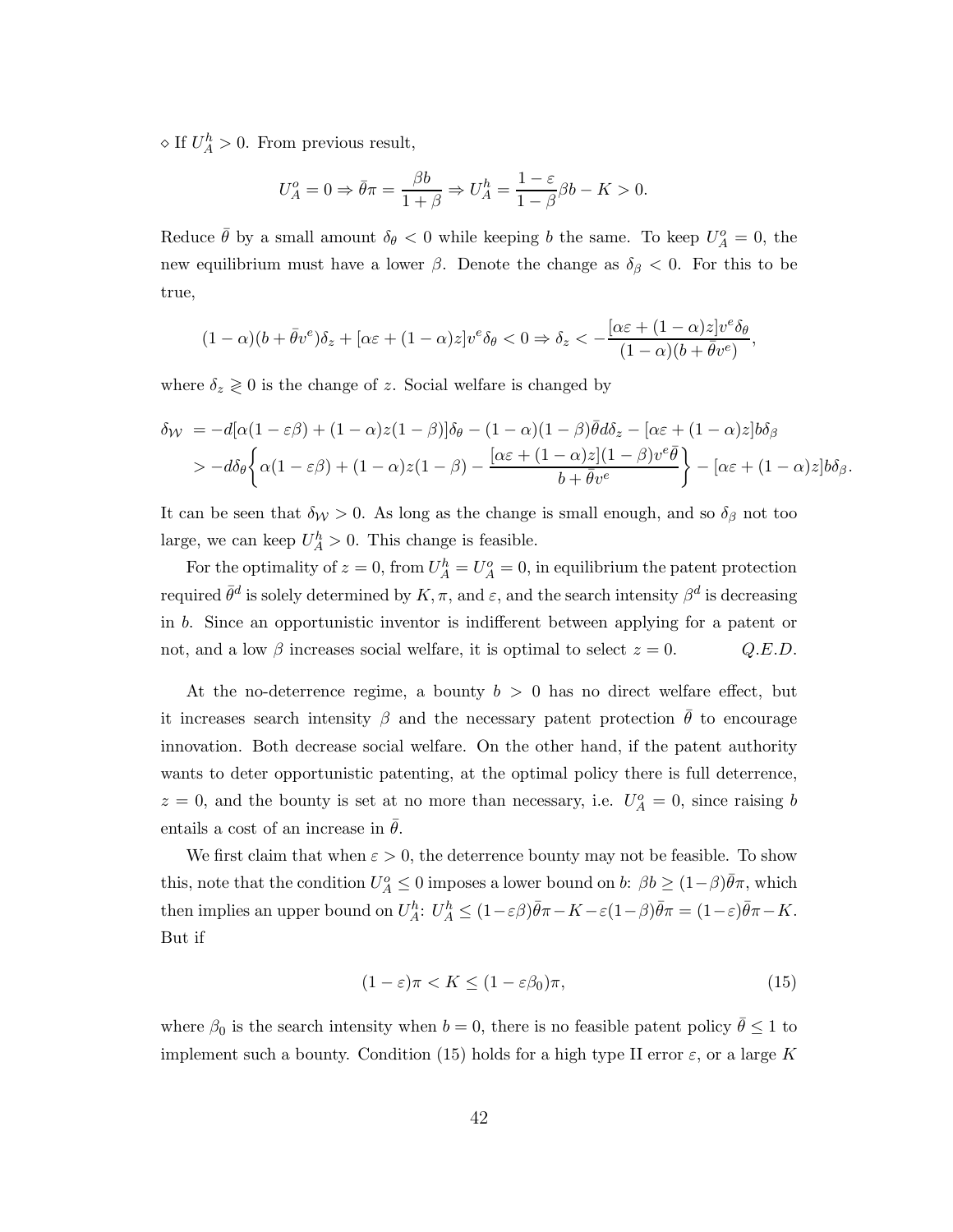so that an honest inventor already needs a very strong patent protection  $\bar{\theta}$  absent any punishment.

Second, we show that the deterrence bounty may be too costly. Suppose  $K \leq$  $(1 - \varepsilon)\pi$ . From Lemma [5,](#page-40-0) in any deterrence equilibrium  $U_A^h = U_A^o = 0$ , then<sup>48</sup>

$$
\bar{\theta}^d = \frac{K}{(1-\varepsilon)\pi}, \quad \beta^d = \frac{K}{K + (1-\varepsilon)b^d}, \text{ where } \alpha \varepsilon \left(b^d + v^e \frac{K}{(1-\varepsilon)\pi}\right) \equiv c' \left(\frac{K}{K + (1-\varepsilon)b^d}\right).
$$

While in the no-deterrence regime, the optimal policy is

$$
\bar{\theta}^n = \frac{K}{(1 - \varepsilon \beta^n)\pi}, \text{ where } [\alpha \varepsilon + (1 - \alpha)] \frac{K}{(1 - \varepsilon \beta^n)\pi} v^e \equiv c'(\beta^n).
$$

We have  $\bar{\theta}^n < \bar{\theta}^d$  and  $\beta^n \geq \beta^d$ . The difference of social welfare is

$$
\mathcal{W}^{II}(\bar{\theta}^d, \beta^d) - \mathcal{W}^{II}(\bar{\theta}^n, \beta^n) = (1 - \alpha)(1 - \beta^n)\bar{\theta}d + \alpha[(\bar{\theta}^n - \bar{\theta}^d) - \varepsilon(\beta^n\bar{\theta}^n - \beta^d\bar{\theta}^d)]d - [c(\beta^d) - c(\beta^n)].
$$

Suppose both the cost difference and  $\varepsilon$  are not large enough to dominate the comparison. Relative to no deterrence, the deterrence policy increases social welfare by thwarting opportunistic patenting that cannot be detected by  $\beta^n$ , at the expense of a higher protection  $\theta^d$  in order to compensate an honest inventor. A higher  $\alpha$  makes it more costly to deter opportunistic patenting, and it may not be optimal to do so.<sup>49</sup>

Proposition 9. (Limits of private bounty). When there is type II error,  $(i)$  the deter-rence bounty is not feasible if condition [\(15\)](#page-41-0) holds; and (ii) even feasible, it is not optimal to deter opportunistic patenting with bounties if the quality of issued patents  $(\alpha)$  is not too low.

 $\Box$  Public bounty: Lastly, let us consider a bounty financed by public funds. To keep consistency, public funds are assumed available to reward the innovation as well, i.e., a prize scheme is also included. We compare different policy combinations: Using the public fund only to encourage innovation (a research grant), only to encourage patent challenge (a public bounty), to do both, or none.<sup>50</sup>

In general, public funds also entail social cost. Instead of the standard shadow cost of tax collection, we resort to the patent authority's information constraint. Suppose

<sup>&</sup>lt;sup>48</sup>The existence of optimal  $b^d > 0$  is guaranteed by the property of cost function c, especially  $c'(1) = \infty$ .  $^{49}$ It is easy to confirm this point with a two-point searching technology, i.e. B has an exogenous probability  $\beta$  to find the prior art by incurring a fixed search cost.

<sup>50</sup>We don't let the patent authority mix the two regimes at the same stage, e.g., we don't allow the patent authority to reward an inventor partly by patent and partly by a prize. Given the model's linear structure this should not be a restriction.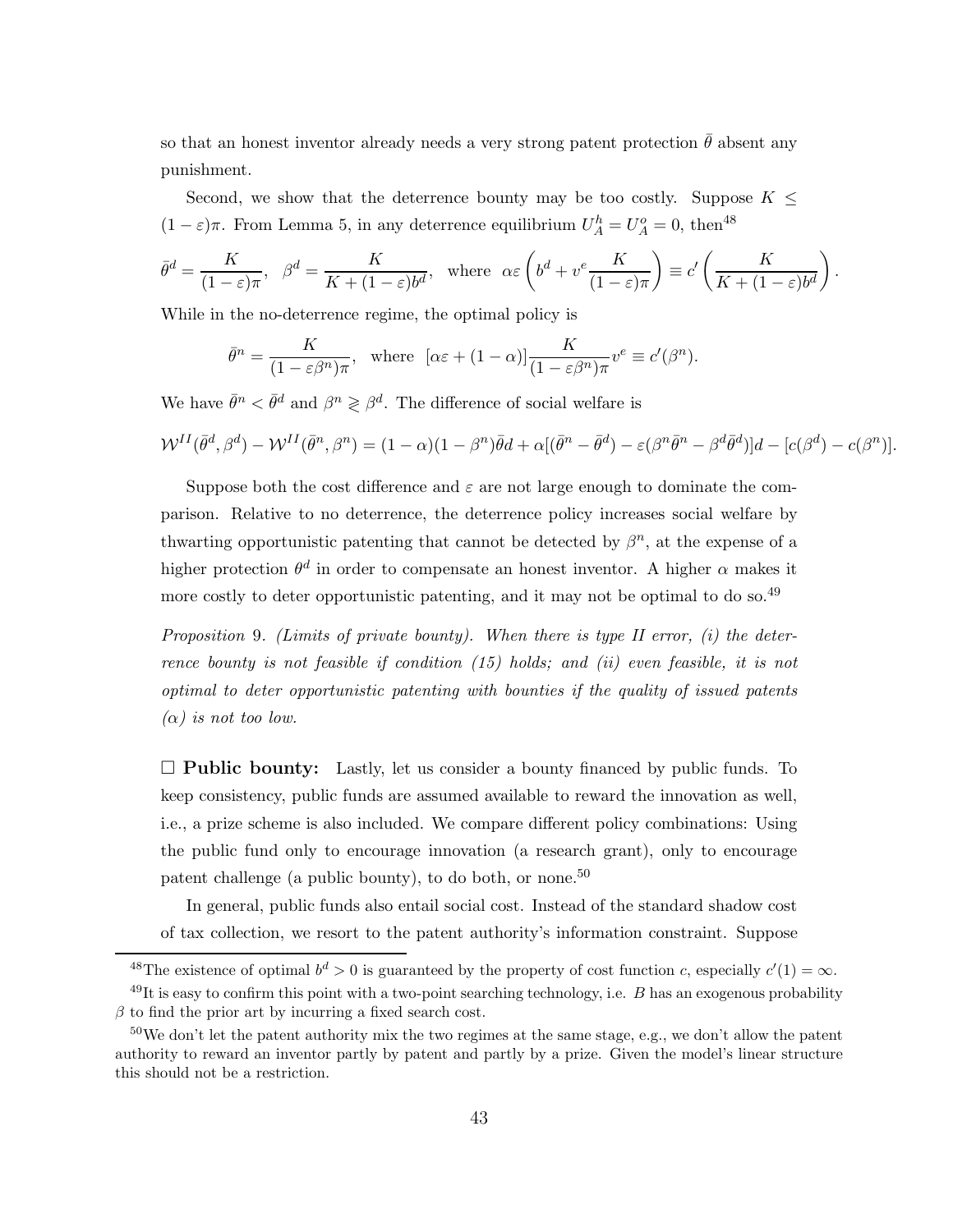that there is a mass  $M$  of rent-seekers, who can 'attack' a prize or public bounty system by producing fake patent applications and defeating prior arts with a very small cost  $\delta > 0$ . By a fake patent application, we mean one seeks to patent an invention that has no value, and there exists evidence to show that it doesn't meet the patentability criteria. Suppose  $A$  is not among those rent-seekers,  $51$  but the patent authority cannot distinguish between a patent application from  $A$  or a rent-seeker.

Consider our basic model, the case of multiple-user with single searcher. For simplicity, we ignore the search cost and fix the search intensity  $\beta$ . Assume that the policy cannot depend on the volume of patent applications or challenges.<sup>52</sup> When patents are the only policy tool, the patent authority's optimization program is  $(\mathcal{P})^s$  in Section [3,](#page-9-0) with  $c = 0$  and  $\beta$  fixed. Absent search cost, the optimal re-allocation is governed by collusion concerns (regime (ii)). The patent-holder gets a patent with  $\theta^*$  when no challenge, and the challenger gets  $\lambda \theta^*$  by submitting the prior art. Since a patent is useless to them, no rent-seekers will spend  $\delta$  to produce fake applications. When public funds are introduced, consider where the money is spent:

Challenge only (a public bounty but not a prize system): To overcome the collusion problem the bounty should be at least  $\lambda \theta^* S$ . The patent is entirely invalidated after the challenge, and full production surplus  $V^e$  is realized. But a positive bounty attracts rent-seekers. Each of them incurs  $\delta$  to apply for a patent and then invalidates it, with social welfare

$$
\mathcal{W}^c = \alpha(V^e - \theta^* D - K) + (1 - \alpha)[(1 - \beta)(V^e - \theta^* D) + \beta V^e] - \delta M
$$
  
= 
$$
V^e - [\alpha + (1 - \alpha)(1 - \beta)]\theta^* D - \alpha K - \delta M;
$$

Innovation plus challenge : If no patent rights are granted, there is no efficiency loss on production. To encourage innovation, the research prize should be at least  $K > 0$ ; and to encourage challenge, the bounty should be at least as large as the research prize.<sup>53</sup> Rent-seekers rush to the patent office to win the higher of these two.

 $51$ Alternatively, we can assume that  $A$  has the ability to produce the bogus and useless patent, but this activity doesn't crowd out her effort to spend  $k$  and bring the useful innovation.

<sup>&</sup>lt;sup>52</sup>Since the patent authority cannot discriminate a useful invention from a fake invention, doing so simply dilutes the reward to a true inventor.

<sup>53</sup>Note that a challenge doesn't improve social welfare here, for, again, we've assumed away the incentive effect of the challenge on innovation. Instead, if  $A$  chooses between a research project requiring cost  $K$ , or applying for a prize on an existing technology (with zero cost) and risk the challenge, then to encourage innovation the authority cannot simply distribute money to any applicant. The challenge is necessary to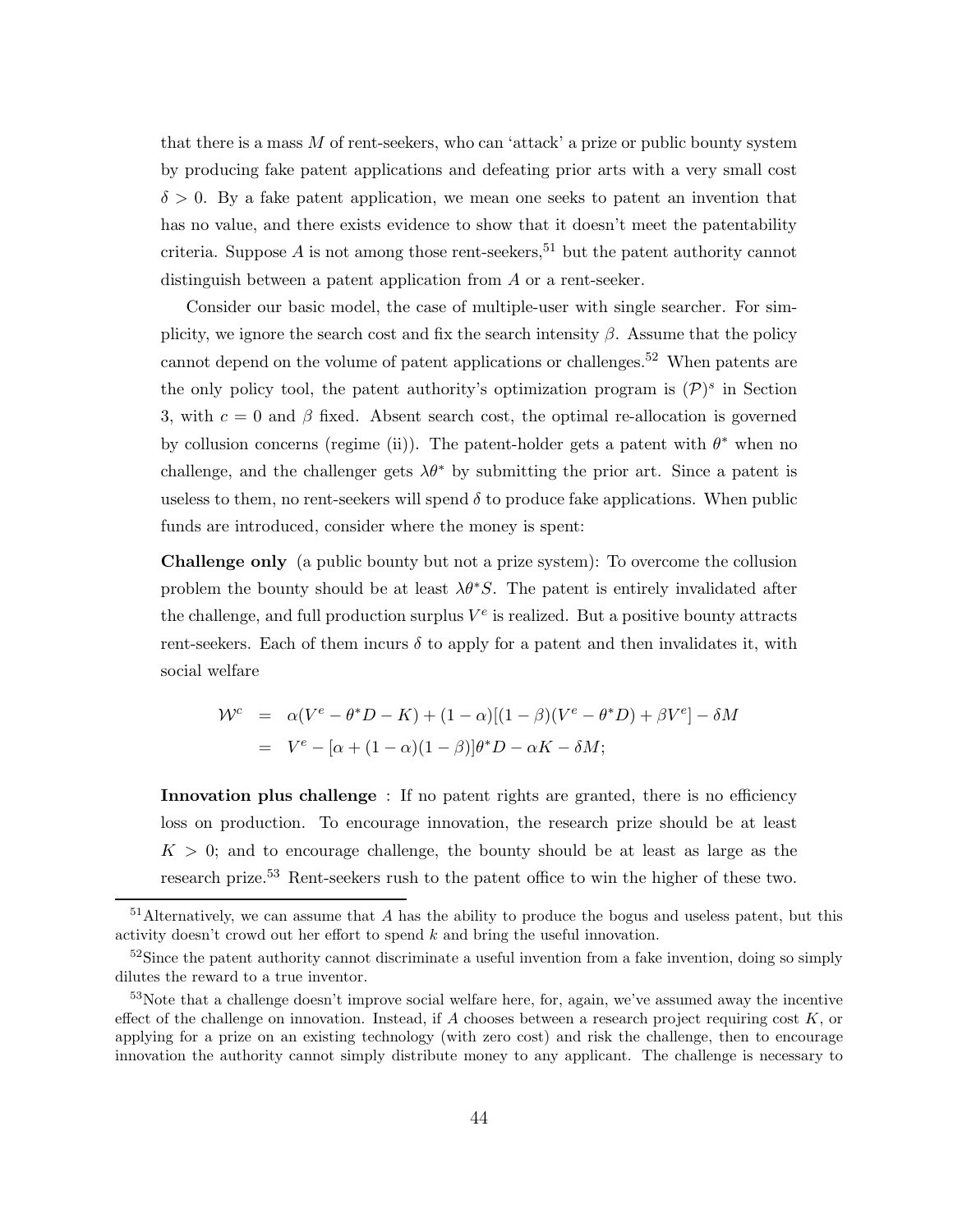Social welfare is

$$
W^{i+c} = \alpha (V^e - K) + (1 - \alpha)V^e - \delta M = V^e - \alpha K - \delta M;
$$

Innovation only : Suppose the patent authority rewards innovation with a prize  $b^p \geq K$ , and encourages prior art submission with collusion-deterrence patent rights  $\theta^p$ . Rent-seekers incur  $\delta M$  to get the prize  $b^p$ , but will not challenge it. Social welfare is

$$
\mathcal{W}^i = \alpha(V^e - K) + (1 - \alpha)[(1 - \beta)V^e + \beta(V^e - \theta^p(N - 1)d)] - \delta M
$$
  
= 
$$
V^e - (1 - \alpha)\beta\theta^p(N - 1)d - \alpha K - \delta M.
$$

It is not surprising to see that public funds should not be used under heavy rentseeking activity. For  $M$  large enough, a pure patent system is superior to alternatives incorporating public funds. A more interesting point is that, a pure reward scheme dominates the other two mixed regimes:  $\mathcal{W}^{i+c}$  is greater than  $\mathcal{W}^i$  and  $\mathcal{W}^c$ . This implies that, if we don't want to abandon the patent system and switch to the prize system, probably we should not adopt the public bounty either.

Proposition 10. (Public bounty). The effectiveness of using public funds in the innovation policy is constrained by the rent-seeking problem. And a pure public bounty is not optimal.

Remark. Here using public funds only entails a 'fixed cost'  $\delta M$ . Therefor, once this cost is incurred, the full advantage of public funds should be exhausted, and there is no point to mix it with the patent system and generate additional social loss. Alternatively, a 'variable cost' component presents if there is another group of heterogeneous rentseekers, each has different costs to fabricate the fake invention. The social cost of public fund then is increasing in the size of monetary reward because a higher reward attracts more rent-seekers. This makes public bounty more attractive than a research prize, for to deter collusion it suffices to post a bounty of  $\lambda \theta^* S < \theta^* (N-1) \pi < K$ . Nevertheless, our result holds as long as the fixed cost component is large enough. ∥

overcome A's moral hazard problem. With probability  $\beta$  and a prize R, the incentive constraint is

$$
R - K \ge (1 - \beta)R \Rightarrow \beta R \ge K.
$$

Without challenge  $(\beta = 0)$ , this constraint cannot be satisfied.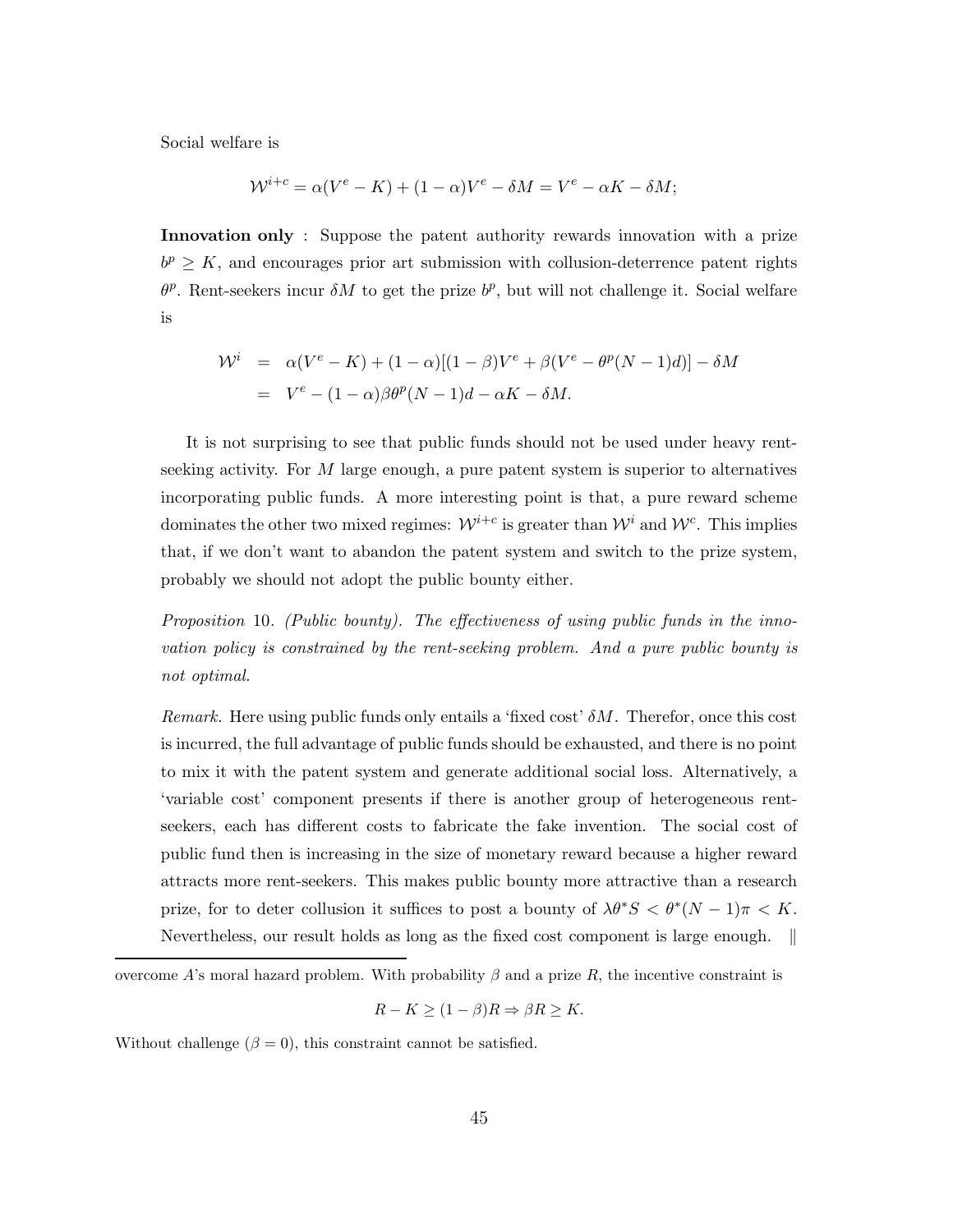## References

- <span id="page-45-9"></span>Caillaud, B. and A. Duchêne, (2005), "Patent Office in Innovation Policy: Nobody's Perfect," working paper.
- <span id="page-45-8"></span>Chiou, J.-Y., (2008), "The Patent Quality Control Process: Can We Afford (an) Rationally Ignorant Patent Office?" working paper.
- <span id="page-45-6"></span>Choi, J. P., (2005), "Live and Let Live: A Tale of Weak Patents," Journal of European Economic Association, 3(2-3): 724-33.
- <span id="page-45-7"></span>Farrell, J. and R. Merges, (2004), "Incentives to Challenge and Defent Patents: Why Litigation Won't Reliably Fix Patent Office Errors and Why Admonistrative Patent Review Might Help." Berkeley Technology Law Journal, 19(1):
- <span id="page-45-1"></span>Farrell, J. and C. Shapiro, (2008), "How Strong Are Weak Patents?" American Economic Review, 98(4): 1347-69.
- <span id="page-45-3"></span>Federal Trade Commission, (2003), To Promote Innovation: A Proper Balance of Competition and Patnet Law and Policy.
- <span id="page-45-2"></span>Graham, S., B. Hall, D. Harhoff and D. Mowery, (2003), "Post-Issue Patent Quality Control: A Comparative Study of U.S. Patent Re-Examinations and European Patent Oppositions," Patents in the Knowledge-Based Economy, W. Cohen and S. Merrill eds., Washington, D.C.: the National Academies Press.
- <span id="page-45-5"></span>Graham, S. and D. Harhoff, (2005), "Would the U.S. Benefit from Patent Post-Grant Reviews? Evidence from a 'Twinning' Study," working paper.
- <span id="page-45-0"></span>Green, J. and S. Scotchmer, (1995), "On the division of Profit in Sequential Innovation," RAND Journal of Economics, 26(1): 20-33.
- <span id="page-45-4"></span>Hall, B. and D. Harhoff, (2004), "Post-Grant Reviews in the U.S. Patent System-Design Choices and Expected Impact," Berkeley Technology Law Journal, 19(3): 989-1015.
- <span id="page-45-10"></span>Hall, B., and R. Ziedonis, (2001), "The Patent Paradox Revisited: An Empirical Study of Patenting in the U.S. Semiconductor Industry, 1979-1995," RAND Journal of Economics, 32(1): 101-128.